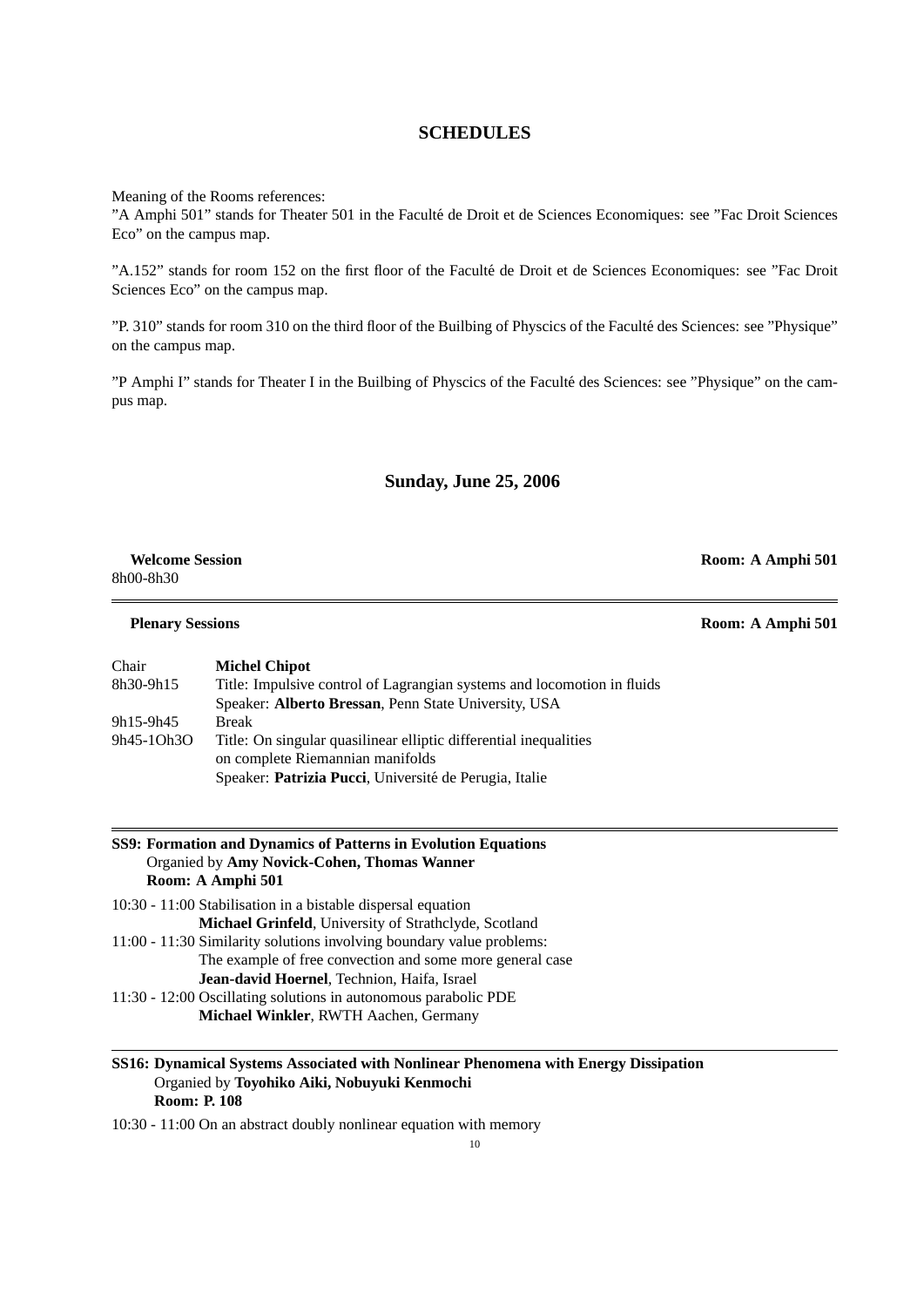| Gianni Gilardi, University of Pavia, Italy                                                                                                       |
|--------------------------------------------------------------------------------------------------------------------------------------------------|
| 11:00 - 11:30 A Class of Quasi-Variational Inequalities for Hysteresis                                                                           |
| Masahiro Kubo, Nagoya Institute of Technology, Japan                                                                                             |
| 11:30 - 12:00 The entropy approach for phase transitions with thermal memory:                                                                    |
| existence results and long-time behaviour of solutions<br>Elena Bonetti, University of Pavia, Italy                                              |
|                                                                                                                                                  |
| <b>SS19: Qualitative Properties of Evolution Equations</b><br>Organied by Jong-Shenq Guo, Mokhtar Kirane, Arnaud Rougirel<br>Room: P Amphi I     |
| 10:30 - 11:00 Complex Degenerate Advection Diffusion Systems                                                                                     |
| William E. Fitzgibbon, University of Houston, USA                                                                                                |
| 11:00 - 11:30 Asymptotic behaviour for quasilinear parabolic equations with lower order terms                                                    |
| Daniele Andreucci, Universita di Roma La Sapienza, Italy                                                                                         |
| 11:30 - 12:00 Multi-dimensional bistable reaction-diffusion fronts                                                                               |
| Francois Hamel, Université Aix-Marseille III, France                                                                                             |
| <b>SS20: Nonlinear Dispersive Waves</b>                                                                                                          |
| Organied by J. Bona, T. Colin, M. Colin, D. Lannes                                                                                               |
| <b>Room: P. 109</b>                                                                                                                              |
| 10:30 - 11:00 Recent Progress on BBM type Equations                                                                                              |
| Jerry L. Bona, University of Illinois at Chicago, USA                                                                                            |
| 11:00 - 11:30 Weakly transverse Boussinesq systems                                                                                               |
| Jean-claude Saut, Mathématiques, Université Paris-Sud, France                                                                                    |
| 11:30 - 12:00 Influence of Topography on Water Waves                                                                                             |
| Florent Chazel, Institute of Mathematics of Bordeaux (IMB), France                                                                               |
| <b>SS21: Dynamical Systems and Control in Biology</b>                                                                                            |
| Organied by Bedr Eddine Ainseba, Odo Diekmann, Pierre Magal, Shigui Ruan<br><b>Room: P.151</b>                                                   |
| 10:30 - 11:00 The control of some population dynamics. Dependence on the support of the control                                                  |
| Sebastian Anita, University "Al.I. Cuza" Iasi, Romania                                                                                           |
| 11:00 - 11:30 The basic reproduction number R0 for infectious diseases in a periodic environment<br>Nicolas Bacaër, I.R.D., France               |
| 11:30 - 12:00 Travelling waves analysis of a reaction-diffusion model describing                                                                 |
| a powdery mildew epidemics over a vineyard                                                                                                       |
| Jean-baptiste Burie, INRIA et CNRS MAB Université Bordeaux2, France                                                                              |
| SS25: Dynamical Approach to Pattern-formation Equations, and Related Topics                                                                      |
| Organied by M. A. Efendiev<br>Room: P Amphi II                                                                                                   |
| 10:30 - 11:00 Existence of attracting solutions in non-autonomous delay FDEs                                                                     |
| Ana M. Sanz, Universidad de Valladolid, Spain                                                                                                    |
| 11:00 - 11:30 Exponential Attractors for Lotka-Volterra competitive system with cross diffusion                                                  |
| Atsushi Yagi, Osaka University, Japan<br>11:30 - 12:00 Localised pattern of a compressed elastic strip: centre manifold and homoclinic solutions |
| Boris Buffoni, Ecole Polytechnique Federale - Lausanne, Switzerland                                                                              |
|                                                                                                                                                  |
| SS26: Nonlinear Parabolic and Elliptic PDEs and Applications<br>Organied by Ratnasingham Shivaji, Peter Takac                                    |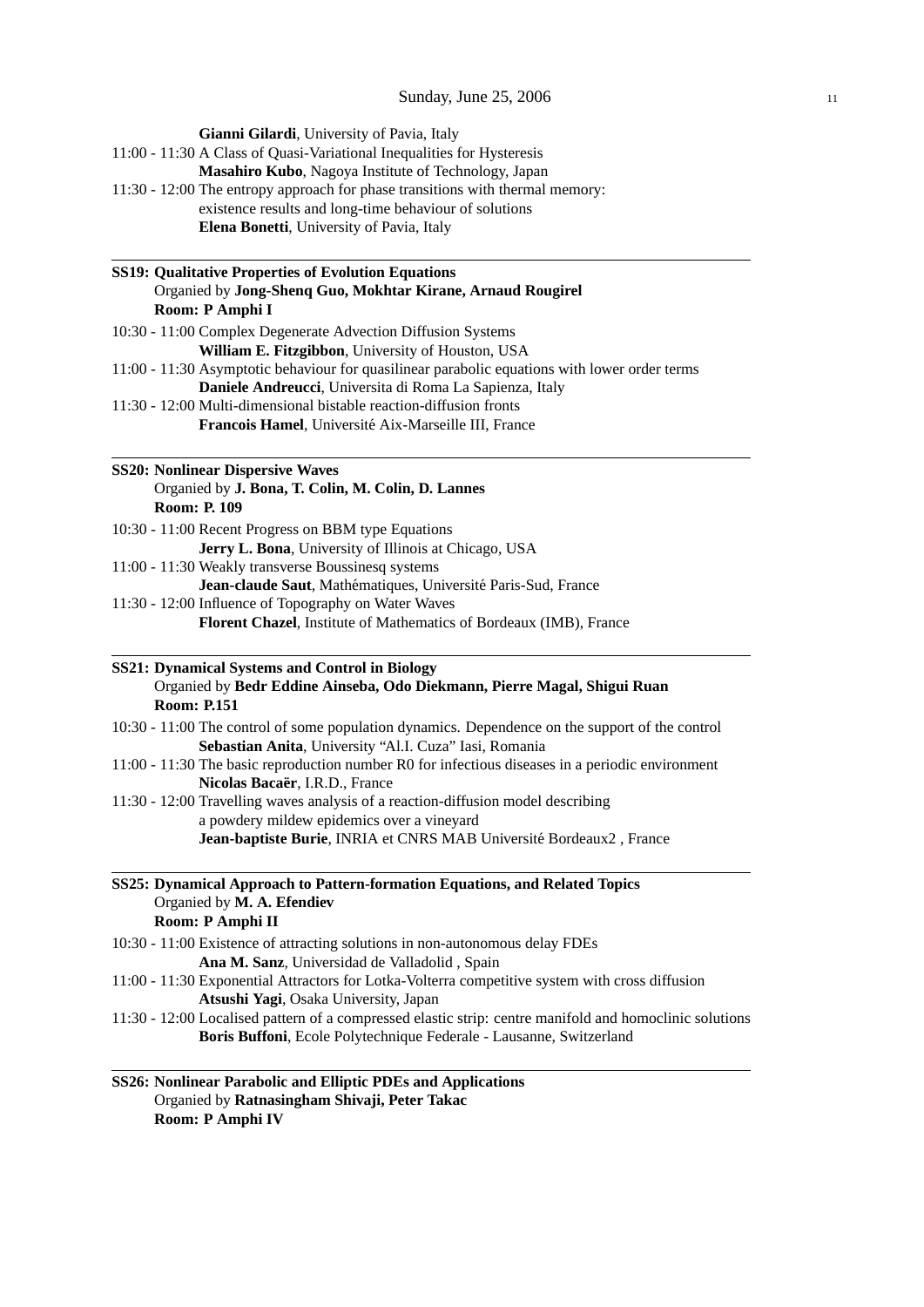| 10:30 - 11:00 Indefinite superlinear boundary value problems                                                                                                                       |
|------------------------------------------------------------------------------------------------------------------------------------------------------------------------------------|
| Thomas Bartsch, University of Giessen, Germany<br>11:00 - 11:30 A biharmonic problem on a domain with a reentrant corner                                                           |
| Guido Sweers, Delft University of Technology & Universität zu Köln, Germany                                                                                                        |
| 11:30 - 12:00 Fundamental Negativity and Application to Some Parabolic Problem<br>Jacqueline J. Fleckinger, UNIV TOULOUSE 1, France                                                |
| <b>SS27: Multiscale Modeling and Simulations in Materials Science</b><br>Organied by Carlos J. Garcia-Cervera, Xiao-Ping Wang<br>Room: Amphi J                                     |
| 10:30 - 11:00 Three-dimensional shear flow dynamics of a model for liquid crystalline polymers                                                                                     |
| Harley Klein, University of California at Santa Barbara, USA                                                                                                                       |
| 11:00 - 11:30 Stochastic Mode Reduction with Metastability in Biomolecular Modeling                                                                                                |
| Peter R. Kramer, Renselaer Polytechnic Institute, USA                                                                                                                              |
| 11:30 - 12:00 Numerical analysis for micro-macro models of polymeric fluids                                                                                                        |
| Tony Lelièvre, Ecole Nationale des Ponts et Chaussées, France                                                                                                                      |
| <b>SS28: Delay Differential Equations</b><br>Organied by Hans-Otto Walther<br><b>Room: P.301</b>                                                                                   |
| 10:30 - 11:00 A local Hopf Bifurcation Theorem for differential equations with state dependent delays                                                                              |
| Markus Eichmann, Justus-Liebig Universitaet Giessen, Germany                                                                                                                       |
| 11:00 - 11:30 Quasilinear neutral differential difference equations                                                                                                                |
| Karl P. Hadeler, University of Tuebingen, Germany                                                                                                                                  |
| 11:30 - 12:00 Smooth center manifolds for differential equations with state-dependent delay<br>Tibor Krisztin, University of Szeged, Hungary                                       |
| SS34: Recent Advances in Evolutionary and Stationary Problems on<br><b>Unbounded Domains and Related Topics</b><br>Organied by Stavrakakis Nikolaos<br><b>Room: P.309</b>          |
| 10:30 - 11:00 Antimaximum Principle for Problems Defined on the Whole Space and Applications<br>Jacqueline J. Fleckinger, Univ Toulouse 1, France                                  |
| 11:00 - 11:30 Local energy decay for a perturbed wave equation                                                                                                                     |
| Ryo Ikehata, Hiroshima University, Japan<br>11:30 - 12:00 Indefinite quasilinear elliptic problems on unbounded domains                                                            |
| Athanasios N. Lyberopoulos, Department of Mathematics, University of the Aegean, Greece                                                                                            |
| SS39: Hemivariational Inequalities, Nonsmooth and Nonconvex Variational<br><b>Problems with Applications</b><br>Organied by Stanislaw Migorski, Zdzislaw Naniewicz<br>Room: P.RC2a |
| 10:30 - 11:00 A Class of Evolution Hemivariational Inequalities for Dynamic Piezoelectric                                                                                          |
| <b>Contact Problems with Friction</b>                                                                                                                                              |
| Stanislaw Migorski, Jagiellonian University, Poland                                                                                                                                |
| 11:00 - 11:30 New Applications of the Method of Moreau and Panagiotopoulos                                                                                                         |
| Daniel Goeleven, IREMIA, Université de La Réunion, Réunion                                                                                                                         |
| 11:30 - 12:00 Complete Solutions to a Class of Nonconvex/Nonsmooth Variational Problems<br>David Y. Gao, Virginia Tech, USA                                                        |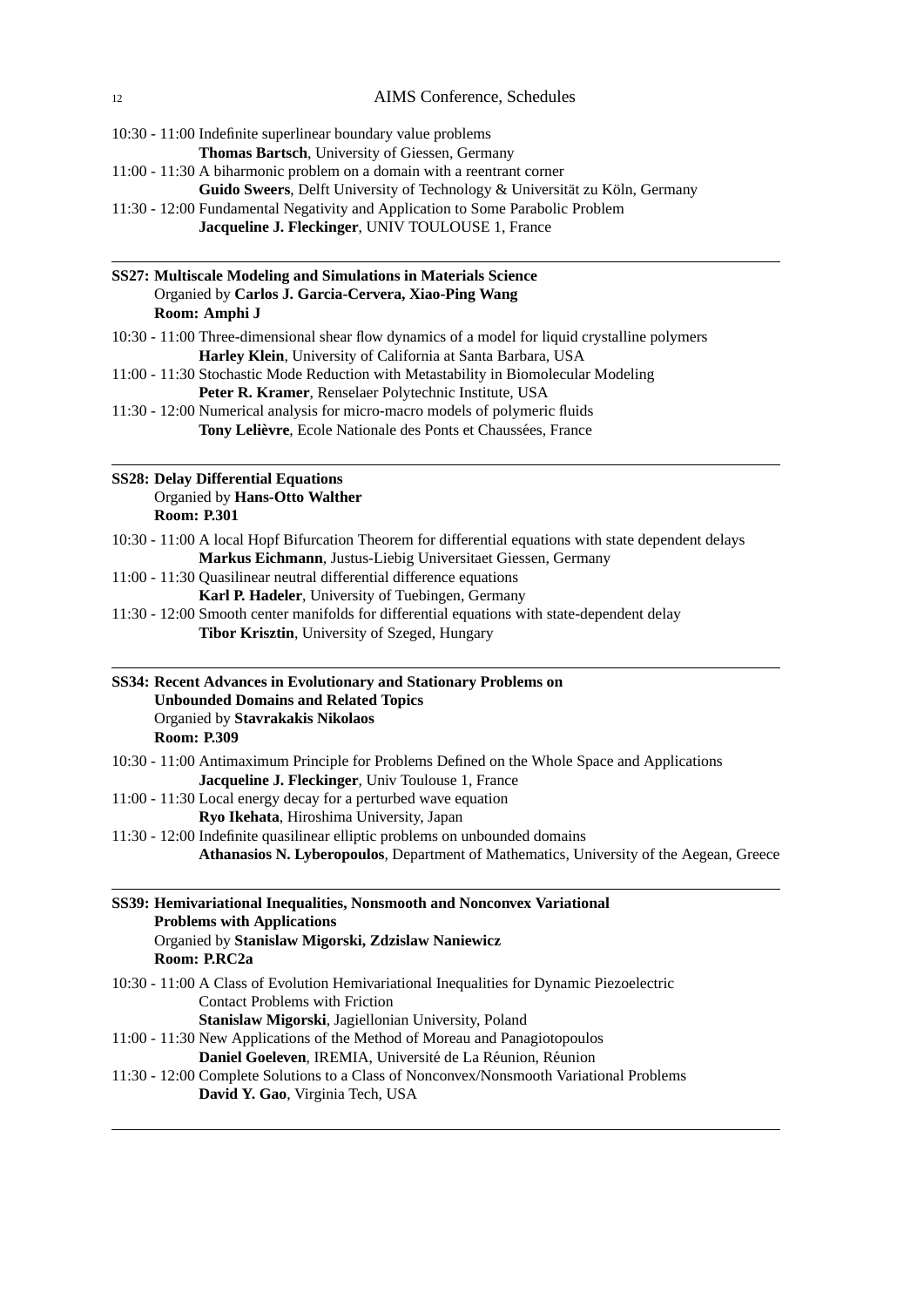# **SS40: Nonlinear Partial Differential Equations** Organied by **Wenxiong Chen, Congming Li Room: P.RC2b**

10:30 - 11:00 On a Source-type Solution for a Nonlinear Parabolic Equation **Hong-ming Yin**, Washington State University, USA

11:00 - 11:30 Fractional degree vortices for a spinor Ginzburg-Landau model **Stan Alama**, McMaster University, Canada

11:30 - 12:00 Eigenvalue, maximum principle and regularity for fully nonlinear operators **Isabeau Birindelli**, Universita di Roma "La Sapienza", Italy

11h30-13h30: **Lunch**

| <b>SS1: Mathematical Aspects of Wave Propagation</b><br>Organied by Ivan Victorovich Andronov, Boris Belinskiy, Anjan Biswas, Peter Caithamer<br>Room: P Amphi VI |
|-------------------------------------------------------------------------------------------------------------------------------------------------------------------|
| 13:30 - 14:00 Energy of a General Linear Wave Equation Driven by Fractional-in-Time Noise                                                                         |
| Peter M. Caithamer, University of Southern Indiana, USA                                                                                                           |
| 14:00 - 14:30 Stochastic Perturbation of power law optical solitons                                                                                               |
| Anjan Biswas, Delaware State University, USA                                                                                                                      |
| 14:30 - 15:00 Stochastic Volterra equations in Hilbert space                                                                                                      |
| Anna Karczewska, University of Zielona Góra, Poland                                                                                                               |
| <b>SS5: Nonlinear Evolution Equations and Related Topics</b>                                                                                                      |
| Organied by Mitsuharu OTANI                                                                                                                                       |
| <b>Room: P.314</b>                                                                                                                                                |
| 13:30 - 14:00 On certain fully nonlinear parabolic equation associated with the infinity-Laplacian                                                                |
| Goro Akagi, Shibaura Institute of Technology, Japan                                                                                                               |
| 14:00 - 14:30 Periodic problems of quasilinear elliptic-parabolic variational inequalities                                                                        |
| with time-dependent constraints                                                                                                                                   |
| Noriaki Yamazaki, Muroran Institute of Technology, Japan                                                                                                          |
| 14:30 - 15:00 Periodic solutions of classes of abstract evolution equations                                                                                       |
| Sergiu Aizicovici, Ohio University, USA                                                                                                                           |
| SS9: Formation and Dynamics of Patterns in Evolution Equations                                                                                                    |
| Organied by Amy Novick-Cohen, Thomas Wanner                                                                                                                       |
| Room: A Amphi 501                                                                                                                                                 |
| 13:30 - 14:00 Weakly nonlinear asymptotics of the $\kappa - \theta$ model of cellular flames                                                                      |
| Claude-Michel Brauner, Université Bordeaux 1, France                                                                                                              |
| 14:00 - 14:30 The singular limit of the Allen-Cahn equation and the FitzHugh-Nagumo system                                                                        |
| Danielle Hilhorst, University Paris-Sud, France                                                                                                                   |
| 14:30 - 15:00 Stability analysis of phase boundary motion by surface diffusion in a bounded domain                                                                |
| Yoshihito Kohsaka, Muroran Institute of Technology, Japan                                                                                                         |
| 15:00 - 15:30 Evolution of support in multidimensional thin-film flow with nonlinear diffusion,                                                                   |
| convection and absorption                                                                                                                                         |
| Andrey Shishkov, Institute of Applied Mathematics and Mechanics of NAS of Ukraine, Ukraine                                                                        |
| <b>SS11: Nonautonomous Dynamical Systems</b>                                                                                                                      |

#### Organied by **Russell Johnson, Rafael Obaya Room: A.152**

13:30 - 14:00 Periodic Solutions of Singular Hamiltonian Elliptic Systems **Flaviano Battelli**, Universita Politecnica delle Marche, Ancona, Italy `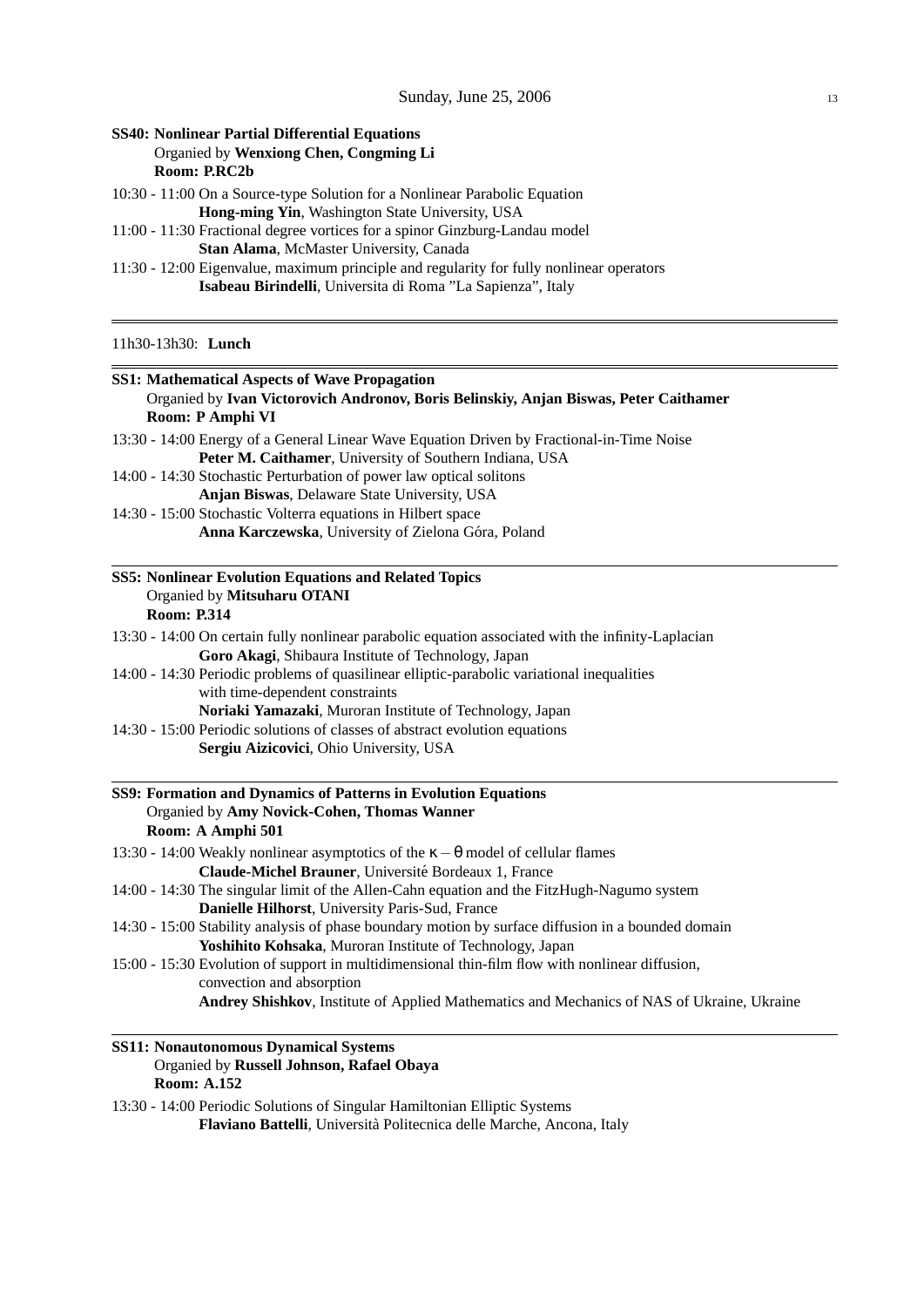| 14:00 - 14:30 Quasi-periodic Schroedinger equations and SNA                                                                                                       |
|-------------------------------------------------------------------------------------------------------------------------------------------------------------------|
| Kristian Bjerklov, University of Toronto, Canada                                                                                                                  |
| 14:30 - 15:00 Pullback attractors for asymptotically compact non-autonomous dynamical systems                                                                     |
| Tomas Caraballo, Universidad de Sevilla, Spain                                                                                                                    |
| 15:00 - 15:30 Spectral properties for the one dimensional quasi-periodic Schrödinger operator                                                                     |
| Roberta Fabbri, Universita' di Firenze, Italy                                                                                                                     |
| SS12: New trends in electromagnetism and micromagnetism                                                                                                           |
| Organied by Alouges Francois, Frank Jochmann, Hong Ming Yin                                                                                                       |
| <b>Room: A.151</b>                                                                                                                                                |
| 13:30 - 14:00 $L^2$ – well-posedness for mixed 3d div-curl systems on bounded regions                                                                             |
| Giles Auchmuty, National Science Foundation, USA                                                                                                                  |
| 14:00 - 14:30 A mathematical model for nonlinear polarizable media                                                                                                |
| Frank Jochmann, TU-Berlin, Germany                                                                                                                                |
| 14:30 - 15:00 On Mathematical Models of Microwave and Induction Heating                                                                                           |
| Hong-ming Yin, Washington State University, USA                                                                                                                   |
|                                                                                                                                                                   |
| SS16: Dynamical Systems Associated with Nonlinear Phenomena with Energy Dissipation<br>Organied by Toyohiko Aiki, Nobuyuki Kenmochi                               |
| <b>Room: P.108</b>                                                                                                                                                |
|                                                                                                                                                                   |
| 13:30 - 14:00 Cahn-Hilliard system for microstructure evolution in elastic solids<br>Irena Pawłow, Systems Research Institute, Polish Academy of Sciences, Poland |
| 14:00 - 14:30 Stability of the solution to the Falk model system of shape memory alloys                                                                           |
| Shuji Yoshikawa, Ube National College of Technology, Japan                                                                                                        |
| 14:30 - 15:00 Nonlocal phase field models                                                                                                                         |
| Elisabetta Rocca, University of Milan, Italy                                                                                                                      |
| 15:00 - 15:30 Large time behaviour of solutions of Nonlinear ODE describing hysteresis                                                                            |
| Takanobu Okazaki, Chiba University, Japan                                                                                                                         |
|                                                                                                                                                                   |
| <b>SS19: Qualitative Properties of Evolution Equations</b><br>Organied by Jong-Shenq Guo, Mokhtar Kirane, Arnaud Rougirel                                         |
| Room: P Amphi I                                                                                                                                                   |
| 13:30 - 14:00 Mild solutions and their long-time behavior for the 2D Boussinesq equation in a disc                                                                |
| Vladimir V. Varlamov, University of Texas - Pan American, USA                                                                                                     |
| 14:00 - 14:30 General decay of solutions of a semilinear viscoelastic equation                                                                                    |
| Salim A. Messaoudi, King Fahd university of Petroleum and minerals, Saudi Arabia                                                                                  |
| 14:30 - 15:00 Asymptotic stability for non-autonomous damped Kirchhoff equations                                                                                  |
| Maria cesarina Salvatori, Dipartimento di Matematica e Informatica, Italy                                                                                         |
| 15:00 - 15:30 Periodic solutions in Marchuk model with time-dependent immune reactivity                                                                           |
| Marek Bodnar, Institute of Applied Mathematics and Mechanics, Warsaw University, Poland                                                                           |
| <b>SS20: Nonlinear Dispersive Waves</b>                                                                                                                           |
| Organied by J. Bona, T. Colin, M. Colin, D. Lannes                                                                                                                |
| Room: P. 109                                                                                                                                                      |
| 13:30 - 14:00 On semirelativistic Hartree equations                                                                                                               |
| Tohru Ozawa, Department of Mathematics, Hokkaido University, Japan                                                                                                |
| 14:00 - 14:30 Global dispersive solutions for the Gross-Pitaevskii equation                                                                                       |
| Kenji Nakanishi, Kyoto University, Japan                                                                                                                          |
| 14:30 - 15:00 Moving poles of the the two soliton solution                                                                                                        |
| Fred Weissler, Université Paris 13, France                                                                                                                        |
| 15:00 - 15:30 From wave equations system to Zakharov system: a limit process in laser plasma interactions                                                         |

**Mathieu Colin**, University Bordeaux 1, France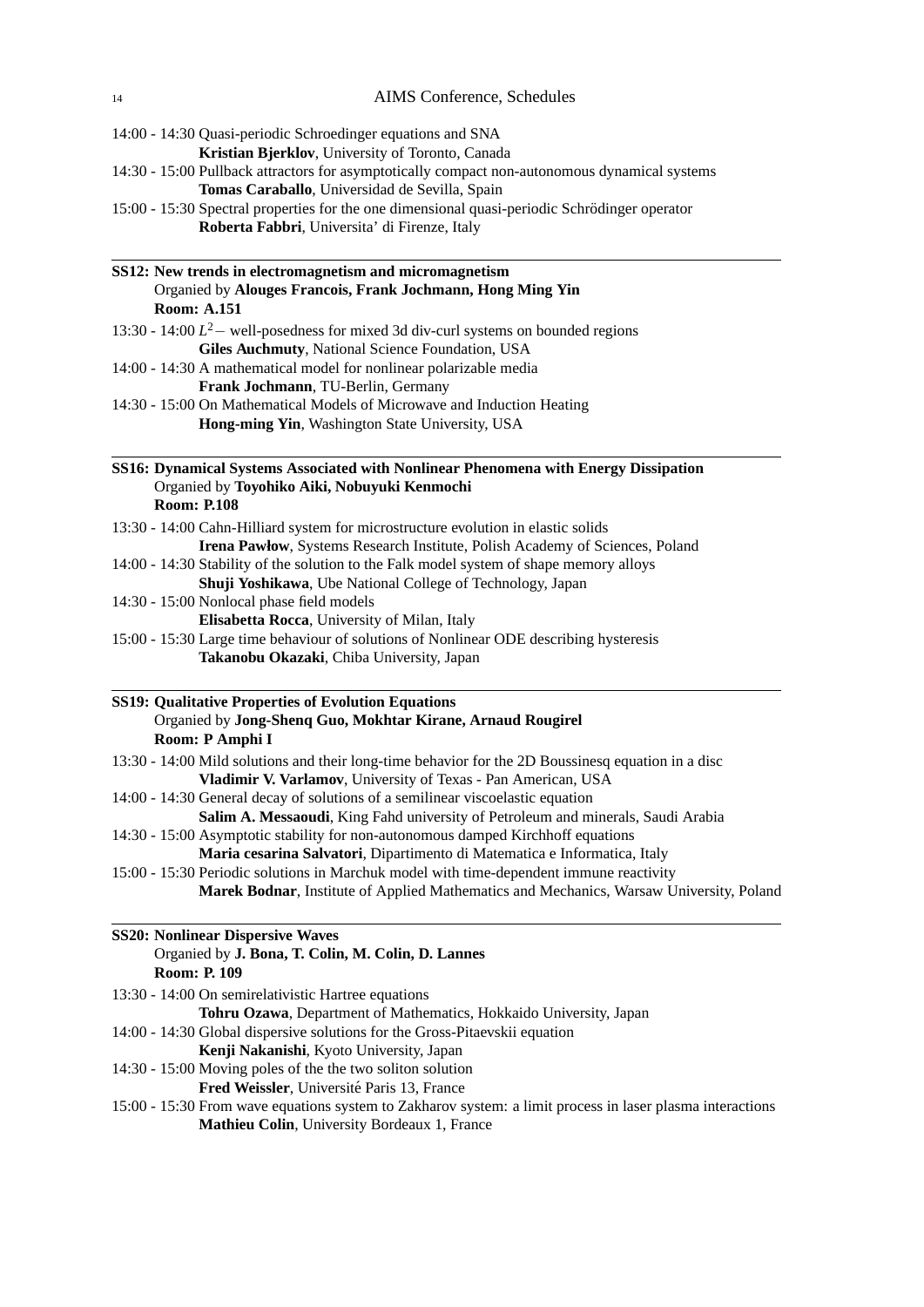| <b>Room: P.121</b> | <b>SS21: Dynamical Systems and Control in Biology</b><br>Organied by Bedr Eddine Ainseba, Odo Diekmann, Pierre Magal, Shigui Ruan                                                     |
|--------------------|---------------------------------------------------------------------------------------------------------------------------------------------------------------------------------------|
|                    | 13:30 - 14:00 On the effects of nonlinear boundary conditions in diffusive logistic equations on bounded domains<br>Robert stephen Cantrell, University of Miami, USA                 |
|                    | 14:00 - 14:30 Modelling and Asymptotic Stability of a Growth Factor-Dependent Stem<br>Cells Dynamics Model with Distributed Delay<br>Fabien Crauste, University of Pau, France        |
|                    | 14:30 - 15:00 Travelling wave solutions for an age-structured equation in epidemiology<br>Arnaud Ducrot, Université Bordeaux 2, France                                                |
|                    | 15:00 - 15:30 Epidemics in an optimal economic growth model<br>Veron Emmanuelle, University of La Rochelle, France                                                                    |
| Room: Amphi J      | SS23: New Developments in Nonlinear Partial Differential Equations and Control Theory<br>Organied by Irena Lasiecka, Grozdena Todorova                                                |
|                    | 13:30 - 14:00 Modelling the Flutter Instability Problem of Aeroelasticity<br>A. V. Balakrishnan, UCLA, USA                                                                            |
|                    | 14:00 - 14:30 On a proportional and derivative robust optimal feedback for linear quadratic control problems<br>Jacques Henry, INRIA, France                                          |
|                    | 14:30 - 15:00 Large deviations for stochastic Navier-Stokes equations: A PDE approach.<br>Andrzej Swiech, Georgia Institute of Technology, USA                                        |
|                    | 15:00 - 15:30 Controllability Properties of Nonlinear Rotation-Free Thermoelastic Systems<br>George Avalos, University of Nebraska-Lincoln, USA                                       |
| Room: P Amphi II   | SS25: Dynamical Approach to Pattern-formation Equations, and Related Topics<br>Organied by M. A. Efendiev                                                                             |
|                    | 13:30 - 14:00 Dimension reduction methods and cell-cell communication                                                                                                                 |
|                    | Johannes Mueller, Technical University of Munich, Germany<br>14:00 - 14:30 Generalized waves and their qualitative properties<br>Francois Hamel, Université Aix-Marseille III, France |
|                    | 14:30 - 15:00 Stability of Lipid Bilayers: A Continuum Cartoon<br>Mark A. Peletier, TU Eindhoven, Netherlands                                                                         |
|                    | 15:00 - 15:30 Degenerate Hopf instability in oscillatory reaction-diffusion equations<br>Toshiyuki Ogawa, Osaka University, Japan                                                     |
| Room: P Amphi IV   | SS26: Nonlinear Parabolic and Elliptic PDEs and Applications<br>Organied by Ratnasingham Shivaji, Peter Takac                                                                         |
|                    | 13:30 - 14:00 Ratios of eigenvalues of p-Laplacians and other consequences of some elementary inequalities<br>Evans M. Harrell, Georgia Institute of Technology, USA                  |
|                    | 14:00 - 14:30 Multiple positive solutions for classes of elliptic systems with combined nonlinear effects<br>Ratnasingham Shivaji, Mississippi State University, USA                  |
|                    | 14:30 - 15:00 Multiple positive solutions to nonlinear singular elliptic problems<br>Jesus Hernandez Alonso, Universidad Autonoma de Madrid, Spain                                    |
|                    | 15:00 - 15:30 Standing Pulse solution of a reaction-diffusion equation of logistic growth<br>Junping Shi, College of William and Mary, USA                                            |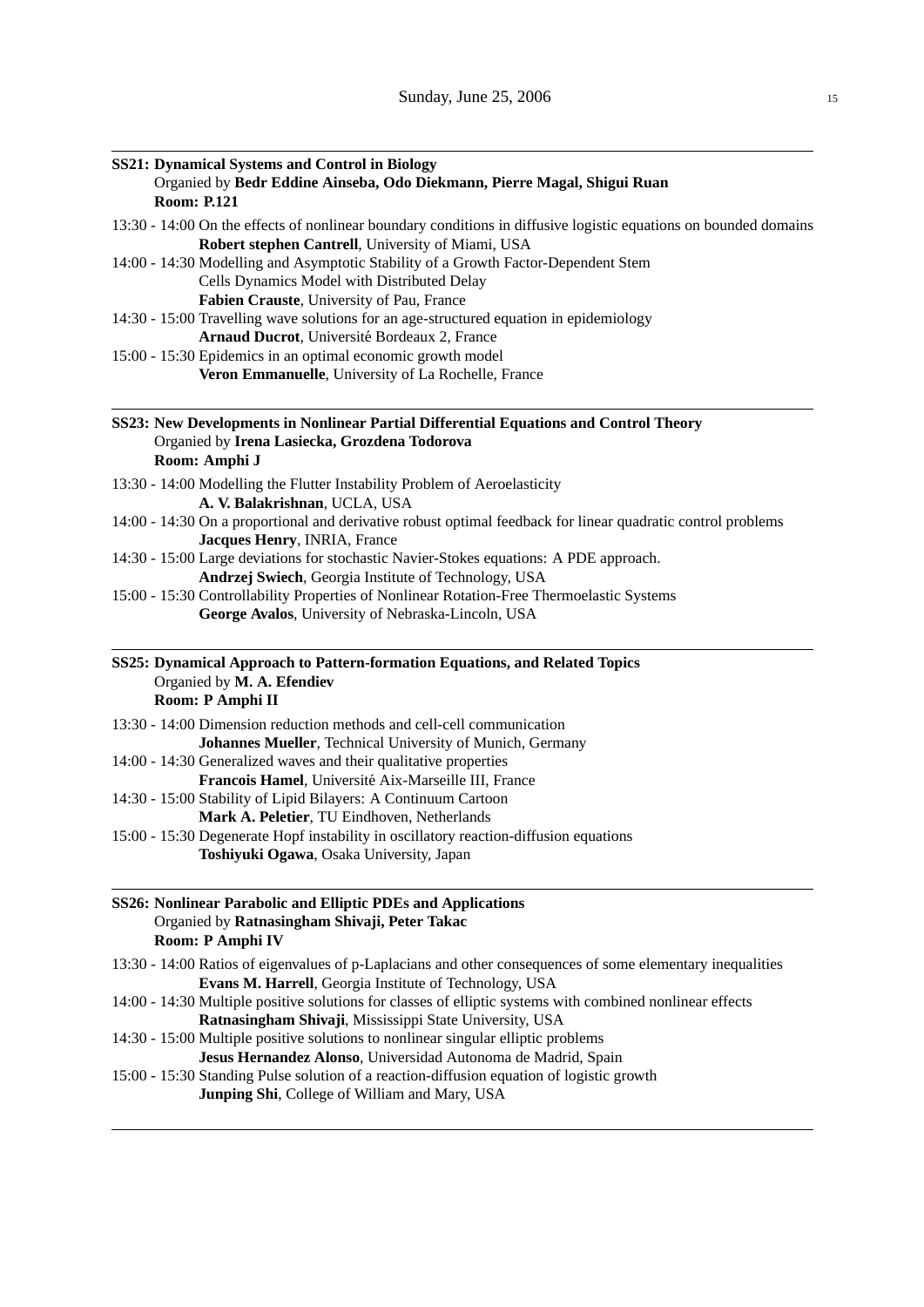| SS27: Multiscale Modeling and Simulations in Materials Science |
|----------------------------------------------------------------|
| Organied by Carlos J. Garcia-Cervera, Xiao-Ping Wang           |
| <b>Room: P.122</b>                                             |

- 13:30 14:00 Mesoscopic dynamics of copolymer thin films with dispersed nanoparticles **Roderick Melnik**, WLU, Waterloo, Canada
- 14:00 14:30 A variational approach to the moving contact line hydrodynamics **Tiezheng Qian**, Hong Kong University of Science and Technology, Hong Kong
- 14:30 15:00 Dynamic theory and applications in smectic A liquid crystals **Iain W. Stewart**, University of Strathclyde, Great Britain
- 15:00 15:30 Dislocation dynamics in thin films using the level set method **Yang Xiang**, Hong Kong University of Science and Technology, Hong Kong

# **SS28: Delay Differential Equations** Organied by **Hans-Otto Walther**

#### **Room: P.301**

- 13:30 14:00 Dynamics of a simple gene regulatory switch **Tomas Gedeon**, Montana State University, USA
- 14:00 14:30 On the approximation of attractors for infinite delay differential equations. A logistic model **Pedro Marin-rubio**, Universidad de Sevilla, Spain
- 14:30 15:00 Center manifold for some partial functional differential equations **Mostafa Adimy**, LMA CNRS UMR 5142, University of Pau, France
- 15:00 15:30 Existence of traveling waves connecting equilibrium point and periodic solution for a class of time delayed and non-local reaction-diffusion equations **Wenzhang Huang**, University of Alabama in Huntsville, USA

#### **SS33: Nonlinear Elliptic and Parabolic Problems** Organied by **Filippo Gazzola, Hans-Christoph Grunau Room: A.150**

- 13:30 14:00 Enclosure Methods for Elliptic Partial Differential Equations **Michael Plum**, University of Karlsruhe, Germany
- 14:00 14:30 Enclosures for variational inequalities **Christian Wieners**, University of Karlsruhe, Germany 14:30 - 15:00 Strongly Competing Species in Special Domains
	- **Monica Conti**, Politecnico di Milano, Italy
- 15:00 15:30 Lotka-Volterra type cross-diffusion models **Dirk Horstmann**, University of Cologne, Germany
- **SS34: Recent Advances in Evolutionary and Stationary Problems on Unbounded Domains and Related Topics** Organied by **Stavrakakis Nikolaos Room: P.309**
- 13:30 14:00 On the problem of converegence for the compressible Navier-Stokes equations **Eduard Feireisl**, Mathematical Institute, Czech Academy of Sciences, Prague, Czech Rep
- 14:00 14:30 Hadamard differentiability and bifurcation results for some nonlinear Schrodinger equations ¨ Gilles Evéquoz, Ecole Polytechnique Fédérale de Lausanne (EPFL), Switzerland
- 14:30 15:00 On the dynamics of a degenerate damped semilinear wave equation: The non-compact case. **Nikos I. Karachalios**, University of the Aegean, Greece
- 15:00 15:30 Non-existence of global solutions to frac-diff wave equations **Mokhtar Kirane**, university of La Rochelle, France

**SS36: Topological Methods for Boundary Value Problems** Organied by **Kunquan Lan, Haiyan Wang, J. R. L Webb**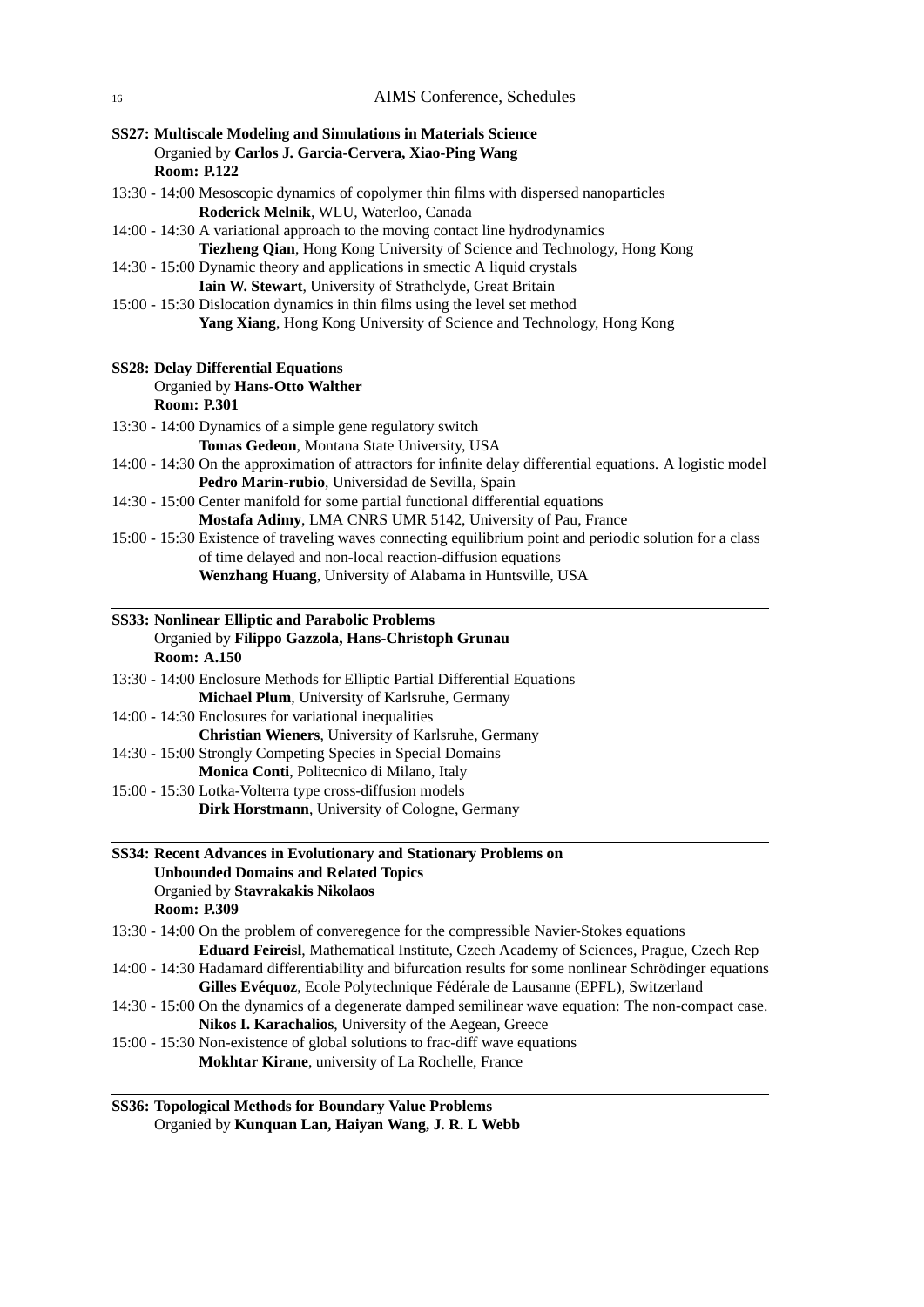| <b>Room: P.310</b>                                                                                                                                                                                 |
|----------------------------------------------------------------------------------------------------------------------------------------------------------------------------------------------------|
| 13:30 - 14:00 Positive Solutions of Second Order Differential Equations With Integral Boundary Conditions<br>Abdelkader Y. Boucherif, King Fahd University of Petroleum and Minerals, Saudi Arabia |
| 14:00 - 14:30 Stationary states for a competition-diffusion system with inhomogeneous Dirichlet boundary conditions                                                                                |
| Elaine Crooks, Oxford University, England                                                                                                                                                          |
| 14:30 - 15:00 Positive solutions of a third order nonlocal boundary value problem                                                                                                                  |
| John R. Graef, University of Tennessee at Chattanooga, USA                                                                                                                                         |
| 15:00 - 15:30 Positive solutions of some nonlinear boundary value problems involving singularities                                                                                                 |
| and integral boundary conditions                                                                                                                                                                   |
| Gennaro Infante, Universita della Calabria, Italy                                                                                                                                                  |
| SS39: Hemivariational Inequalities, Nonsmooth and Nonconvex Variational Problems<br>with Applications                                                                                              |
| Organied by Stanislaw Migorski, Zdzislaw Naniewicz                                                                                                                                                 |
| Room: P.RC2a                                                                                                                                                                                       |
| 13:30 - 14:00 Non-resonance and Resonance for Hemivariational Inequalities                                                                                                                         |
| Dumitru Motreanu, University of Perpignan, France                                                                                                                                                  |
| 14:00 - 14:30 Existence Results for Quasilinear Hemivariational Inequalities at Resonance                                                                                                          |
| Leszek Gasinski, Jagiellonian University, Poland                                                                                                                                                   |
| 14:30 - 15:00 Degree theoretic methods in the study of positive solutions for nonlinear                                                                                                            |
| hemivariational inequalities                                                                                                                                                                       |
| Michael E. Filippakis, National Technical University of Athens, Greece                                                                                                                             |
| 15:00 - 15:30 A class of hemivariational inequalities for viscoelastic materials with long-term memory                                                                                             |
| Anna Ochal, Jagiellonian University, Poland                                                                                                                                                        |
| <b>SS40: Nonlinear Partial Differential Equations</b>                                                                                                                                              |
| Organied by Wenxiong Chen, Congming Li                                                                                                                                                             |
| Room: P.RC2b                                                                                                                                                                                       |
| 13:30 - 14:00 Boundary-value problems for light near a caustic                                                                                                                                     |
| Thomas H. Otway, Yeshiva University, USA                                                                                                                                                           |
| 14:00 - 14:30 Some gradient estimates on solutions to the heat equation on domains and manifolds                                                                                                   |
| Qi S. Zhang, U. California Riverside, USA                                                                                                                                                          |
| 14:30 - 15:00 On a semilinear PDE with a singular nonlinearity<br>Pierpaolo Esposito, Universitá degli Studi Roma Tre, Italy                                                                       |
| 15:00 - 15:30 Bubble tower solutions of slightly supercritical elliptic equations and application                                                                                                  |
| in symmetric domains                                                                                                                                                                               |
| Yuxin Ge, Université Paris XII, France                                                                                                                                                             |
|                                                                                                                                                                                                    |
| $F1.00.100.$ D                                                                                                                                                                                     |

#### 15h30-16h00: **Break**

| <b>SS5: Nonlinear Evolution Equations and Related Topics</b>                                                |
|-------------------------------------------------------------------------------------------------------------|
| Organied by Mitsuharu OTANI                                                                                 |
| <b>Room: P.314</b>                                                                                          |
| 16:00 - 16:30 Asymptotic Behavior of Solutions for Some Semilinear Heat Equations in Exterior Domains       |
| Kvoji Takaichi, Waseda University, Japan                                                                    |
| 16:30 - 17:00 Nonexistence of global solutions of nonlinear Schödinger equations in non star-shaped domains |

**Takahiro Hashimoto**, Ehime University, Japan

17:00 - 17:30 Baire category and evolution differential inclusions

**Francesco S. De blasi**, University of Roma "Tor Vergata", Italy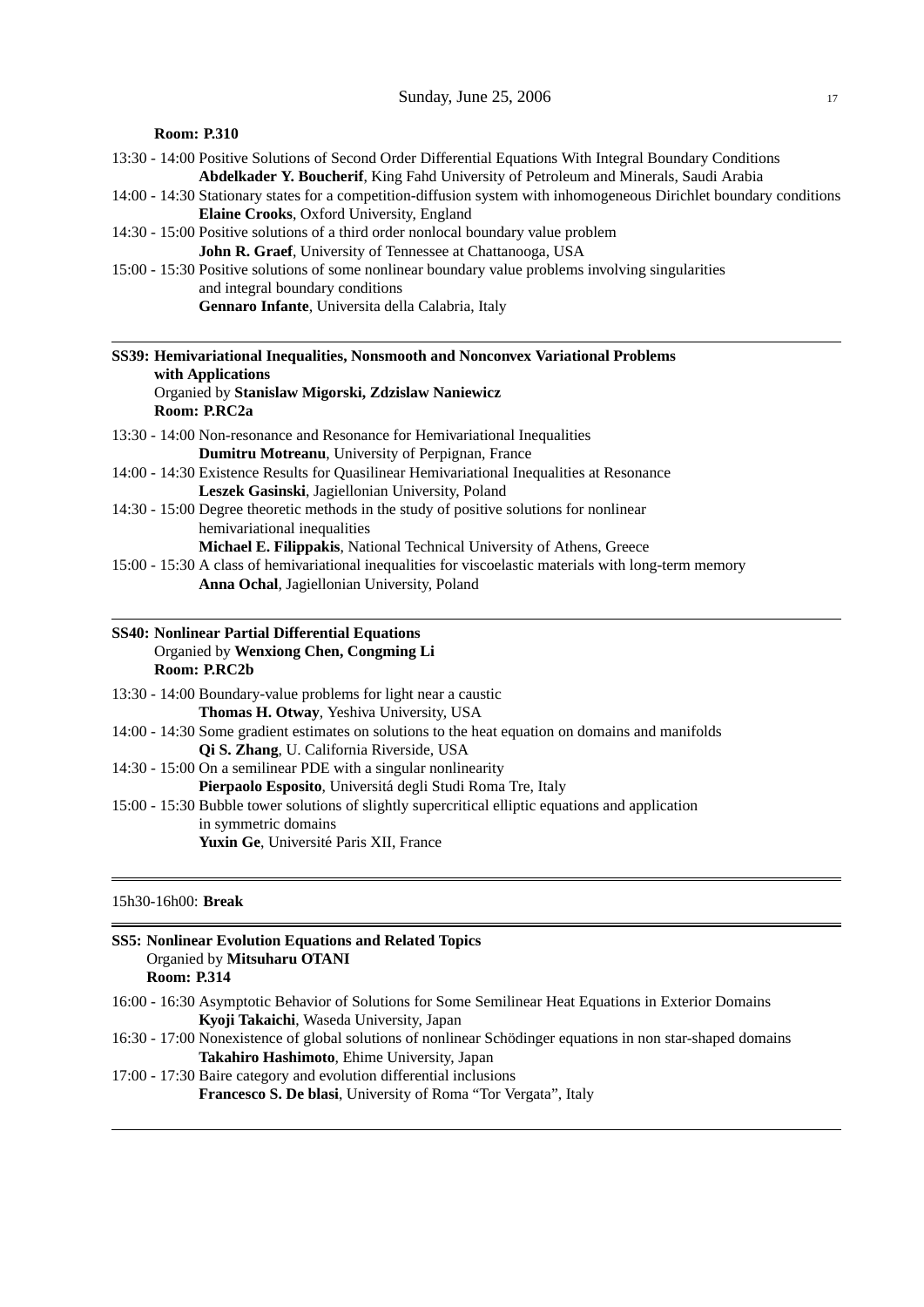| SS9: Formation and Dynamics of Patterns in Evolution Equations<br>Organied by Amy Novick-Cohen, Thomas Wanner<br>Room: A Amphi 501                        |
|-----------------------------------------------------------------------------------------------------------------------------------------------------------|
| 16:00 - 16:30 Cylinder Buckling and a Mountain Pass Solution                                                                                              |
| Gabriel Lord, Heriot Watt University, Scotland                                                                                                            |
| 16:30 - 17:00 The Lojasiewicz inequality in the pattern formation<br>Piotr Rybka, Warsaw Uniwersity and University of Paris XI, France                    |
| 17:00 - 17:30 Random Field Kac Model: From micro to macro structures.                                                                                     |
| Enza Orlandi, Dep. Matematics Roma Tre, Roma, Italy                                                                                                       |
|                                                                                                                                                           |
| <b>SS11: Nonautonomous Dynamical Systems</b>                                                                                                              |
| Organied by Russell Johnson, Rafael Obaya                                                                                                                 |
| <b>Room: A.152</b>                                                                                                                                        |
| 16:00 - 16:30 On the fractalization of invariant curves                                                                                                   |
| Angel Jorba, Universitat de Barcelona, Spain                                                                                                              |
| 16:30 - 17:00 Stable and unstable manifolds for quasilinear parabolic systems                                                                             |
| with fully nonlinear boundary conditions<br>Yuri Latushkin, University of Missouri-Columbia, USA                                                          |
| 17:00 - 17:30 An extension of the Sacker-Sell spectrum theory                                                                                             |
| Weishi Liu, University of Kansas                                                                                                                          |
| 17:30 - 18:00 Some generic results in non-autonomous bifurcation theory                                                                                   |
| Carmen Nunez, University of Valladolid, Spain                                                                                                             |
| 18:00 - 18:30 On periodic solutions of forced coupled second order differential equations on manifolds                                                    |
| Marco Spadini, Dipartimento di Matematica Applicata, Italy                                                                                                |
| SS12: New trends in electromagnetism and micromagnetism<br>Organied by Alouges Francois, Frank Jochmann, Hong Ming Yin<br><b>Room: A.151</b>              |
| 16:00 - 16:30 On the localization of three-dimensional inclusions of small volume                                                                         |
| from numerical measurements                                                                                                                               |
| Mark Asch, LAMFA, Université de Picardie Jules Verne, France                                                                                              |
| 16:30 - 17:00 Computing electrostatic charge densities at rounded corners : an improved Peek's formula<br>Samir Kaddouri, ENSTA, France                   |
| 17:00 - 17:30 Relaxation approximation of some nonlinear Maxwell initial-boundary value problem                                                           |
| Carbou Gilles, MAB Université Bordeaux 1, France                                                                                                          |
| 17:30 - 18:00 An efficient Indirect Integral Equation for Large Scale                                                                                     |
| David Levadoux, ONERA, France                                                                                                                             |
| SS16: Dynamical Systems Associated with Nonlinear Phenomena with Energy Dissipation<br>Organied by Toyohiko Aiki, Nobuyuki Kenmochi<br><b>Room: P.108</b> |
| 16:00 - 16:30 On solutions of control system of subdifferential type depending on a parameter                                                             |
| Tolstonogov A. Alexander, Siberian Branch, Russian Academy of Sciences, Russia                                                                            |
| 16:30 - 17:00 Nonconvex optimization problems for semilinear second order evolution equations<br>Shin-ichi Nakagiri, Kobe University, Japan               |
| 17:00 - 17:30 A free boundary problem for elastic materials                                                                                               |
| Toyohiko Aiki, Gifu University, Japan                                                                                                                     |
| <b>SS19: Qualitative Properties of Evolution Equations</b>                                                                                                |

Organied by **Jong-Shenq Guo, Mokhtar Kirane, Arnaud Rougirel Room: P Amphi I**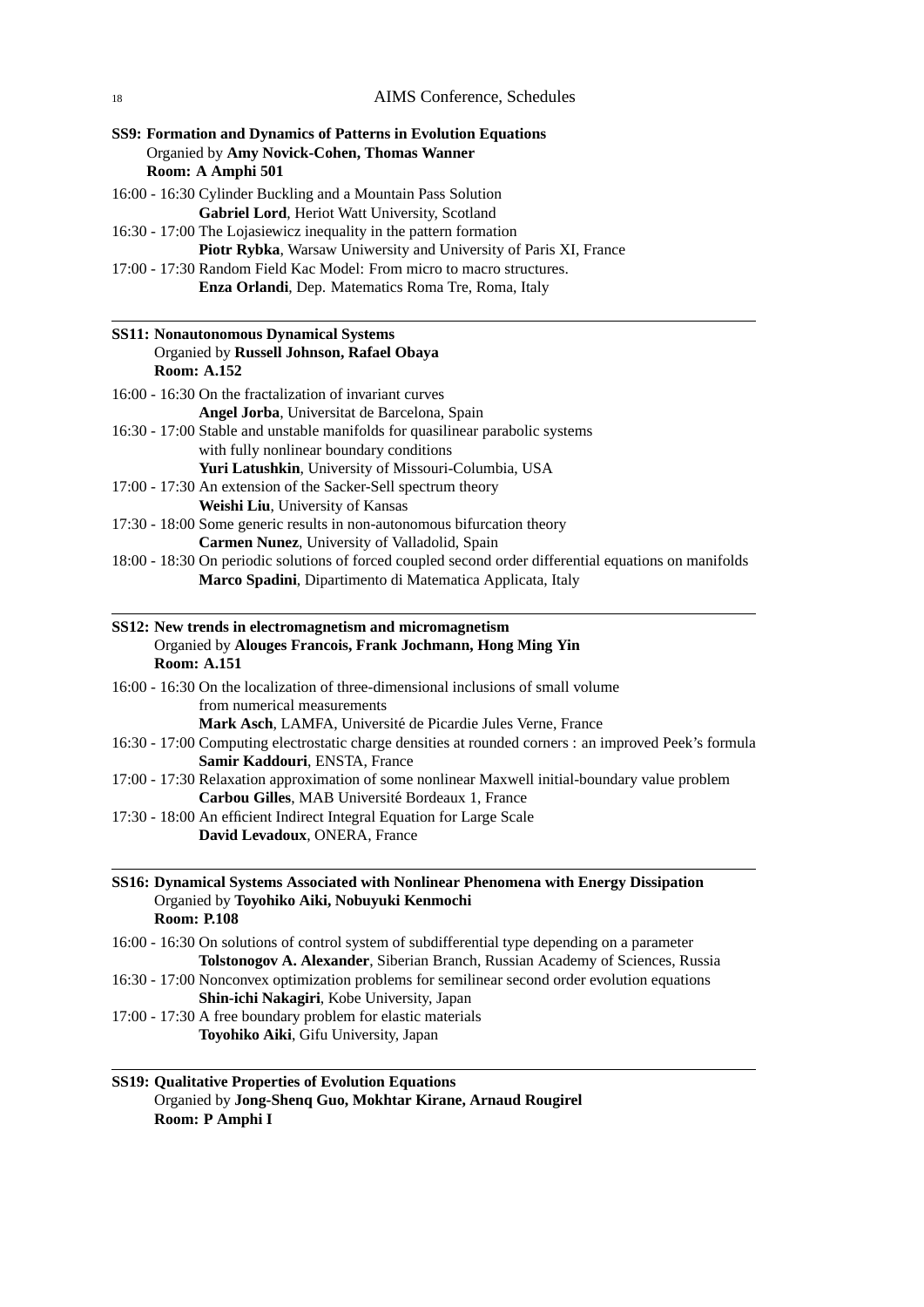| 16:00 - 16:30 On the p-Laplace operator in domains becoming unbounded<br>Michel M. Chipot, University of Zurich, Switzerland                                                                                                               |
|--------------------------------------------------------------------------------------------------------------------------------------------------------------------------------------------------------------------------------------------|
| 16:30 - 17:00 Asymptotic behavior of solutions of hyperbolic problems on a cylindrical domain.                                                                                                                                             |
| Senoussi Guesmia, Université de Haute Alsace, France                                                                                                                                                                                       |
| 17:00 - 17:30 Rate of Convergence to a Singular Steady State for a Heat Equation with Strong Absorption                                                                                                                                    |
| Jong-shenq Guo, National Taiwan Normal University, Taiwan                                                                                                                                                                                  |
| 17:30 - 18:00 Wellposedness and optimal decay rates for wave equation with nonlinear boundary                                                                                                                                              |
| damping-source interaction                                                                                                                                                                                                                 |
| Valéria N. Domingos cavalcanti, State University of Maringa, Brazil                                                                                                                                                                        |
| <b>SS20: Nonlinear Dispersive Waves</b>                                                                                                                                                                                                    |
| Organied by J. Bona, T. Colin, M. Colin, D. Lannes<br><b>Room: P. 109</b>                                                                                                                                                                  |
| 16:00 - 16:30 Numerical Solution of Boussinesq Systems                                                                                                                                                                                     |
| Vassilios A. Dougalis, University of Athens and IACM, FORTH, Greece                                                                                                                                                                        |
| 16:30 - 17:00 Hamiltonian long-wave expansions for water waves over a rough bottom                                                                                                                                                         |
| Catherine Sulem, University of Toronto, Canada                                                                                                                                                                                             |
| 17:00 - 17:30 Asymptotic and numerical study of water waves                                                                                                                                                                                |
| David Lannes, CNRS, France                                                                                                                                                                                                                 |
| 17:30 - 18:00 Some hints on shallow water : sedimentation and avalanches                                                                                                                                                                   |
| Didier Bresch, CNRS, Universite Joseph Fourier, France                                                                                                                                                                                     |
| <b>SS21: Dynamical Systems and Control in Biology</b><br>Organied by Bedr Eddine Ainseba, Odo Diekmann, Pierre Magal, Shigui Ruan<br><b>Room: P. 121</b>                                                                                   |
| 16:00 - 16:30 The control of some population dynamics. Dependence on the support of the control<br>Sebastian Anita, University "Al.I. Cuza" Iasi, Romania                                                                                  |
| SS23: New Developments in Nonlinear Partial Differential Equations and Control Theory<br>Organied by Irena Lasiecka, Grozdena Todorova                                                                                                     |
| Room: Amphi J                                                                                                                                                                                                                              |
| 16:00 - 16:30 Pointwise Carleman estimates at the $H1$ -level with no lower order terms for<br>non-conservative Schrödinger equations on a Riemannian manifold: control theoretic implications<br>Xiangjin Xu, University of Virginia, USA |
| 16:30 - 17:00 Modern Boundary Conditions<br>Jerome A. Goldstein, University of Memphis, USA                                                                                                                                                |
| 17:00 - 17:30 Linear and Nonlinear Kinetic Boundary Conditions for the Wave Equation<br>Gisele R. Goldstein, University of Memphis, USA                                                                                                    |
| 17:30 - 18:00 Weak and Regular Solutions for a Non-linear Shell Problem with Small Finite Deflections<br>John Cagnol, Pole Universitaire Leonard de Vinci, France                                                                          |
| SS25: Dynamical Approach to Pattern-formation Equations, and Related Topics                                                                                                                                                                |
| Organied by M. A. Efendiev<br>Room: P Amphi II                                                                                                                                                                                             |
| 16:00 - 16:30 Dynamics of a nonautonomous coagulation system                                                                                                                                                                               |
| Fernando P. Da costa, Universidade Aberta, Portugal                                                                                                                                                                                        |
| 16:30 - 17:00 Spikes in biological systems                                                                                                                                                                                                 |
| Matthias Winter, Brunel University, England                                                                                                                                                                                                |
| 17:00 - 17:30 Discretizations of chemotaxis-growth system and dimension estimate of their attractors<br>Etsushi Nakaguchi, Osaka University, Japan                                                                                         |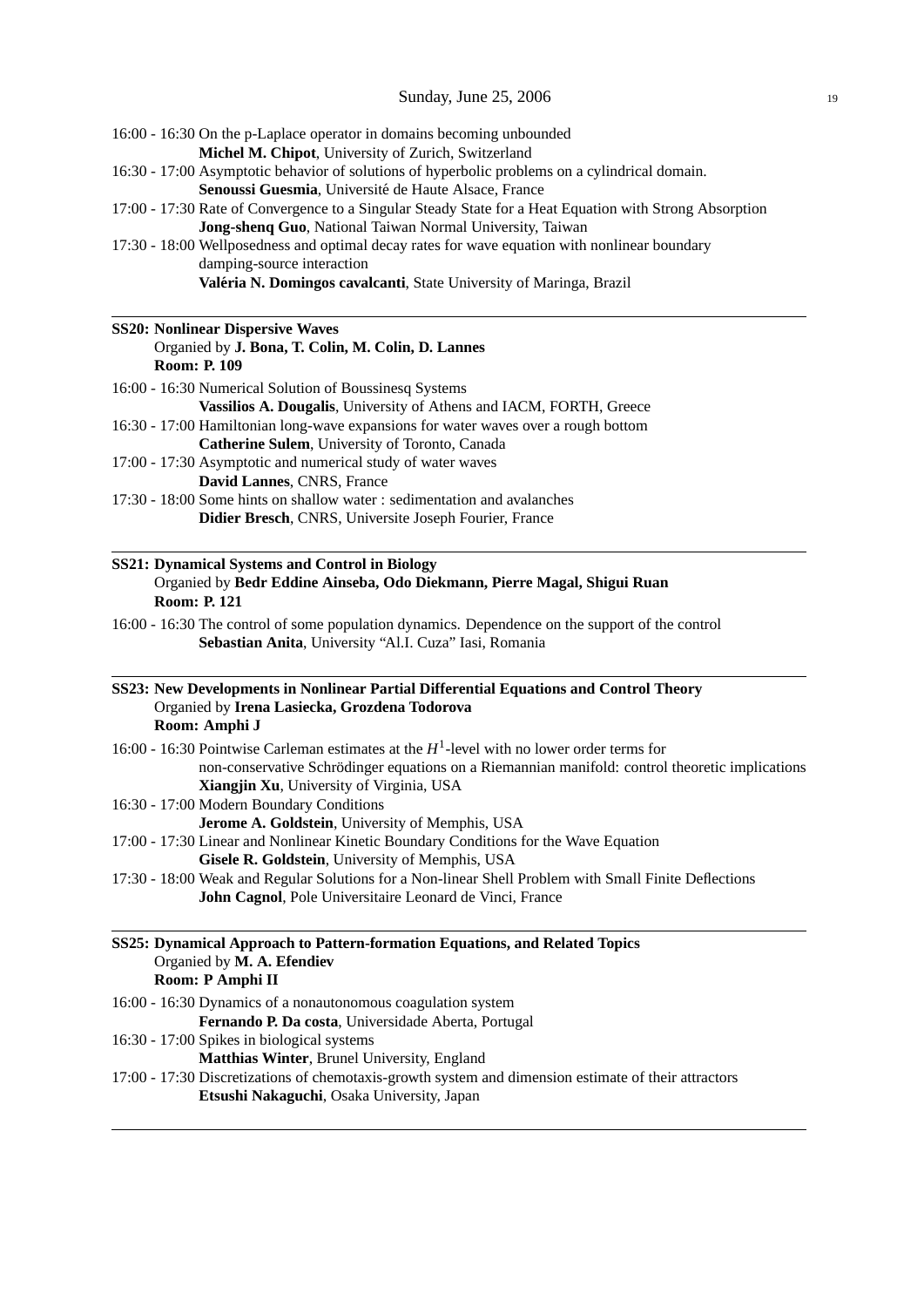**SS26: Nonlinear Parabolic and Elliptic PDEs and Applications** Organied by **Ratnasingham Shivaji, Peter Takac Room: P Amphi IV**

16:00 - 16:30 Turing Patterns on Spheres

**Jon J. Jacobsen**, Harvey Mudd College, USA

- 16:30 17:00 Generalizations of Logarithmic Sobolev inequalities **Jochen Merker**, University of Rostock, Germany
- 17:00 17:30 quasilinear elliptic equations with singular and critical nonlinearities **Jacques Giacomoni**, Laboratoire MIP-Ceremath, Institut de Maths de Toulouse, France
- 17:30 18:00 A dynamical systems framwork for symmetries in PDE's **Pablo Padilla**, University of Mexico (UNAM), Mexico

| SS27: Multiscale Modeling and Simulations in Materials Science |
|----------------------------------------------------------------|
| Organied by Carlos J. Garcia-Cervera, Xiao-Ping Wang           |
| <b>Room: P.122</b>                                             |

16:00 - 16:30 Stochastic modeling and multiscale computation of biochemical networks **Di Liu**, Michigan State University, USA

#### **SS28: Delay Differential Equations** Organied by **Hans-Otto Walther Room: P.301**

- 16:00 16:30 Dynamics generated by delayed unimodal positive feedback **Gergely Röst**, York Universiy, Toronto, Canada
- 16:30 17:00 Differential delay equations with state dependent time lags **Roger D. Nussbaum**, Rutgers University, USA
- 17:00 17:30 Controlling Oscillations with time delays: From oscillators to networks
- **Fatihcan M. Atay**, Max Planck Institute for Mathematics in the Sciences, Germany
- 17:30 18:00 Soft landing and state-dependent delay
	- **Hans-otto Walther**, Universitaet Giessen, Germany
- 18:00 18:30 Delay equations with rapidly oscillating stable periodic solutions **Daniel Stoffer**, ETH-Zurich, Switzerland

## **SS33: Nonlinear Elliptic and Parabolic Problems** Organied by **Filippo Gazzola, Hans-Christoph Grunau Room: A.150**

16:00 - 16:30 On the stochastic thin-film equation

**Günther Grün, Institute for Applied Mathematics, University of Erlangen, Germany** 16:30 - 17:00 Positivity preserving property for a class of biharmonic elliptic problems

- **Elvise Berchio**, Universita di Torino (Italy), Italy ´
- 17:00 17:30 Radial entire solutions for supercritical biharmonic equations **Filippo Gazzola**, Dipartimento di Matematica, Politecnico di Milano, Italy
- 17:30 18:00 Global solutions for superlinear parabolic equations involving the biharmonic operator for initial data with optimal slow decay **Hans-Christoph Grunau**, Otto-von-Guericke Universitaet Magdeburg, Germany

#### **SS34: Recent Advances in Evolutionary and Stationary Problems on Unbounded Domains and Related Topics** Organied by **Stavrakakis Nikolaos Room: P.309**

16:00 - 16:30 Two remarks on solutions of Gross-Pitaevski equations on Zhidkov spaces **Olivier Goubet**, LAMFA UMR 6140 CNRS-Univ. de Picardie, France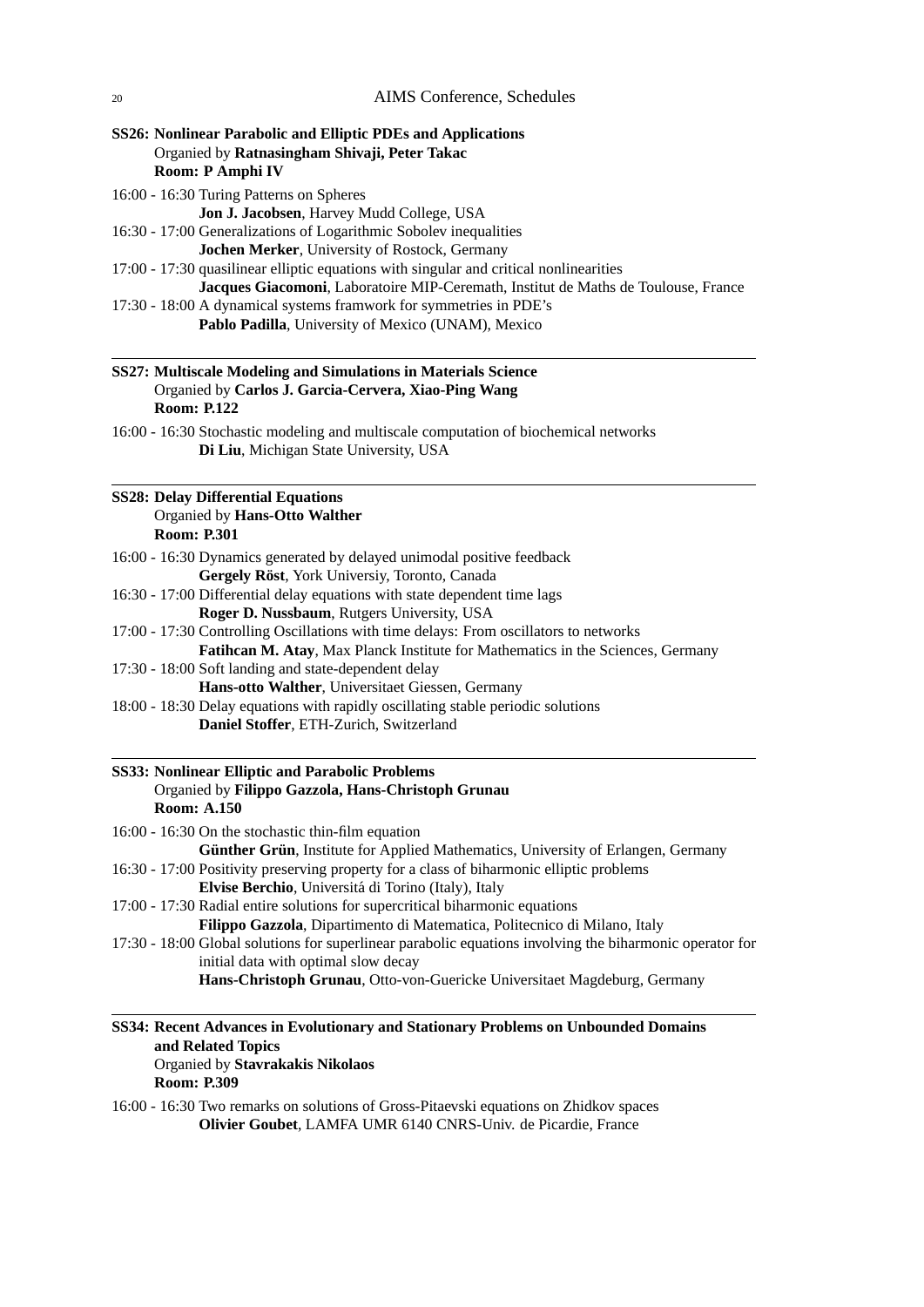16:30 - 17:00 Large-Time Behaviour of Solutions to Quasilinear Parabolic Equations on a Half-Line Lukáš Poul, Mathematical Institute, Academy of Sciences of the Czech Republic, Czech Rep

17:00 - 17:30 Global Existence and Blow-up results for a quasilinear wave equation on  $\mathbb{R}^n$ . **Perikles G. Papadopoulos**, National Technical University of Athens, Greece

| SS36: Topological Methods for Boundary Value Problems                                                                                      |  |
|--------------------------------------------------------------------------------------------------------------------------------------------|--|
| Organied by Kunquan Lan, Haiyan Wang, J. R. L Webb                                                                                         |  |
| <b>Room: P.310</b>                                                                                                                         |  |
| 16:00 - 16:30 Optimal constants arising from some boundary value problems                                                                  |  |
| K. Q. Lan, Ryerson University, Canada                                                                                                      |  |
| 16:30 - 17:00 Higher Order Two-Point Boundary Value Problems with Asymmetric Growth                                                        |  |
| Feliz M. Minhós, University of Évora, Portugal                                                                                             |  |
| 17:00 - 17:30 Mild almost automorphic solutions to some semilinear boundary evolution                                                      |  |
| Gaston N'guerekata, Morgan State university, USA                                                                                           |  |
| 17:30 - 18:00 Multiple positive solutions for a fourth order equation of Kirchhoff type                                                    |  |
| To fu Ma, State University of Maringa, Brazil                                                                                              |  |
| <b>SS40: Nonlinear Partial Differential Equations</b>                                                                                      |  |
| Organied by Wenxiong Chen, Congming Li                                                                                                     |  |
| Room: P.RC2b                                                                                                                               |  |
| 16:00 - 16:30 Elliptic problems: inverse square potential versus dependence on power of the gradient                                       |  |
| Ireneo Peral, Universidad Autonoma de Madrid, Spain                                                                                        |  |
| 16:30 - 17:00 Nonrelativistic limit in the Abelian Chern-Simons model                                                                      |  |
| Jongmin Han, Hankuk University of Foreign Studies, Korea                                                                                   |  |
| 17:00 - 17:30 A priori bounds and the Ambrosetti-Prodi problem for nonlinear elliptic systems                                              |  |
| Boyan Sirakov, University of Paris X and EHESS, France                                                                                     |  |
| 17:30 - 18:00 Global Well-Posedness of Equations of Fluid Type                                                                             |  |
| Congming Li, CU, USA                                                                                                                       |  |
| SS44: Differential equations, dynamical systems and related applications<br>Organied by Chao-Nien Chen, Yung-Sze Choi<br><b>Room: P.06</b> |  |
| 16:00 - 16:30 Global behavior of the branch of positive solutions for nonlinear Sturm-Liouville problems                                   |  |
| Tetsutaro Shibata, Hiroshima University, Japan                                                                                             |  |
| 16:30 - 17:00 Multiplicity results for asymptotically linear second order boundary value problems                                          |  |
| with indefinite weights.                                                                                                                   |  |
| Francesca Dalbono, CMAF, Universidade de Lisboa, Portugal                                                                                  |  |
| 17:00 - 17:30 Transonic 2D compressible potential flows                                                                                    |  |
| Eun Heui Kim, California State University Long Beach, USA                                                                                  |  |
| 17:30 - 18:00 Reaction-diffusion systems with skew-gradient structure                                                                      |  |
| Chao-nien Chen, National Changhua University of Education, Taiwan                                                                          |  |
|                                                                                                                                            |  |

# **Monday, June 26, 2006**

**SS3: Theory and Applications of Hysteresis Modeling** Organied by **Pavel Krejci Room: P Amphi II**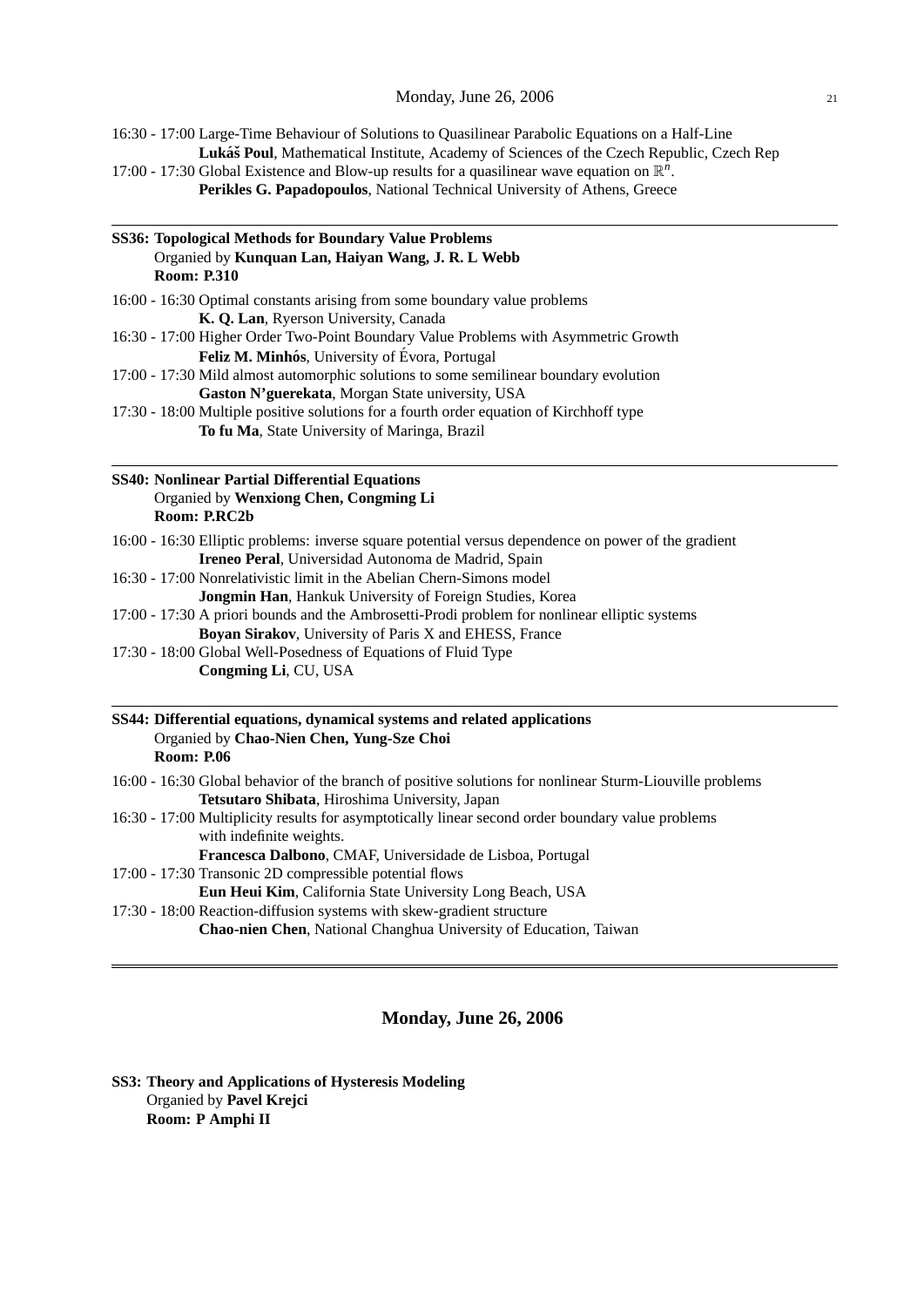|                                  | 08:00 - 08:30 On some P.D.E.s with hysteresis                                                                                                                                                              |
|----------------------------------|------------------------------------------------------------------------------------------------------------------------------------------------------------------------------------------------------------|
|                                  | Michela Eleuteri, Department of Mathematics, University of Trento, Italy                                                                                                                                   |
|                                  | 08:30 - 09:00 BV-extension of rate independent operators                                                                                                                                                   |
|                                  | Vincenzo Recupero, Università degli Studi di Padova, Italy                                                                                                                                                 |
| 09:00 - 09:30 Three state relays |                                                                                                                                                                                                            |
|                                  | Oleg Rasskazov, University College Cork, Ireland<br>09:30 - 10:00 Equations with time derivatives of the Preisach operator                                                                                 |
|                                  | Dmitrii Rachinskii, University College Cork, Ireland                                                                                                                                                       |
|                                  | SS4: Global and Exponential Attractors for Dissipative Dynamical Systems                                                                                                                                   |
|                                  | Organied by Maurizio Grasselli                                                                                                                                                                             |
| <b>Room: A.151</b>               |                                                                                                                                                                                                            |
|                                  | 09:00 - 09:30 Asymptotic compactness and attractors for models of compressible fluids                                                                                                                      |
|                                  | Eduard Feireisl, Mathematical Institute, Czech Academy of Sciences, Prague, Czech Rep                                                                                                                      |
|                                  | 09:30 - 10:00 Global Regularity of the 3D Primitive Equations of Large Scale Ocean and Atmosphere Dynamics<br>Edriss S. Titi, University of California - Irvine, and Weizmann Institute of Science, Israel |
|                                  | SS18: Concepts, architecture and dynamics of non-standard computations                                                                                                                                     |
|                                  | Organied by Ruedi Stoop                                                                                                                                                                                    |
| <b>Room: A.150</b>               |                                                                                                                                                                                                            |
|                                  | 08:00 - 08:30 Neural computation from cell to small networks<br>Stephane Binczak, LE2I UMR CNRS 5158, France                                                                                               |
|                                  | 08:30 - 09:00 Computation in olfactory neuronal networks beyond synchronization                                                                                                                            |
|                                  | Markus Christen, Institute of Neuroinformatics, University/ETH Zurich, Switzerland                                                                                                                         |
|                                  | 09:00 - 09:30 Information transfer and computation in <i>Drosophila</i> courtship behavior                                                                                                                 |
|                                  | Christian Heid, Institute of neuroinformatics ETHZ/UNIZH, Switzerland                                                                                                                                      |
|                                  | 09:30 - 10:00 Global Invariants for Variable-Mass Systems<br>Jim Howard, University of Colorado                                                                                                            |
| Room: P Amphi I                  | <b>SS19: Qualitative Properties of Evolution Equations</b><br>Organied by Jong-Shenq Guo, Mokhtar Kirane, Arnaud Rougirel                                                                                  |
|                                  | 08:00 - 08:30 Gaussian estimates for degenerate operators on Lie groups                                                                                                                                    |
|                                  | Sergio Polidoro, University of Bologna, Italy                                                                                                                                                              |
|                                  | 08:30 - 09:00 Qualitative properties of solutions of fractional integro-differential equations                                                                                                             |
|                                  | with special regard to assymptotic behavior                                                                                                                                                                |
|                                  | Eduardo Cuesta, University of Valladolid, Spain                                                                                                                                                            |
|                                  | 09:00 - 09:30 Extremal equilibria for parabolic equations and applications.<br>Anibal Rodriguez-Bernal, U. Complutense, Madrid, Spain                                                                      |
|                                  | <b>SS22: Large Time Behavior in Parabolic PDEs</b>                                                                                                                                                         |
|                                  | Organied by Peter Polacik, Eiji Yanagida                                                                                                                                                                   |
| <b>Room: A.161</b>               |                                                                                                                                                                                                            |
|                                  | 08:00 - 08:30 Spreading speeds for KPP-type equations in general domains                                                                                                                                   |
|                                  | Francois Hamel, Université Aix-Marseille III, France                                                                                                                                                       |
|                                  | 08:30 - 09:00 Multiple blowup on different places at prescribed time                                                                                                                                       |
|                                  | Noriko Mizoguchi, Tokyo Gakugei University, Japan                                                                                                                                                          |
|                                  | 09:00 - 09:30 Time dependent Ornstein-Uhlenbeck operators and invariant measures                                                                                                                           |
|                                  | Alessandra Lunardi, Dipartimento di Matematica, Universitá di Parma, Italy<br>09:30 - 10:00 Entire solutions with two fronts of reaction-diffusion equations                                               |
|                                  | Hirokazu Ninomiya, Ryukoku University, Japan                                                                                                                                                               |
|                                  |                                                                                                                                                                                                            |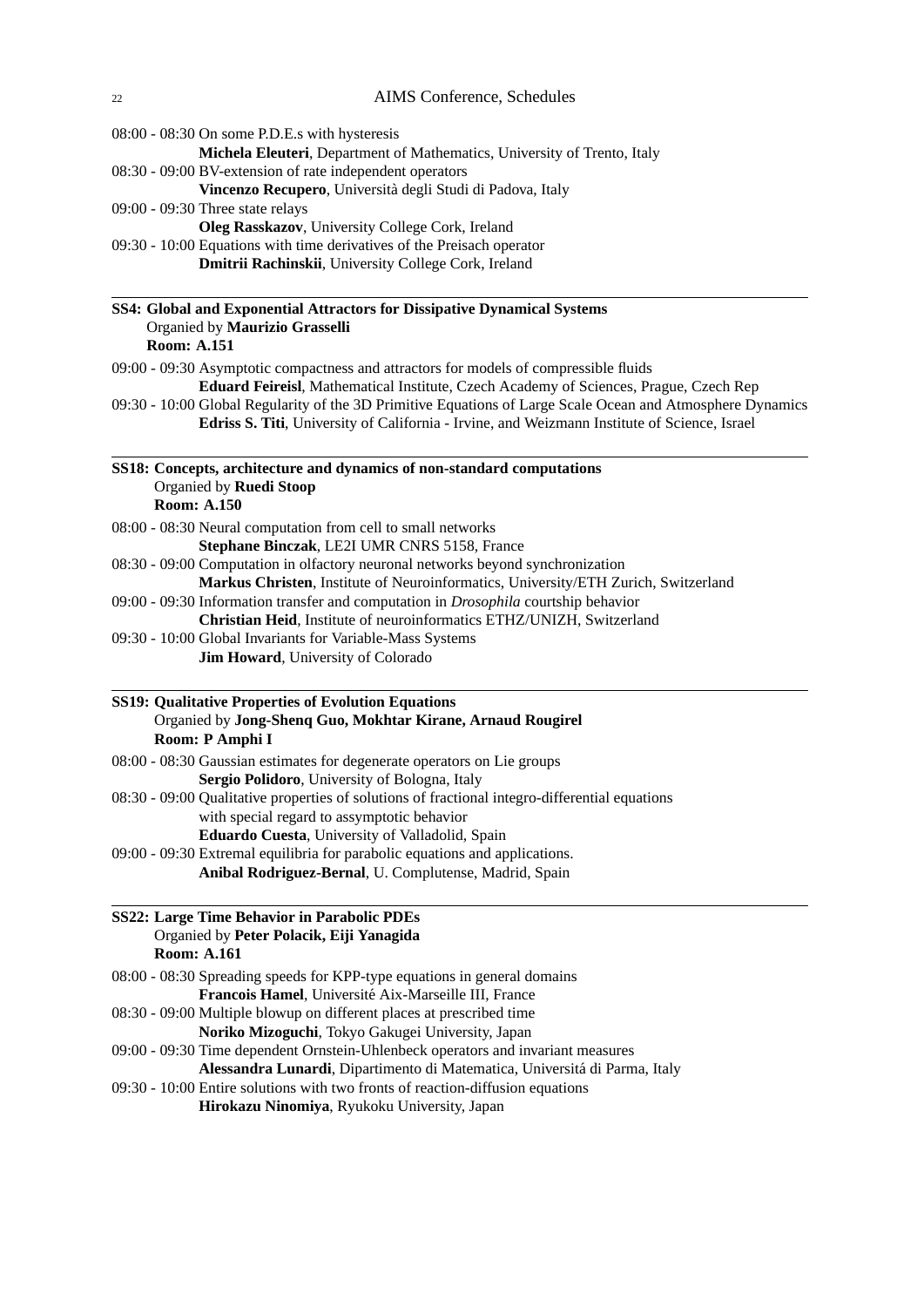| SS36: Topological Methods for Boundary Value Problems                                                          |
|----------------------------------------------------------------------------------------------------------------|
| Organied by Kunquan Lan, Haiyan Wang, J. R. L Webb<br><b>Room: P.310</b>                                       |
|                                                                                                                |
| 08:00 - 08:30 Another topological approach to boundary value problems                                          |
| Palamides K. Panos, Naval Academy of Greece, Greece                                                            |
| 08:30 - 09:00 Population Models with Diffusion and Strong Allee Effect                                         |
| Ratnasingham Shivaji, Mississippi State University, USA                                                        |
| 09:00 - 09:30 Periodic solutions of differential equations with weak singularities                             |
| Pedro J. Torres, University of Granada, Spain                                                                  |
| 09:30 - 10:00 On the unique principal eigenvalue of nonlocal boundary value                                    |
| Jeffrey R. Webb, University of Glasgow, Scotland                                                               |
| 10:30 - 11:00 On the Existence of Fixed-sign Solutions for a System of Generalized Right Focal                 |
| Problems with Deviating Arguments                                                                              |
| Patricia J. Y. Wong, Nanyang Technological University, Singapore                                               |
| 11:00 - 11:30 On positive solutions to coincidence equations                                                   |
| Miroslawa Zima, Institute of Mathematics, University of Rzeszow, Poland                                        |
| 11:30 - 12:00 Positive Solutions of Nonlinear Systems of Differential Equations                                |
| Haiyan Wang, Arizona State University, USA                                                                     |
|                                                                                                                |
| SS39: Hemivariational Inequalities, Nonsmooth and Nonconvex<br><b>Variational Problems with Applications</b>   |
| Organied by Stanislaw Migorski, Zdzislaw Naniewicz                                                             |
| Room: P.RC2a                                                                                                   |
|                                                                                                                |
| 08:00 - 08:30 On a General Equilibrium Model in Reflexive Banach Space                                         |
| Zdzislaw Naniewicz, Cardinal Stefan Wyszynski University, Warsaw, Poland                                       |
| 08:30 - 09:00 Multiple positive solutions and sign-changing solutions                                          |
| Nikolaos S. Papageorgiou, National Technical University, Zografou Campus, Greece                               |
| 09:00 - 09:30 On the regularization of sliding modes                                                           |
| Silvia Villa, Universitá di Genova, Italy                                                                      |
| 09:30 - 10:00 Existence and stability of solutions to semilinear wave equation with Dirichlet boundary control |
| Andrzej Nowakowski, Faculty of Math, University of Lodz, Poland                                                |
| <b>SS43: Non-linear Dynamics and Applications</b>                                                              |
| Organied by Wenzhang Huang, Weishi Liu                                                                         |
| <b>Room: P.05</b>                                                                                              |
| 08:00 - 08:30 Subharmonic Solutions with Prescribed Minimal Period for a Class of                              |
| Nonautonomous Hamiltonian Systems                                                                              |
| Jianshe Yu, Guangzhou University, P. R. China                                                                  |
| 08:30 - 09:00 Non-monotone travelling waves for a scalar reaction-diffusion equation with delay                |
| Teresa Faria, University of Lisbon, Portugal                                                                   |
| 09:00 - 09:30 Periodic Traveling Wave Solutions for Reaction diffusion Equations with                          |
| Time Delayed and Non-Local Response                                                                            |
| Wenzhang Huang, University of Alabama in Huntsville, USA                                                       |
|                                                                                                                |
| 09:30 - 10:00 Orthogonal Integration and Exponential Dichotomy<br>Erik S. Van vleck, University of Kansas, USA |
|                                                                                                                |
|                                                                                                                |

# **SS46: Stochastic evolution equations with spatial structure and applications, from micro to macro scales** Organied by **Roberto Camassa, Brenton LeMesurier Room: P.314**

08:00 - 08:30 Nonlinear localization of light in disorderd optical fiber arrays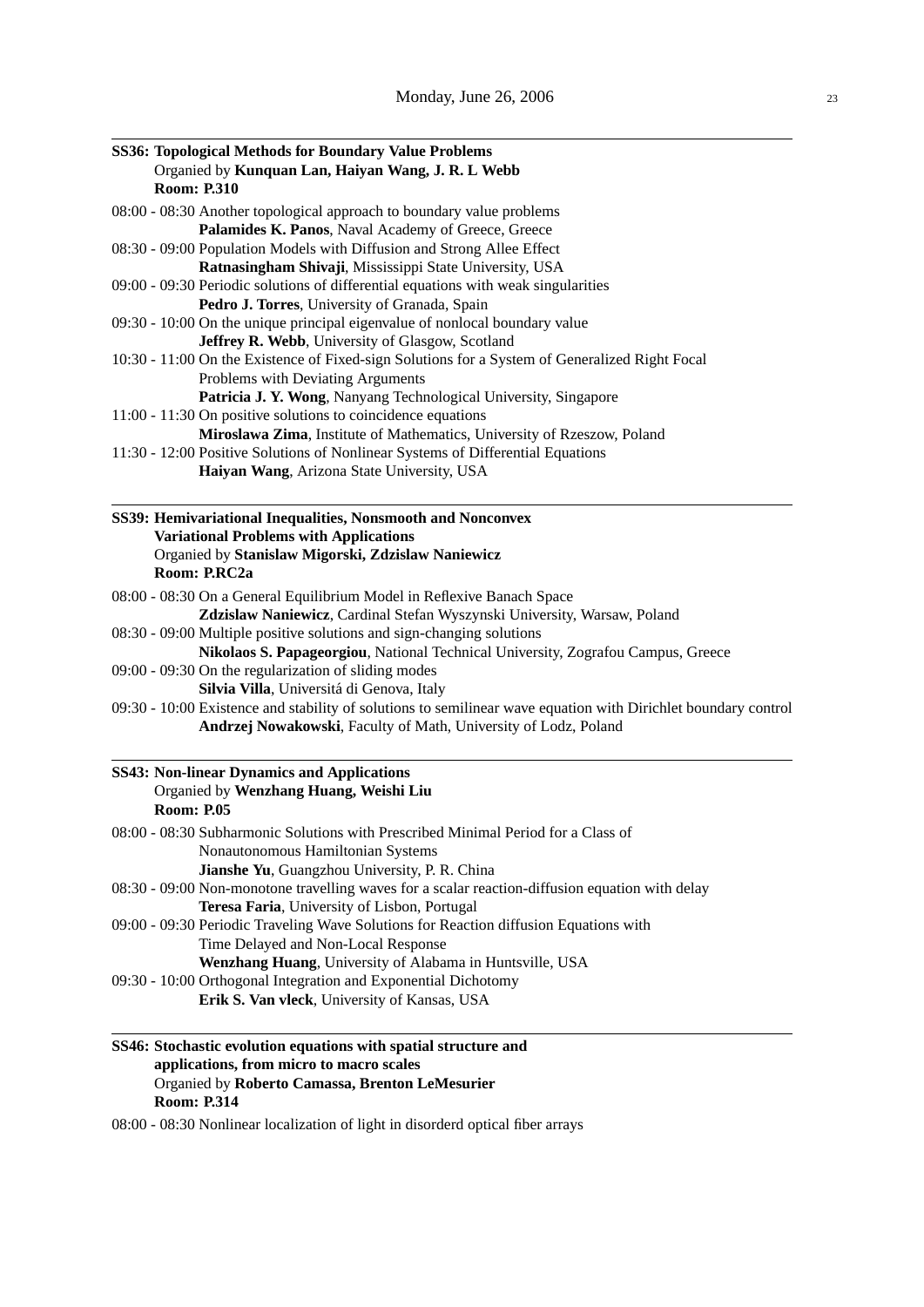**Alejandro B. Aceves**, The University of New Mexico, USA 08:30 - 09:00 Evolution of passive scalar distributions in some basic deterministic fluid flows **Roberto Camassa**, University of North Carolina, USA 09:00 - 09:30 Sensitivity analysis of financial options in jump-diffusion models David Delphine, Université de la Rochelle, France 09:30 - 10:00 Wave energy localization by self-focusing in large molecular structures: a damped stochastic discrete nonlinear Schrödinger equation model **Brenton J. Lemesurier**, Department of Mathematics, College of Charleston, South Carolina, USA **SS47: Applications of Dynamical Systems: Celestial Mechanics and Beyond**

| Organied by Marian Gidea, Josep Masdemont                                                                           |
|---------------------------------------------------------------------------------------------------------------------|
| Room: Amphi J                                                                                                       |
| 08:00 - 08:30 Geometry of homoclinic connections in a planar circular restricted three-body problem                 |
| Marian Gidea, Northeastern Illinois University, USA                                                                 |
| 08:30 - 09:00 A Methodology for the Computation of Heteroclinic Orbits between Invariant Tori about $L_1$ and $L_2$ |
| in the Sun-Earth System                                                                                             |
| Josep J. Masdemont, Universitat Politecnica de Catalunya, Spain                                                     |
| 09:00 - 09:30 The dynamics around the collinear point $L_3$ of the RTBP                                             |
| <b>Esther Barrabés, Universitat de Barcelona, Spain</b>                                                             |
| 09:30 - 10:00 Solar Sailing near a collinear point                                                                  |
| Ariadna Farres, Universitat de Barcelona, Spain                                                                     |
|                                                                                                                     |
| CC1+ Hamiltanian Systems                                                                                            |

| <b>CS1: Hamiltonian Systems</b> |                    |
|---------------------------------|--------------------|
| $ChowT$ $Chow$                  | $D_{\alpha\alpha}$ |

| Chair <b>T. Story</b> | <b>Room: P.01</b> |
|-----------------------|-------------------|
|-----------------------|-------------------|

08:00 - 08:30 Trajectory of a periodically delta-kicked system moving at low speed:

Comparison of the predictions of Newtonian and special relativistic mechanics

**Boon Leong Lan**, Monash University, Malaysia

08:30 - 09:00 Numerical Solution of Integral Equation of the First Kind by Using Wavelet Galerkin Method **Khosrow Maleknejad**, school of mathematics Iran university of Science & Technology, Iran

- 09:00 09:30 The equations of physical processes in dissipative media as variation of functionals of energy **Basil Tchaban**, University of Rzeszow, Poland
- 09:30 10:00 Navier-Stokes dynamics on a differential one-form **Troy L. Story**, Morehouse College, USA

# **CS2: ODEs and Applications**

| <b>Chair J. Benedikt</b> | <b>Room: P.011</b> |  |
|--------------------------|--------------------|--|
|                          |                    |  |

| 08:00 - 08:30 On a modified version of ILDM method and its asymptotics             |
|------------------------------------------------------------------------------------|
| Sofia Borok, Department of Mathematics, Ben-Gurion University of the Negev, Israel |
| 08:30 - 09:00 Limit cycles of Liénard systems                                      |
| <b>Makhlouf M. Amar, University of Annaba, Algeria</b>                             |
| 09:00 - 09:30 On The Growth Of Meromorphic Solutions Of Complex Linear             |
| Differential Equations With Meromorphic Coefficients                               |
| <b>Benharrat Belaidi</b> , University of Mostaganem, Algeria                       |
| 09:30 - 10:00 Spectral Properties of $p$ -Biharmonic Problems                      |
| Jiri Benedikt, University of West Bohemia, Czech Rep                               |

# **CS3: Delay and Difference Equations**

Chair **Room: P.122**

| 08:00 - 08:30 A Stochastic-difference-equation-model of moving equilibria in the public health care sector: |
|-------------------------------------------------------------------------------------------------------------|
| a low quality-low performance trap and a resolution                                                         |
| <b>Ahmet Kara, Fatih University, Turkey</b>                                                                 |

08:30 - 09:00 Positivity and stability for Partial Neutral Differential Equations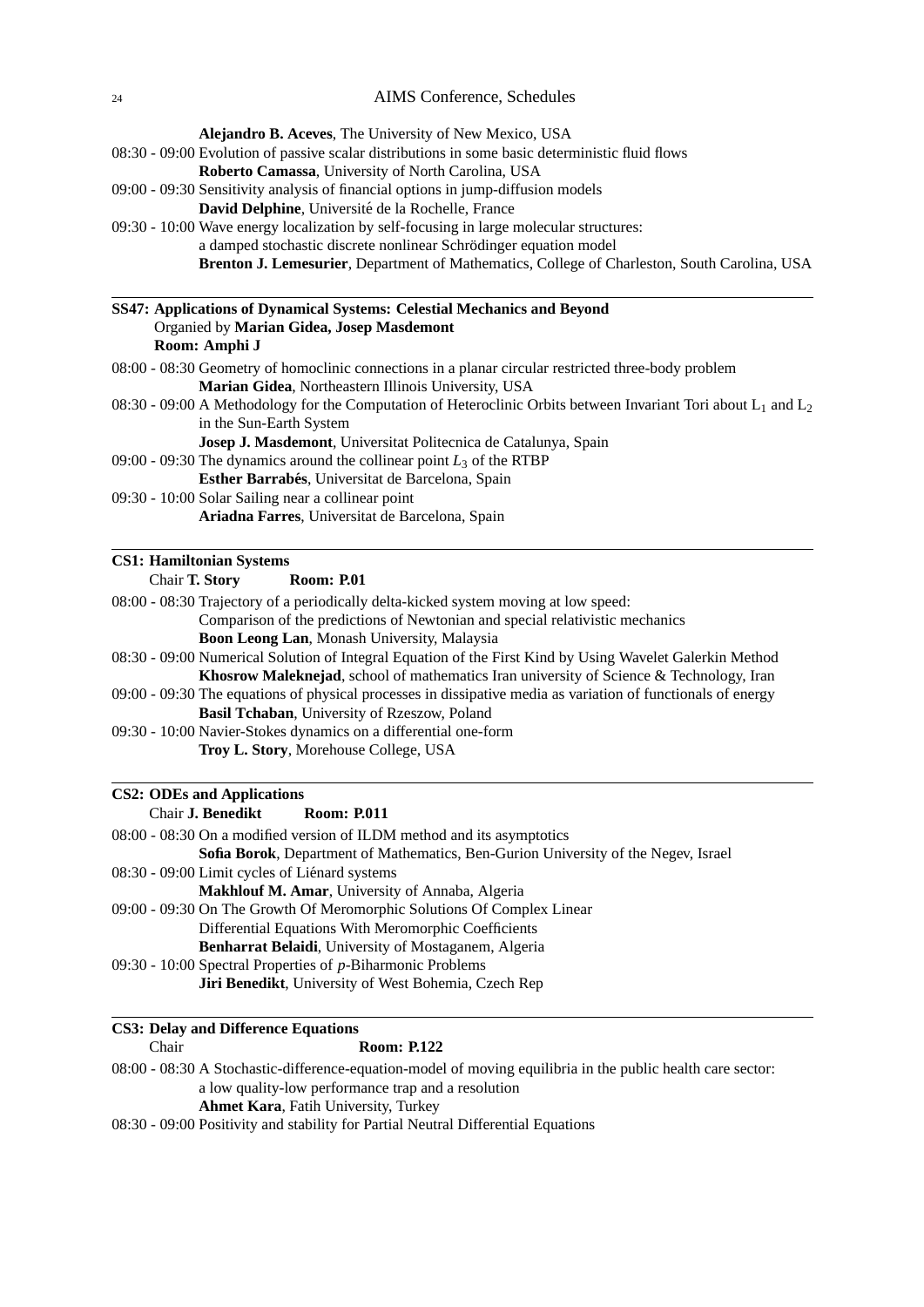**Soumia Lalaoui rhali**, Sidi Mohamed Ben Abdellah University, Faculty of Taza, Morocco 09:00 - 09:30 Approximation of solutions to a class of second order history-valued delay differential equations **M Muslim**, Indian Institute of Technology Kanpur, India

| <b>CS4: Modelling and Math Biology</b> |  |
|----------------------------------------|--|
|----------------------------------------|--|

Chair **O. Angulo** Room: P.015

08:00 - 08:30 Turing Bifurcation in a Ratio-Dependent Predator-Prey Model with Diffusion **Shaban Aly**, Al-Azhar University, Egypt

- 08:30 09:00 A Qualitative Mathematical Analysis of a Class of Dynamical Models in Biochemistry **Oanh Chau**, university of La Réunion, Réunion
- 09:00 09:30 Modelling seasonal effects on the West Nile Virus Infection

**Gustavo Cruz-pacheco**, Institute of Applied Mathematics, National University of Mexico, Mexico 09:30 - 10:00 Numerical integration of a hierarchically size-structured population model with contest competition

**Oscar Angulo**, Universidad de Valladolid, Spain

#### **CS9: PDEs and Applications**

Chair **P. Mucha Room: P.301**

08:00 - 08:30 Weak solutions to a Stefan problem

**Piotr B. Mucha**, Institute of Applied Mathematics and Mechanics, Warsaw University, Poland 08:30 - 09:00 Fractional Fourier Transform of Tempered Distribution

**Bharat N. Bhosale**, University of Mumbai, India

09:00 - 09:30 Semi-classical states for nonlinear Schrodinger equations with potentials vanishing at infinity ¨ Denis Bonheure, Université catholique de Louvain, Belgium

09:30 - 10:00 Spiral wave patterns in the complex Ginzburg-Landau equation **Maria Aguareles**, Universitat Politècnica de Catalunya, Spain

## **CS9: PDEs and Applications**

Chair **Room: P.109** 08:00 - 08:30 On a free boundary problem **Sidi mohammed Bouguima**, university of Tlemcen., Algeria 08:30 - 09:00 Sumudu transform applications to the Cosner conjecture **Fethi Bin Muhammad Belgacem**, Arab Open University, Kuwait 09:00 - 09:30 Numerical Simulations of FitzHugh-Nagumo Equations in Two-dimensional Heterogeneous Medium **Arnold Dikansky**, St. John's University, USA

09:30 - 10:00 Numerical Stability of Solitarywave-like Solutions in a Two Layer Fluid over a Bump **Jeongwhan Choi**, Korea University, Korea

#### 10h00-10h30: **Break**

#### **Plenary Sessions Room: Amphi J**

| Chair      | <b>Filippo Gazzola</b>                                                                                                  |
|------------|-------------------------------------------------------------------------------------------------------------------------|
| 8h30-9h15  | Title: On a problem of Liao and Mane for nonsingular star flows                                                         |
|            | Speaker: Lan Wen, Université de Beijing, Chine                                                                          |
| 9h15-9h45  | <b>Break</b>                                                                                                            |
| 9h45-10h30 | Title: Principal Floquet bundles, exponential separation and asymptotic behavior of<br>solutions of parabolic equations |
|            | Speaker: Peter Polacik, Université du Minnesota, USA                                                                    |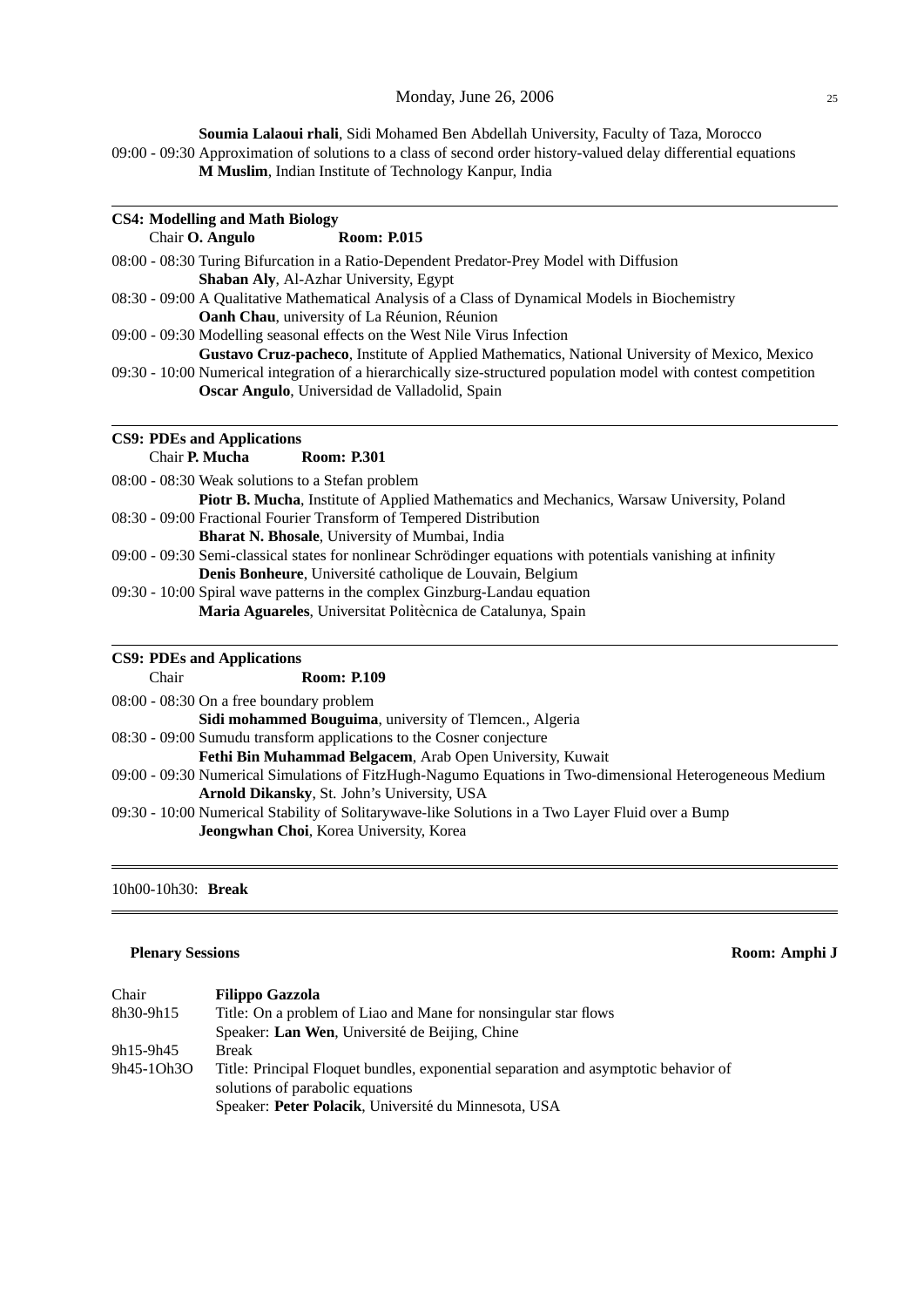# 12h00-13h30: **Lunch**

| <b>SS1: Mathematical Aspects of Wave Propagation</b><br>Organied by Ivan Victorovich Andronov, Boris Belinskiy, Anjan Biswas, Peter Caithamer<br>Room: P Amphi VI |                                                                                                            |  |
|-------------------------------------------------------------------------------------------------------------------------------------------------------------------|------------------------------------------------------------------------------------------------------------|--|
|                                                                                                                                                                   | 13:30 - 14:00 Asymptotic models for diffraction by thin wires                                              |  |
|                                                                                                                                                                   | Xavier Claeys, Projet POems INRIA Rocquencourt, France                                                     |  |
|                                                                                                                                                                   | 14:00 - 14:30 Degeneration of creeping waves on an anisotropic impedance surface                           |  |
|                                                                                                                                                                   | Ivan V. Andronov, St.Petersburg State University, Russia                                                   |  |
|                                                                                                                                                                   | 14:30 - 15:00 A new method for the determination of the electromagnetic impulse response of a target       |  |
|                                                                                                                                                                   | Frédéric Molinet, Société MOTHESIM, France                                                                 |  |
|                                                                                                                                                                   | 15:00 - 15:30 Diffraction of an electromagnetic wave by a elongated prolate body using Heun                |  |
|                                                                                                                                                                   | bi-confleunt equation                                                                                      |  |
|                                                                                                                                                                   | Damien M. Laval, Dassault-Aviation, France                                                                 |  |
|                                                                                                                                                                   | SS3: Theory and Applications of Hysteresis Modeling                                                        |  |
|                                                                                                                                                                   | Organied by Pavel Krejci                                                                                   |  |
| <b>Room: A.152</b>                                                                                                                                                |                                                                                                            |  |
|                                                                                                                                                                   | 13:30 - 14:00 Prandtl-Ishlinskii hysteresis operators and 1D elastoplasticity                              |  |
|                                                                                                                                                                   | Juergen Sprekels, Weierstrass Institute for Applied Analysis and Stochastics, Berlin, Germany              |  |
|                                                                                                                                                                   | 14:00 - 14:30 Rate-independent models of isothermal hysteretic response of shape-memory alloys.            |  |
|                                                                                                                                                                   | Tomáš Roubíček, Mathematical Institute, Charles University, Czech Rep                                      |  |
|                                                                                                                                                                   | 14:30 - 15:00 Asymptotic behavior for a phase-field model for thermo-visco-plasticity                      |  |
|                                                                                                                                                                   | involving outwards pointing hysteresis operators                                                           |  |
|                                                                                                                                                                   | Olaf Klein, Weierstrass Institute for Applied Analysis and Stochastics, Berlin, Germany                    |  |
|                                                                                                                                                                   | 15:00 - 15:30 Hysteresis and semigroups<br>Jana Kopfova, Silesian University, Opava, Czech Rep             |  |
| <b>Room: A.151</b>                                                                                                                                                | SS4: Global and Exponential Attractors for Dissipative Dynamical Systems<br>Organied by Maurizio Grasselli |  |
|                                                                                                                                                                   | 13:30 - 14:00 Damped/driven Navier-Stokes system on large domains                                          |  |
|                                                                                                                                                                   | Alexei A. Ilyin, Russian Academy of Sciences, Russia                                                       |  |
|                                                                                                                                                                   | 14:00 - 14:30 Global attractors for 2D Navier-Stokes equations in a strip in the class of                  |  |
|                                                                                                                                                                   | spatially non-decaying solutions                                                                           |  |
|                                                                                                                                                                   | Zelik M. Sergey, WIAS, Germany                                                                             |  |
|                                                                                                                                                                   | 14:30 - 15:00 Dissipative equations in locally uniform spaces                                              |  |
|                                                                                                                                                                   | Jan W. Cholewa, Silesian University, Poland                                                                |  |
| <b>Room: P.309</b>                                                                                                                                                | <b>SS5: Nonlinear Evolution Equations and Related Topics</b><br>Organied by Mitsuharu Otani                |  |
|                                                                                                                                                                   | 13:30 - 14:00 Modeling Quorum Sensing and Cell-Cell Communication                                          |  |
|                                                                                                                                                                   | Christina Kuttler, Institute of Biomathematics and Biometry, Germany                                       |  |
|                                                                                                                                                                   | 14:00 - 14:30 On the structure of attractors for a class of degenerate reaction-diffusion systems          |  |
|                                                                                                                                                                   | Laurent Demaret, GSF/IBB, Germany<br>14h:30 - 15:00 Asymptotic analysis for Kirchhoff equation             |  |
|                                                                                                                                                                   | Tokio Matsuyama, Tokai University, Japan                                                                   |  |
|                                                                                                                                                                   |                                                                                                            |  |

Ė

 $\sim$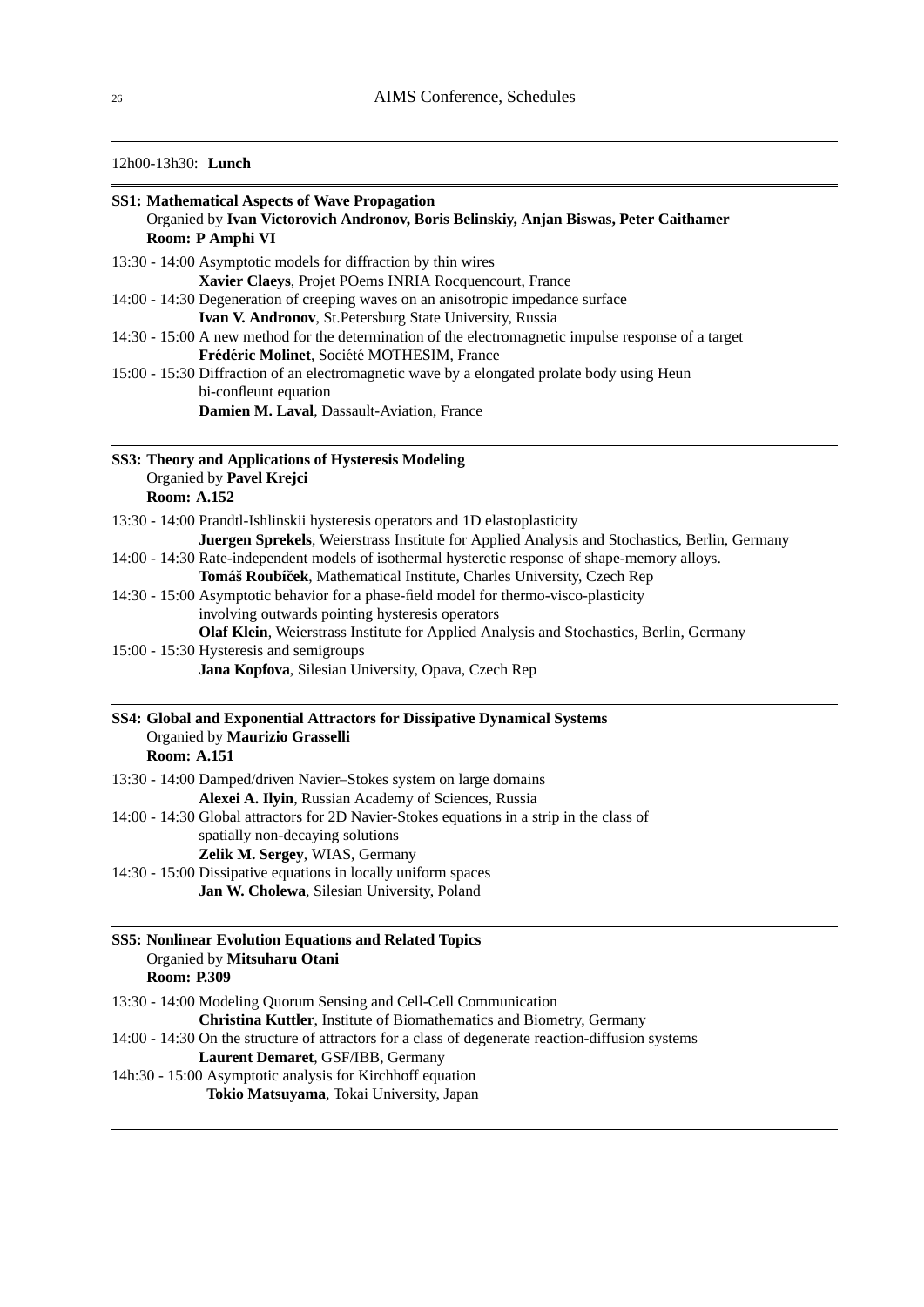**SS7: Differential inclusions**

| Organied by Alain Pietrus<br><b>Room: P.01</b>                                                                                                                                                                                                                                                                                                                                                                                                                                                                                                                                           |  |
|------------------------------------------------------------------------------------------------------------------------------------------------------------------------------------------------------------------------------------------------------------------------------------------------------------------------------------------------------------------------------------------------------------------------------------------------------------------------------------------------------------------------------------------------------------------------------------------|--|
| 13:30 - 14:00 On the Stability of Noncoercive Variational Inclusions and Applications                                                                                                                                                                                                                                                                                                                                                                                                                                                                                                    |  |
| Samir Adly, University of Limoges, France                                                                                                                                                                                                                                                                                                                                                                                                                                                                                                                                                |  |
| 14:00 - 14:30 Dry friction and oscillation: results of stabilization in finite time                                                                                                                                                                                                                                                                                                                                                                                                                                                                                                      |  |
| Alexandre Cabot, University of Limoges, France                                                                                                                                                                                                                                                                                                                                                                                                                                                                                                                                           |  |
| 14:30 - 15:00 Convergence of the Proximal Point Method for Metrically Regular Mappings                                                                                                                                                                                                                                                                                                                                                                                                                                                                                                   |  |
| Michel H. Geoffroy, Université Antilles-Guyane, Guadeloupe                                                                                                                                                                                                                                                                                                                                                                                                                                                                                                                               |  |
| 15:00 - 15:30 A secant-type method for generalized equations<br>Said Hilout, FST Béni Mellal, Morocco                                                                                                                                                                                                                                                                                                                                                                                                                                                                                    |  |
| <b>SS11: Nonautonomous Dynamical Systems</b>                                                                                                                                                                                                                                                                                                                                                                                                                                                                                                                                             |  |
| Organied by Russell Johnson, Rafael Obaya<br><b>Room: A.157</b>                                                                                                                                                                                                                                                                                                                                                                                                                                                                                                                          |  |
| 13:30 - 14:00 Chain recurrence, growth rates and ergodic limits                                                                                                                                                                                                                                                                                                                                                                                                                                                                                                                          |  |
| Fritz Colonius, University of Augsburg, Germany                                                                                                                                                                                                                                                                                                                                                                                                                                                                                                                                          |  |
| 14:00 - 14:30 On nonautonomous shadowing<br>Arno Berger, University of Canterbury, New Zealand                                                                                                                                                                                                                                                                                                                                                                                                                                                                                           |  |
| 14:30 - 15:00 Exponential stability in non-autonomous delayed equations with applications to neural networks                                                                                                                                                                                                                                                                                                                                                                                                                                                                             |  |
| Sylvia Novo, Universidad de Valladolid, Spain                                                                                                                                                                                                                                                                                                                                                                                                                                                                                                                                            |  |
| SS12: New trends in electromagnetism and micromagnetism<br>Organied by Alouges Francois, Frank Jochmann, Hong Ming Yin<br>Room: P Amphi II<br>13:30 - 14:00 Landau-Lifschitz-Gilbert equation with applied electric current<br>Gaél Bonithon, Université Bordeaux 1, France<br>14:00 - 14:30 Multi-tracks reading heads modelling by coupling boundary elements and finite differences approaches<br>Ioana Firastrau, Transilvania University of Brasov, Romania<br>14:30 - 15:00 Finite element schemes for Landau-Lifshitz equations<br>François Alouges, Université Paris-Sud, France |  |
| SS18: Concepts, architecture and dynamics of non-standard computations<br>Organied by Ruedi Stoop<br><b>Room: P.05</b>                                                                                                                                                                                                                                                                                                                                                                                                                                                                   |  |
| 13:30 - 14:00 Acoustic Source Separation by Atomic Signal Decomposition<br>Albert Kern, ETH Zürich, Switzerland                                                                                                                                                                                                                                                                                                                                                                                                                                                                          |  |
| 14:00 - 14:30 Chaos and its control in applications to financial analysis<br>Alexander Loskutov, Moscow State University, Russia                                                                                                                                                                                                                                                                                                                                                                                                                                                         |  |
| 14:30 - 15:00 Repeated Patterns in Real-Time Behavior and Interactions: Definitions, Detection and Validation<br>Magnus S. Magnusson, University of Iceland                                                                                                                                                                                                                                                                                                                                                                                                                              |  |
| 15:00 - 15:30 Phase-coupled neural networks: Architectures and computation<br>Stefan Martignoli, ETH Zürich, Switzerland                                                                                                                                                                                                                                                                                                                                                                                                                                                                 |  |
| <b>SS19: Qualitative Properties of Evolution Equations</b><br>Organied by Jong-Shenq Guo, Mokhtar Kirane, Arnaud Rougirel<br>Room: P Amphi I                                                                                                                                                                                                                                                                                                                                                                                                                                             |  |

13:30 - 14:00 The blow-up problem for a semilinear parabolic equation with a potential **Julio D. Rossi**, Consejo Superior de Investigaciones Cientificas (CSIC) Spain, Spain 14:00 - 14:30 Asymptotic analysis and estimates of blow-up time for the radial symmetric semilinear heat

equation in the open-spectrum case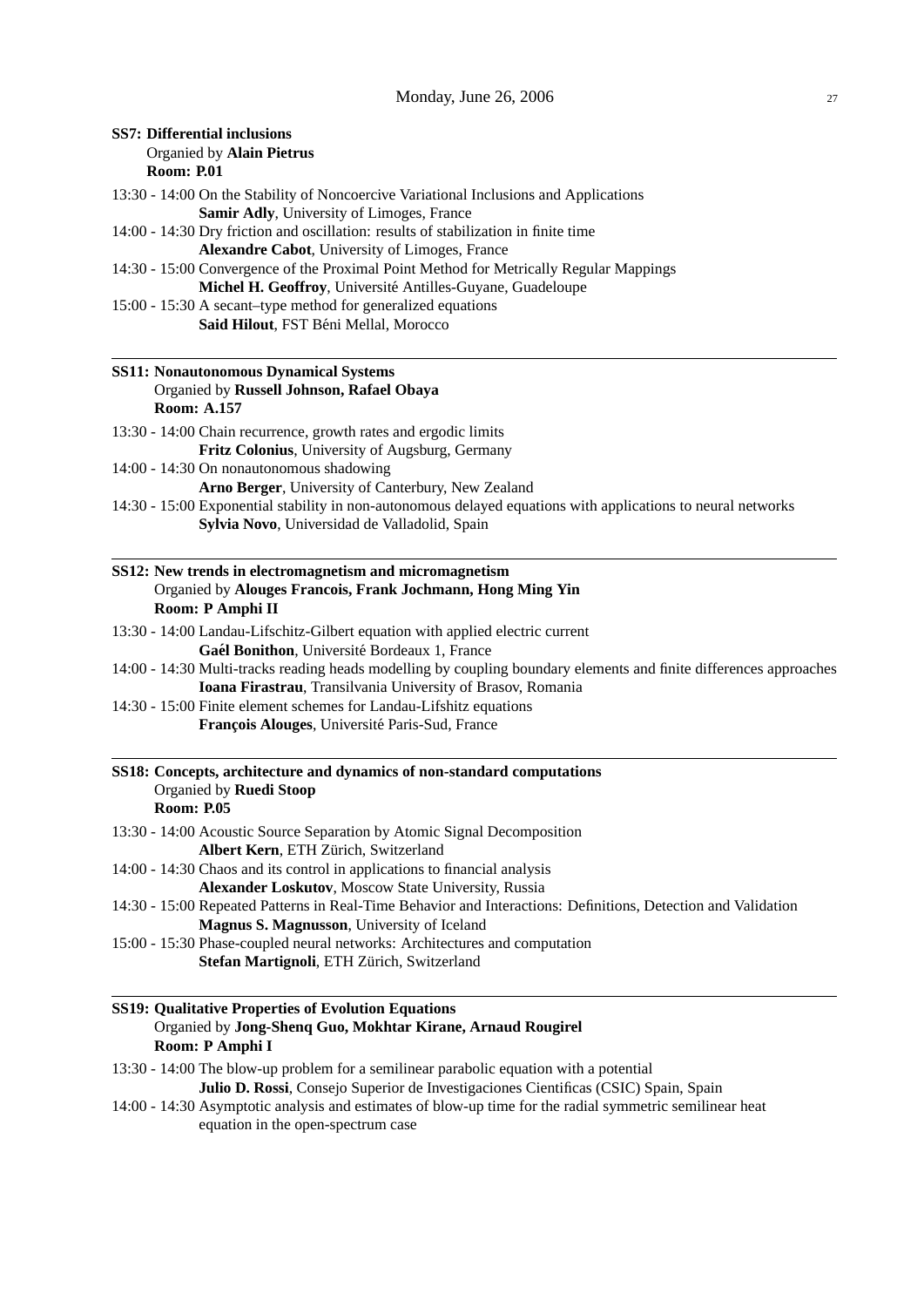|                    | Dimitrios E. Tzanetis, National Technical University of Athens, Greece                                                                          |
|--------------------|-------------------------------------------------------------------------------------------------------------------------------------------------|
|                    | 14:30 - 15:00 Positivity properties and nonuniqueness in the quenching problem                                                                  |
|                    | Michael Winkler, RWTH Aachen, Germany                                                                                                           |
|                    | 15:00 - 15:30 Large-time behaviour of solutions of the porous media equation in an exterior domain                                              |
|                    | Brian Gilding, Sultan Qaboos University, Oman                                                                                                   |
|                    | <b>SS20: Nonlinear Dispersive Waves</b>                                                                                                         |
|                    | Organied by J. Bona, T. Colin, M. Colin, D. Lannes                                                                                              |
| <b>Room: P.109</b> |                                                                                                                                                 |
|                    | 13:30 - 14:00 A unified theory for nonlinear steady travelling waves in constant, but arbitrary, depth                                          |
|                    | Gerassimos A. Athanassoulis, National Technical University of Athens, Greece                                                                    |
|                    | 14:00 - 14:30 Spatially Periodic Problems in Nonlinear Dispersive Theory                                                                        |
|                    | Hongqiu Chen, University of Memphis, USA                                                                                                        |
|                    | 14:30 - 15:00 Global existence for damped nonlinear Schrödinger equations                                                                       |
|                    | Masahito Ohta, Saitama University, Japan                                                                                                        |
|                    | 15:00 - 15:30 Instability of vortex solitons for 2D focusing NLS                                                                                |
|                    | Tetsu Mizumachi, Kyushu University, Japan                                                                                                       |
|                    |                                                                                                                                                 |
|                    | <b>SS22: Large Time Behavior in Parabolic PDEs</b><br>Organied by Peter Polacik, Eiji Yanagida                                                  |
| <b>Room: A.161</b> |                                                                                                                                                 |
|                    |                                                                                                                                                 |
|                    | 13:30 - 14:00 Non-parabolic asymptotic limits of solutions of the heat equation on $\mathbb{R}^N$<br>Fred Weissler, Universite Paris 13, France |
|                    | 14:00 - 14:30 On some free boundary problems with moving contact lines and prescribed contact angle                                             |
|                    | Gieri Simonett, Vanderbilt University, USA                                                                                                      |
|                    | 14:30 - 15:00 On the asymptotics of gradient blow-up                                                                                            |
|                    | Philippe Souplet, Université Paris 13, France                                                                                                   |
|                    | 15:00 - 15:30 Grow-up and convergence of solutions for a parabolic equation                                                                     |
|                    | Eiji Yanagida, Tohoku University, Japan                                                                                                         |
|                    | SS23: New Developments in Nonlinear Partial Differential Equations and Control Theory                                                           |
|                    | Organied by Irena Lasiecka, Grozdena Todorova                                                                                                   |
|                    | Room: Amphi J                                                                                                                                   |
|                    | 13:30 - 14:00 Semilinear hyperbolic equations with a localized dissipation in an exterior domain                                                |
|                    | Ryo Ikehata, Hiroshima University, Japan                                                                                                        |
|                    | 14:00 - 14:30 Large-time behavior of solutions for the damped wave equation                                                                     |
|                    | Kenji Nishihara, Waseda University, Japan                                                                                                       |
|                    | 14:30 - 15:00 Weighted $L^2$ -Estimates for Dissipative Wave Equations with Variable Coefficients                                               |
|                    | Grozdena H. Todorova, University of Tennessee, USA                                                                                              |
|                    | 15:00 - 15:30 $L^p - L^q$ decay estimates for solutions of wave equations with time-dependent                                                   |
|                    | dissipation and applications                                                                                                                    |
|                    | Jens Wirth, TU Bergakademie Freiberg, Germany                                                                                                   |
|                    | SS26: Nonlinear Parabolic and Elliptic PDEs and Applications                                                                                    |
|                    | Organied by Ratnasingham Shivaji, Peter Takac                                                                                                   |
|                    | Room: P Amphi IV                                                                                                                                |
|                    | 13:30 - 14:00 A Reaction-Diffusion System from Climate Modeling                                                                                 |
|                    | Georg Hetzer, Auburn University, USA                                                                                                            |
|                    | 14:00 - 14:30 Structure of the set of large radial solutions of polyharmonic equations with superlinear growth                                  |
|                    | Monica Lazzo, University of Bari, Italy                                                                                                         |

14:30 - 15:00 Asymptotic behavior of large radial solutions of polyharmonic equations with superlinear growth **Paul G. Schmidt**, Auburn University, USA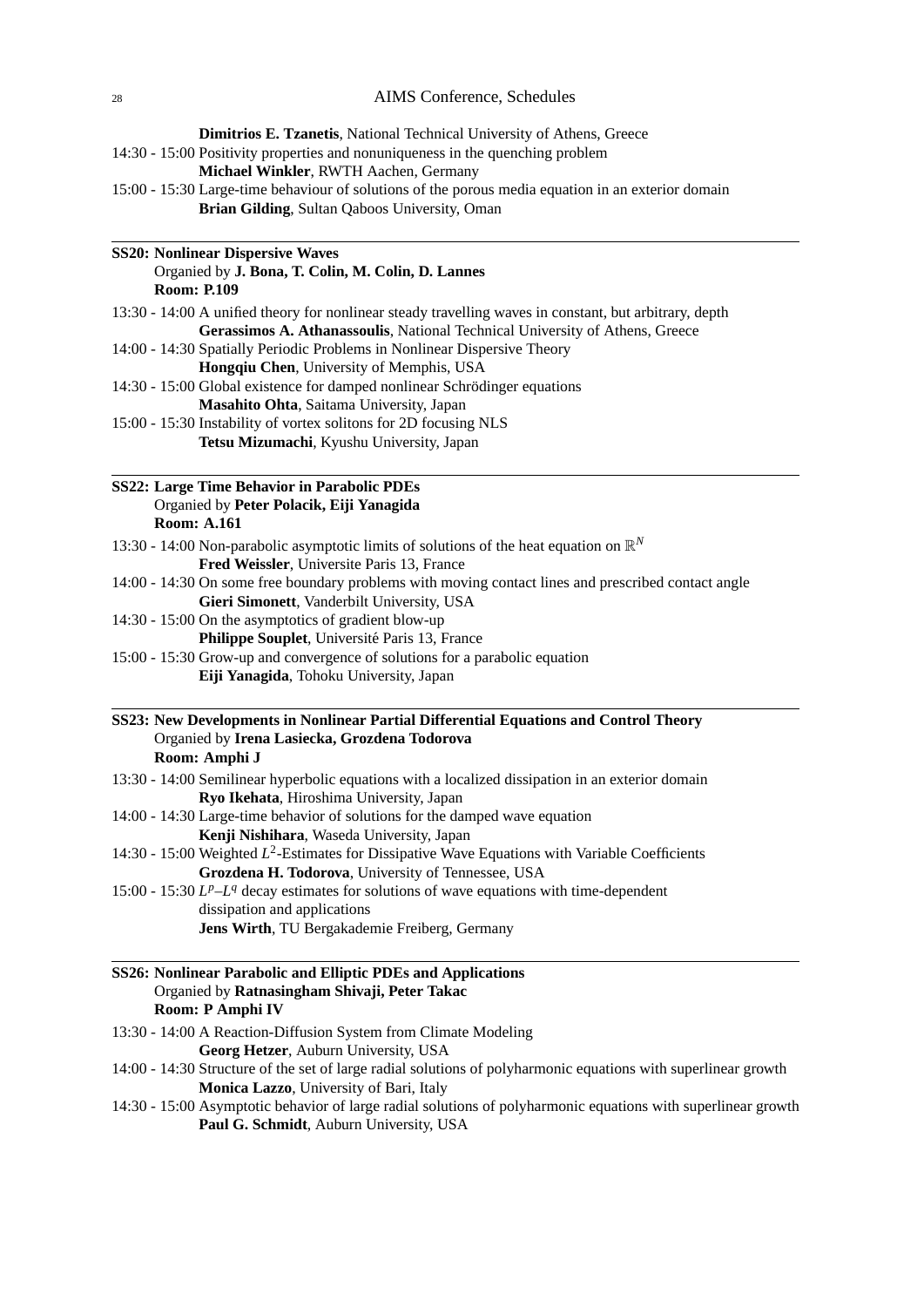15:00 - 15:30 Asymmetric eigenvalue problems for the p-laplacian with Neumann boundary conditions **Mabel Cuesta**, Universite du Littoral ULCO, France

| <b>SS29: Dynamics of forced oscillators</b><br>Organied by Rafael Ortega<br><b>Room: P.301</b>                                                                                                              |
|-------------------------------------------------------------------------------------------------------------------------------------------------------------------------------------------------------------|
| 13:30 - 14:00 The Stability of equilibrium of quasi-periodic planar Hamiltonian and Reversible Systems<br>Bin Liu, Peking University, Peoples Rep of China                                                  |
| 14:00 - 14:30 Multiplicity of solutions of Dirichlet problems associated to second order equations in $\mathbb{R}^2$<br>Carlota Rebelo, Centro de Matemática e Aplicações Fundamentais, Lisboa, Portugal    |
| 14:30 - 15:00 Existence of periodic solutions for enzyme-catalyzed reactions with periodic substrate input<br>Guy Katriel, Hebrew University, Jerusalem, Israel                                             |
| SS31: Convex/Nonconvex Dynamical Systems and Computational Mechanics with<br><b>Applications in Physics and Engineering</b><br>Organied by Zhaosheng Feng, Claire David, David Y. Gao<br><b>Room: P.121</b> |
| 13:30 - 14:00 Front propagation into unstable states: a general perspective<br>Wim Van saarloos, Leiden University, Netherlands                                                                             |
| 14:00 - 14:30 Numerical Methods for Computing Nonlinear Eigenpairs<br>Jianxin Zhou, Texas A&M University, USA                                                                                               |
| 14:30 - 15:00 Pseudo-potential and Some Exact Solutions of Two-dimensional Flow<br>Ke-ying Guan, Beijing Jiaotong University, Peoples Rep of China                                                          |
| 15:00 - 15:30 Lie group stability study of finite difference schemes<br>Emma Hoarau, ONERA, France                                                                                                          |
| SS32: Magnetohydrodynamics in Astrophysics and Geophysics: advances in dynamo theory<br>Organied by Emmanuel Dormy, Manuel Nunez<br><b>Room: A.150</b>                                                      |
| 14:00 - 14:30 Highly Supercritical Convection in a Strong Magnetic Field<br>Edgar Knobloch, University of California at Berkeley, USA                                                                       |
| 14:00 - 14:30 Mathematical Study of small scale dynamos<br>David Gerard-varet, CNRS, Ecole Normale Superieure, France                                                                                       |
| 14:30 - 15:00 A Landau fluid description of collisionless plasmas                                                                                                                                           |
| Pierre-Iouis Sulem, CNRS, Observatoire de la Cote d'Azur, France                                                                                                                                            |
| SS33: Nonlinear Elliptic and Parabolic Problems<br>Organied by Filippo Gazzola, Hans-Christoph Grunau<br>Room: A Amphi 501                                                                                  |
| 13:30 - 14:00 Critical Elliptic Systems in Potential Form<br>Emmanuel Hebey, Université de Cergy-Pontoise, France                                                                                           |
| 14:00 - 14:30 Quantization issues for fourth order elliptic equations in dimension four<br>Frédéric Robert, Université de Nice-Sophia Antipolis, France                                                     |
| 14:30 - 15:00 Four manifolds with constant fourth order curvature<br>Zindine Djadli, Université de Cergy-Pontoise, France                                                                                   |
| SS38: Nonlinear Analysis, Trends and Applications,<br>Special Session Celebrating the Sixtieth Birthday of J.R.L. Webb<br>Organied by Messoud Efendiev, Gennaro Infante, K.Q. Lan                           |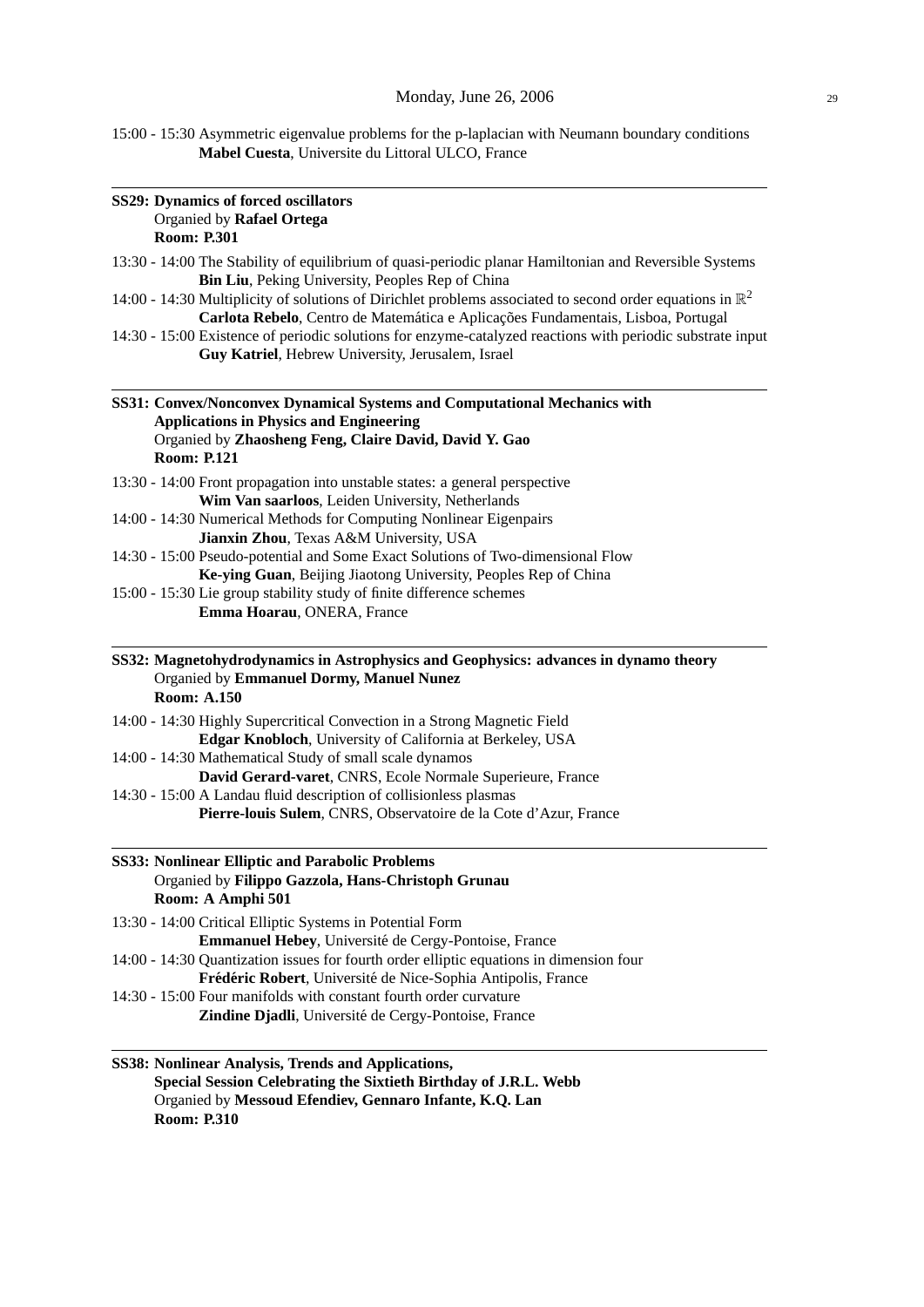| 13:30 - 14:00 Global branches of periodic solutions for delay differential equations on compact manifolds |  |
|-----------------------------------------------------------------------------------------------------------|--|
| Pierluigi Benevieri, Dipartimento Matematica Applicata, Universitá di Firenze, Italy                      |  |

14:00 - 14:30 Existence and uniqueness of solutions to a super-linear three-point boundary value problem **Bruce Calvert**, University of Auckland, New Zealand

| 14:30 - 15:00 Eigenvalues of homogeneous gradient mappings in Hilbert space |  |
|-----------------------------------------------------------------------------|--|
| <b>Raffaele Chiappinelli</b> , Universitá di Siena, Italy                   |  |

15:00 - 15:30 Some Topological Results for the Semilinear A-Spectrum **Casey T. Cremins**, University of Maryland, USA

| SS39: Hemivariational Inequalities, Nonsmooth and Nonconvex Variational Problems with                  |
|--------------------------------------------------------------------------------------------------------|
| <b>Applications</b>                                                                                    |
| Organied by Stanislaw Migorski, Zdzislaw Naniewicz                                                     |
| Room: P.RC2a                                                                                           |
| 13:30 - 14:00 Optimal control for impulsive systems on the space of finitely additive measures         |
| Nasiruddin Ahmed, University of Ottawa, Canada                                                         |
| 14:00 - 14:30 Comparison Results for a Class of Quasilinear Evolutionary Hemivariational Inequalities  |
| Siegfried Carl, University of Halle, Germany                                                           |
| 14:30 - 15:00 Generalizations of the Lax-Milgram theorem                                               |
| Nikos Yannakakis, National Technical University of Athens, Greece                                      |
| <b>SS40: Nonlinear Partial Differential Equations</b>                                                  |
| Organied by Wenxiong Chen, Congming Li                                                                 |
| Room: P.RC2b                                                                                           |
| 13:30 - 14:00 On the existence of sign changing solutions to some critical problems                    |
| Angela Pistoia, Universitá di Roma "La Sapienza", Italy                                                |
| 14:00 - 14:30 A generalized sup + inf inequality for $-\Delta u = R(x)e^u$                             |
| Wenxiong Chen, Yeshiva University, USA                                                                 |
| SS44: Differential equations, dynamical systems and related applications                               |
| Organied by Chao-Nien Chen, Yung-Sze Choi                                                              |
| <b>Room: P.06</b>                                                                                      |
| 13:30 - 14:00 A traveling domain solution                                                              |
| Yung S. Choi, University of Connecticut, USA                                                           |
| 14:00 - 14:30 Networks of Three-Identical Coupled Systems                                              |
| Maria Leite, Purdue University, USA                                                                    |
| 14:30 - 15:00 Rotations in a Car-Following Model                                                       |
| Tilman Seidel, Universität Hamburg, Germany                                                            |
| 15:00 - 15:30 Elasto-dynamical Systems with Friction Constrained Motions                               |
| Liejune Shiau, University of Houston-Clear Lake, USA                                                   |
| SS46: Stochastic evolution equations with spatial structure and                                        |
| applications, from micro to macro scales                                                               |
| Organied by Roberto Camassa, Brenton LeMesurier                                                        |
| <b>Room: P.314</b>                                                                                     |
| 13:30 - 14:00 Closed form expressions of the probability density function for passive scalar advection |
| by random winds and shears                                                                             |
| Zhi Lin, University of North Carolina at Chapel Hill, USA                                              |
| 14:00 - 14:30 Spinning Rods and Passive Tracers, from Nanoscale to Table-Top scale:                    |
| coherent fluctuations in the presence of thermal noise                                                 |
| Richard M. Mclaughlin, Mathematics, University of North Carolina, USA                                  |
| 14:30 - 15:00 Evaluating First Passage Times in Stochastic Evolution Equations with Jump-Diffusions    |

and Applications in Finance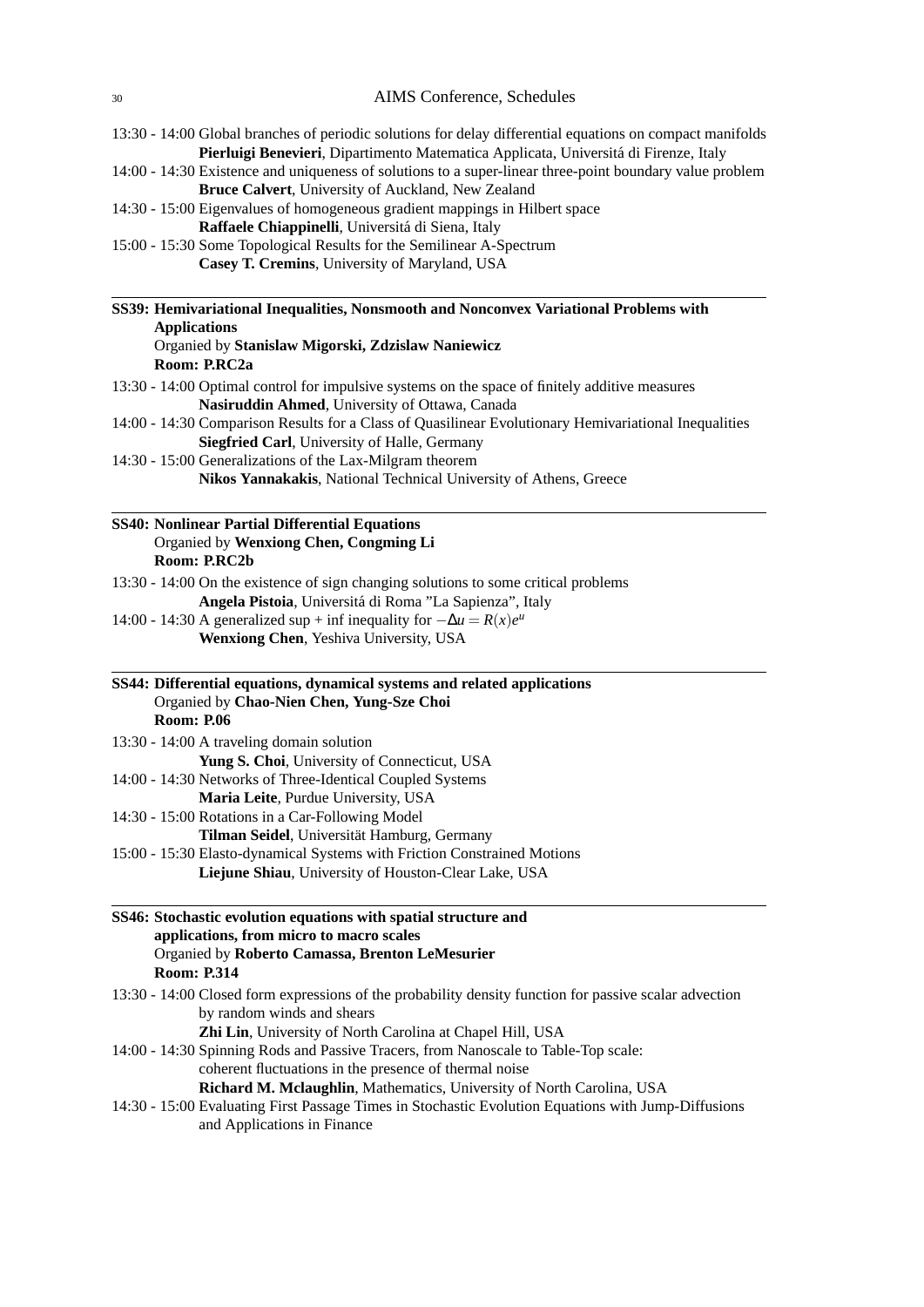**Roderick Melnik**, WLU, Waterloo, Canada

15:00 - 15:30 Stochastic Dynamics of Integrable, Nonlinear Partial Differential Wave Equations

**Alfred R. Osborne**, Universita di Torino, Italy ´

| SS47: Applications of Dynamical Systems: Celestial Mechanics and Beyond                              |  |
|------------------------------------------------------------------------------------------------------|--|
| Organied by Marian Gidea, Josep Masdemont                                                            |  |
| <b>Room: P.108</b>                                                                                   |  |
| 13:30 - 14:00 Computing long lifetime science orbits around natural satellities                      |  |
| Martin Lara, Real Observatorio de la Armada, Spain                                                   |  |
| 14:00 - 14:30 Low Energy Transfers In Space Using Chaos: Applications to Astrodynamics and Astronomy |  |
| <b>Edward A. Belbruno, Princeton University, USA</b>                                                 |  |
| 14:30 - 15:00 An Interactive Software System for Mission Design and Trajectory Optimization          |  |
| <b>Cesar Ocampo, The University of Texas at Austin, USA</b>                                          |  |
| 15:00 - 15:30 Estimation of optimal time for low thrust transfers between elliptic orbits            |  |
| <b>Alex Bombrun, INRIA, France</b>                                                                   |  |

# 15h30-1600: **Break**

| <b>SS1: Mathematical Aspects of Wave Propagation</b><br>Organied by Ivan Victorovich Andronov, Boris Belinskiy, Anjan Biswas, Peter Caithamer<br>Room: P Amphi VI |  |  |
|-------------------------------------------------------------------------------------------------------------------------------------------------------------------|--|--|
| 16:00 - 16:30 Oscillatory motion of solitons in two-dimesional waveguides                                                                                         |  |  |
| Matthew E. Edwards, Alabama A&M University, USA                                                                                                                   |  |  |
| 16:30 - 17:00 About Some Aspects in Numerical Investigation of Nonlinear Schrödinger Equation                                                                     |  |  |
| Michail D. Todorov, University of Sofia, Bulgaria                                                                                                                 |  |  |
| 17:00 - 17:30 Analysis and Discretization of Semilinear Stochastic Wave Equations with Power Law                                                                  |  |  |
| Nonlinearity and Q-Regular Space-Time Noise                                                                                                                       |  |  |
| Henri Schurz, Southern Illinois University (SIU-C), USA                                                                                                           |  |  |
| SS3: Theory and Applications of Hysteresis Modeling<br>Organied by Pavel Krejci<br><b>Room: A.152</b>                                                             |  |  |
| 16:00 - 16:30 Emergent Hysteretic Behavior in Systems of Interconnected Relays                                                                                    |  |  |
| Gary Friedman, Drexel University, USA                                                                                                                             |  |  |
| 16:30 - 17:00 Hysteresis in congested networks                                                                                                                    |  |  |
| Alexander Vladimirov, Institute for information transmission problems, Russia                                                                                     |  |  |
| 17:00 - 17:30 Compensation of parameter-dependent complex hysteretic actuator nonlinearities                                                                      |  |  |
| in smart material systems                                                                                                                                         |  |  |
| Klaus Kuhnen, Saarland University, Laboratory of Process Automation (LPA), Germany                                                                                |  |  |
| 17:30 - 18:00 A thermodynamically consistent temperature-dependent Preisach hysteresis model                                                                      |  |  |
| Pavel Krejci, WIAS Berlin, Germany                                                                                                                                |  |  |
| SS4: Global and Exponential Attractors for Dissipative Dynamical Systems<br>Organied by Maurizio Grasselli<br>Room: P.RC1                                         |  |  |
| 16:00 - 16:30 Synchronization of random attractors for a stochastic reaction-diffusion system                                                                     |  |  |
| on a thin two-layer domain                                                                                                                                        |  |  |
| Tomas Caraballo, Universidad de Sevilla, Spain                                                                                                                    |  |  |
| 16:30 - 17:00 Global Attractors for a Klein-Gordon-Schrödinger Type System                                                                                        |  |  |
| Nikolaos M. Stavrakakis, National Technical university Athens, Greece                                                                                             |  |  |
| $17.00$ $17.20$ Dissinative vector vector asymptoms                                                                                                               |  |  |

17:00 - 17:30 Dissipative waterwaves equations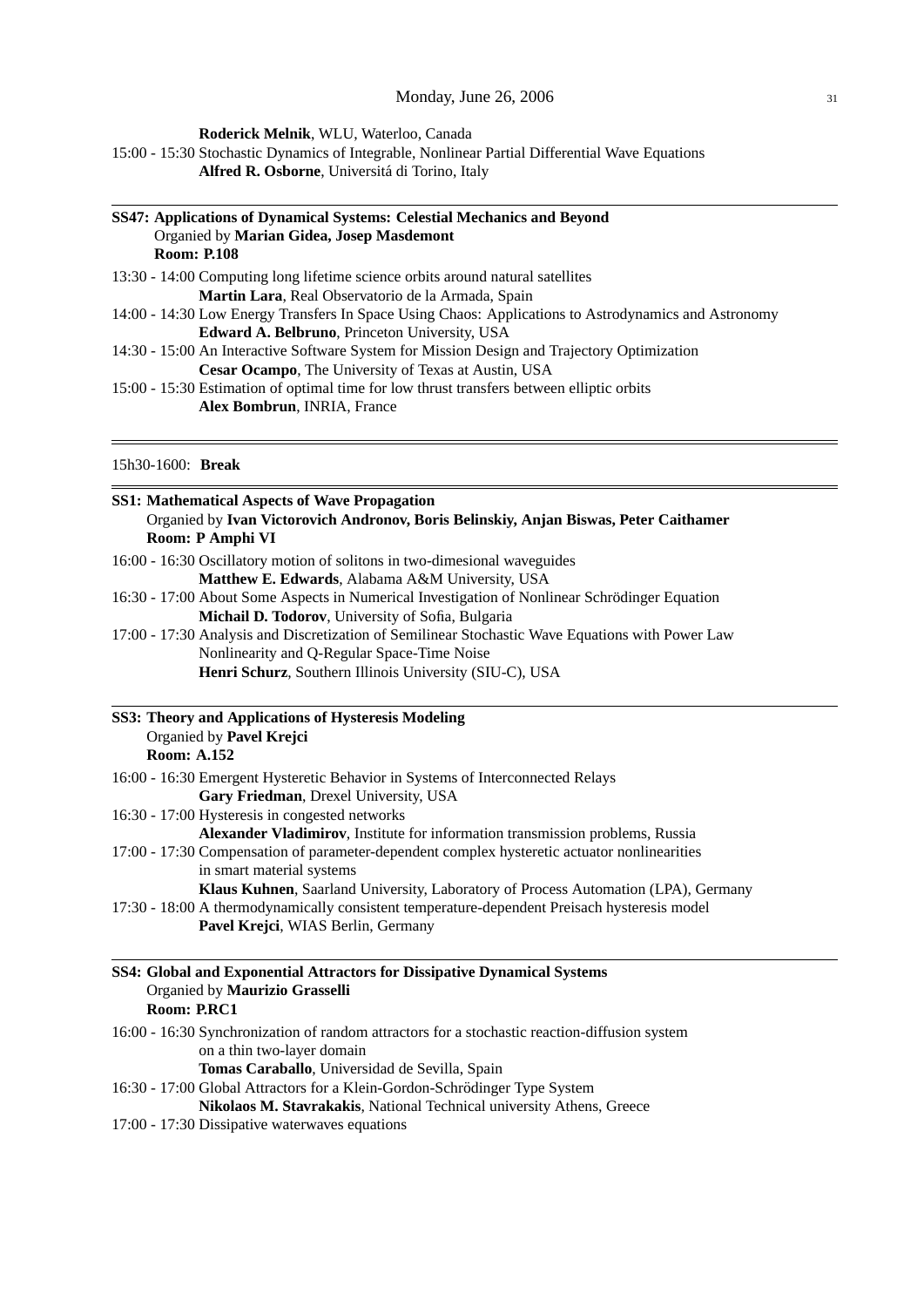**Olivier Goubet**, LAMFA UMR 6140 CNRS-Univ. de Picardie, France 17:30 - 18:00 Large time behavior of solutions to a dissipative boussinesq system **Abdelghafour Atlas**, Universite Picardie Jules Verne, France ´

| <b>SS5: Nonlinear Evolution Equations and Related Topics</b> |                                                                                                                                                                                          |  |
|--------------------------------------------------------------|------------------------------------------------------------------------------------------------------------------------------------------------------------------------------------------|--|
|                                                              | Organied by Mitsuharu OTANI<br><b>Room: P.309</b>                                                                                                                                        |  |
|                                                              |                                                                                                                                                                                          |  |
|                                                              | 16:00 - 16:30 Exponential attractors for a quasilinear parabolic equation<br>Kei Matsuura, Waseda University, Japan                                                                      |  |
|                                                              | 16:30 - 17:00 Attractors for the complex Ginzburg-Landau equation                                                                                                                        |  |
|                                                              |                                                                                                                                                                                          |  |
|                                                              | Tomomi Yokota, Science University of Tokyo, Japan                                                                                                                                        |  |
|                                                              | 17:00 - 17:30 Dynamics of partially damped wave equations<br>Romain Joly, Université Paris-Sud (Orsay), France                                                                           |  |
|                                                              |                                                                                                                                                                                          |  |
|                                                              | SS8: Biomathematics and cancer modelling                                                                                                                                                 |  |
|                                                              | Organied by Didier Bresch, Emmanuel Grenier, Benjamin Ribba<br><b>Room: A.153</b>                                                                                                        |  |
|                                                              | 16:00 - 16:30 An age-cyclin structured cell population model with proliferation and quiescence                                                                                           |  |
|                                                              | Fadia S. Bekkal brikci, Institut de Recherche en Informatique et Automatique, France                                                                                                     |  |
|                                                              | 16:30 - 17:00 A multiscale mathematical model of 5-fluorouracil activity on metastatic colorectal cancer<br>Justine Bodin, Service de Pharmacologie Clinique - Université Lyon 1, France |  |
|                                                              | 17:00 - 17:30 Continuum Models for Cell Movement in Network Tissues                                                                                                                      |  |
|                                                              | Arnaud Chauviere, Dipartimento Matematica, Politecnico di Torino, Italy                                                                                                                  |  |
|                                                              | 17:30 - 18:00 The Keller-Segel system for chemotaxis: existence and long time behavior of solutions                                                                                      |  |
|                                                              | Lucilla Corrias, Université d'Evry Val d'Essonne, France                                                                                                                                 |  |
|                                                              | 18:00 - 18:30 Cell response to a shear flow in a microchannel                                                                                                                            |  |
|                                                              | Cecile Couzon, Laboratoire de Spectrometrie Physique, France                                                                                                                             |  |
|                                                              | <b>SS11: Nonautonomous Dynamical Systems</b><br>Organied by Russell Johnson, Rafael Obaya<br><b>Room: A.157</b>                                                                          |  |
|                                                              | 16:00 - 16:30 Reduction principle in the theory of stability of differential equations                                                                                                   |  |
|                                                              | Andrejs Reinfelds, Institute of Mathematics, Latvia                                                                                                                                      |  |
|                                                              | 16:30 - 17:00 A dynamical approach to $p$ -Laplace equations                                                                                                                             |  |
|                                                              | Matteo Franca, Universitá Politecnica delle Marche, Italy                                                                                                                                |  |
|                                                              | 17:00 - 17:30 Inverse problem for the Sturm-Liouville operator                                                                                                                           |  |
|                                                              | Luca Zampogni, Università di Firenze, Italy                                                                                                                                              |  |
|                                                              | 17:30 - 18:00 Global Attractors of Nonautonomous Difference Equations                                                                                                                    |  |
|                                                              | David Cheban, State University of Moldova, Moldova                                                                                                                                       |  |
|                                                              | SS12: New trends in electromagnetism and micromagnetism                                                                                                                                  |  |
|                                                              | Organied by Alouges Francois, Frank Jochmann, Hong Ming Yin<br>Room: P Amphi II                                                                                                          |  |
|                                                              | 16:00 - 16:30 Controllability for ferromagnetism systems: the nano wires                                                                                                                 |  |
|                                                              | Stéphane Labbé, Laboratoire de Mathématique, Universit é Paris 11, France                                                                                                                |  |
|                                                              | 16:30 - 17:00 The equations of ferromagnetism in domains with spacers                                                                                                                    |  |
|                                                              | Kévin Santugini repiquet, UNIGE, Switzerland                                                                                                                                             |  |
|                                                              | 17:00 - 17:30 Quasi-stationnary limit for Maxwell-Landau-Lifshitz system in inhomogeneous media<br>Jean Starynkevitch, Mathématiques Appliquées de Bordeaux, France                      |  |
|                                                              | 17:30 - 18:00 Asymptotics from Maxwell-Bloch equations to Schrödinger-Boltzmann equations                                                                                                |  |
|                                                              | Dumas Eric, Université Grenoble 1, France                                                                                                                                                |  |
|                                                              |                                                                                                                                                                                          |  |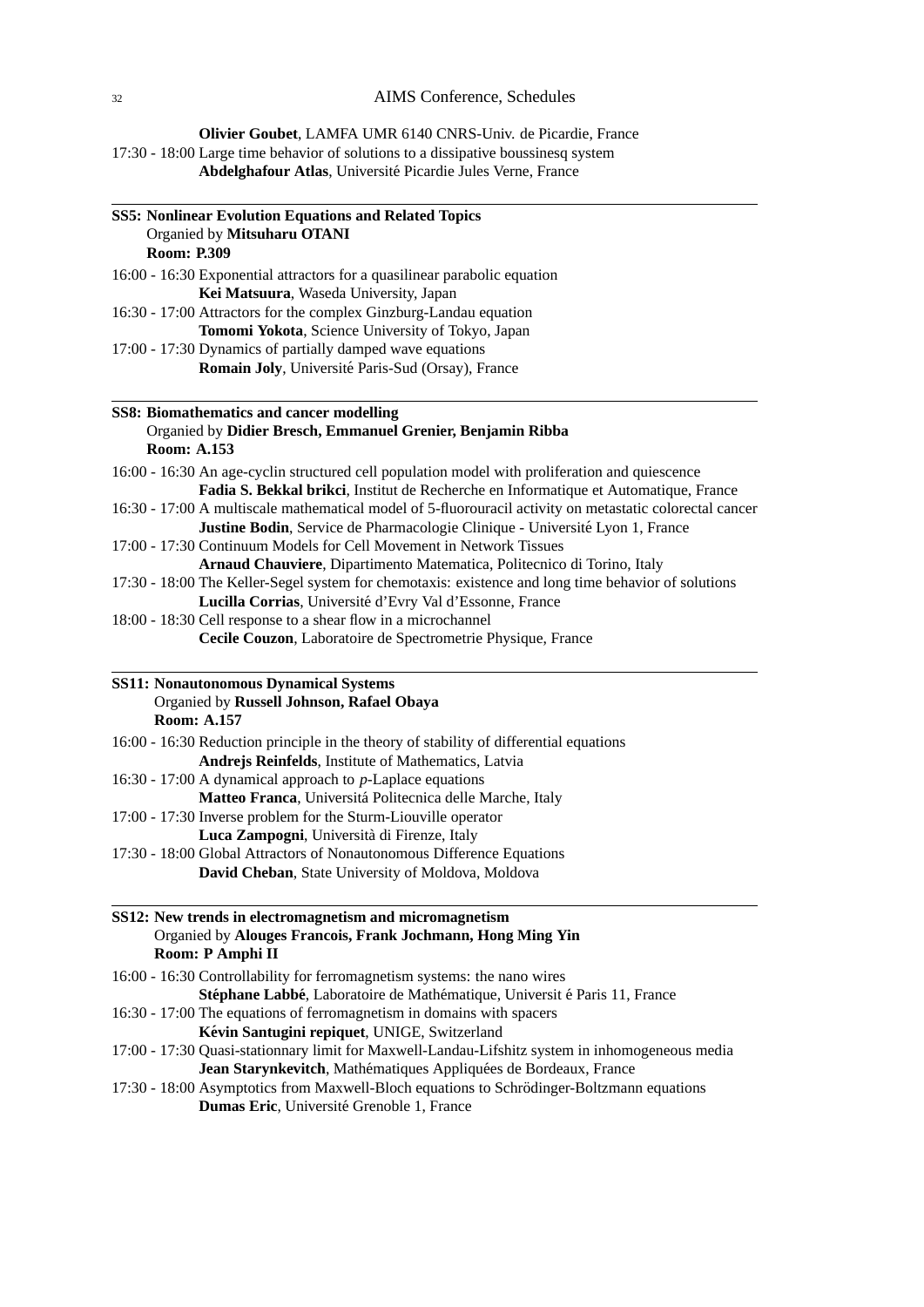| <b>SS13: Shapes and Free Boundaries</b>                                                                      |  |  |
|--------------------------------------------------------------------------------------------------------------|--|--|
| Organied by Michel Pierre, Pierre Cardaliaguet                                                               |  |  |
| <b>Room: A.151</b>                                                                                           |  |  |
| 16:00 - 16:30 Constant width bodies in dimension 3                                                           |  |  |
| <b>Edouard Oudet</b> , University of Savoie, France                                                          |  |  |
| 16:30 - 17:00 Some regularity results in a shape optimization problem with perimeter                         |  |  |
| Nicolas Landais, ENS CACHAN antenne de Bretagne, France                                                      |  |  |
| 17:00 - 17:30 Rearrangement inequalities and applications to isoperimetric problems for eigenvalues          |  |  |
| Emmanuel Russ, Université Paul Cézanne, France                                                               |  |  |
| <b>SS14: Hamiltonian systems</b>                                                                             |  |  |
| Organied by Massimiliano Berti, Luigi Chierchia, Amadeu Delshams                                             |  |  |
| <b>Room: P.108</b>                                                                                           |  |  |
| 16:00 - 16:30 Detecting global instability in Hamiltonian systems by means of geometrical methods            |  |  |
| Amadeu Delshams, Universitat Politecnica de Catalunya, Spain                                                 |  |  |
| 16:30 - 17:00 Scattering maps of a normally hyperbolic invariant manifold: geometric properties and examples |  |  |
| Tere M. Seara, Universitat Politecnica de catalunya, Spain                                                   |  |  |
| 17:00 - 17:30 Diffusion with optimal time in the large gap problem                                           |  |  |
| Marian Gidea, Northeastern Illinois University, USA                                                          |  |  |
| 17:30 - 18:00 On the total disconnectedness of the quotient Aubry set                                        |  |  |
| Alfonso Sorrentino, Princeton University, USA                                                                |  |  |
| 18:00 - 18:30 Entropy penalized weak KAM theory                                                              |  |  |
| Enrico Valdinoci, Universita' di Roma Tor Vergata, Italy                                                     |  |  |
| SS19: Qualitative Properties of Evolution Equations                                                          |  |  |
| Organied by Jong-Shenq Guo, Mokhtar Kirane, Arnaud Rougirel                                                  |  |  |
| Room: P Amphi I                                                                                              |  |  |
| 16:00 - 16:30 Convergence in some Degenerate Parabolic Equations with Delay                                  |  |  |
| Robert Laister, University of the West of England (UWE), England                                             |  |  |
| 16:30 - 17:00 Asymptotic behavior of linear parabolic problems with the                                      |  |  |
| Dirichlet and Neumann conditions imposed on varying subsets                                                  |  |  |
| Carmen Calvo jurado, Universidad de Extremadura, Spain                                                       |  |  |
| 17:00 - 17:30 Reaction-diffusion on network-like domains                                                     |  |  |
| Maria Gokieli, ICM Warsaw University, Poland                                                                 |  |  |
| 17:30 - 18:00 Large time behaviour of solutions of a reaction - diffusion equations under                    |  |  |
| dynamical boundary conditions                                                                                |  |  |
| Joachim von Below, Université du Littoral Côte d'Opale, France, France                                       |  |  |
| <b>SS20: Nonlinear Dispersive Waves</b>                                                                      |  |  |
| Organied by J. Bona, T. Colin, M. Colin, D. Lannes                                                           |  |  |
| <b>Room: P.109</b>                                                                                           |  |  |
| 16:00 - 16:30 Time decay of solution for the KdV equation with multiplicative time-dependent noise           |  |  |
| Yoshio Tsutsumi, Department of Mathematics, Kyoto University, Japan                                          |  |  |
| 16:30 - 17:00 The Korteweg-de Vries equation in a quarter plane and a bounded domain                         |  |  |
| Shu-ming Sun, Virginia Polytechnic Institute and State University, USA                                       |  |  |
| 17:00 - 17:30 Korteweg-de Vries-Type Equations and their Properties Related to the Fractional Airy Transform |  |  |
| Vladimir V. Varlamov, University of Texas - Pan American, USA                                                |  |  |
| 17:30 - 18:00 On The Local Well-Posedness for Some Systems of Coupled KdV Equations                          |  |  |
| Borys Alvarez-samaniego, MAB-Université Bordeaux 1, CNRS UMR 5466, France                                    |  |  |
| 18:00 - 18:30 Models for crossing laser beams                                                                |  |  |
| Thierry Colin, Université Bordeaux 1, France                                                                 |  |  |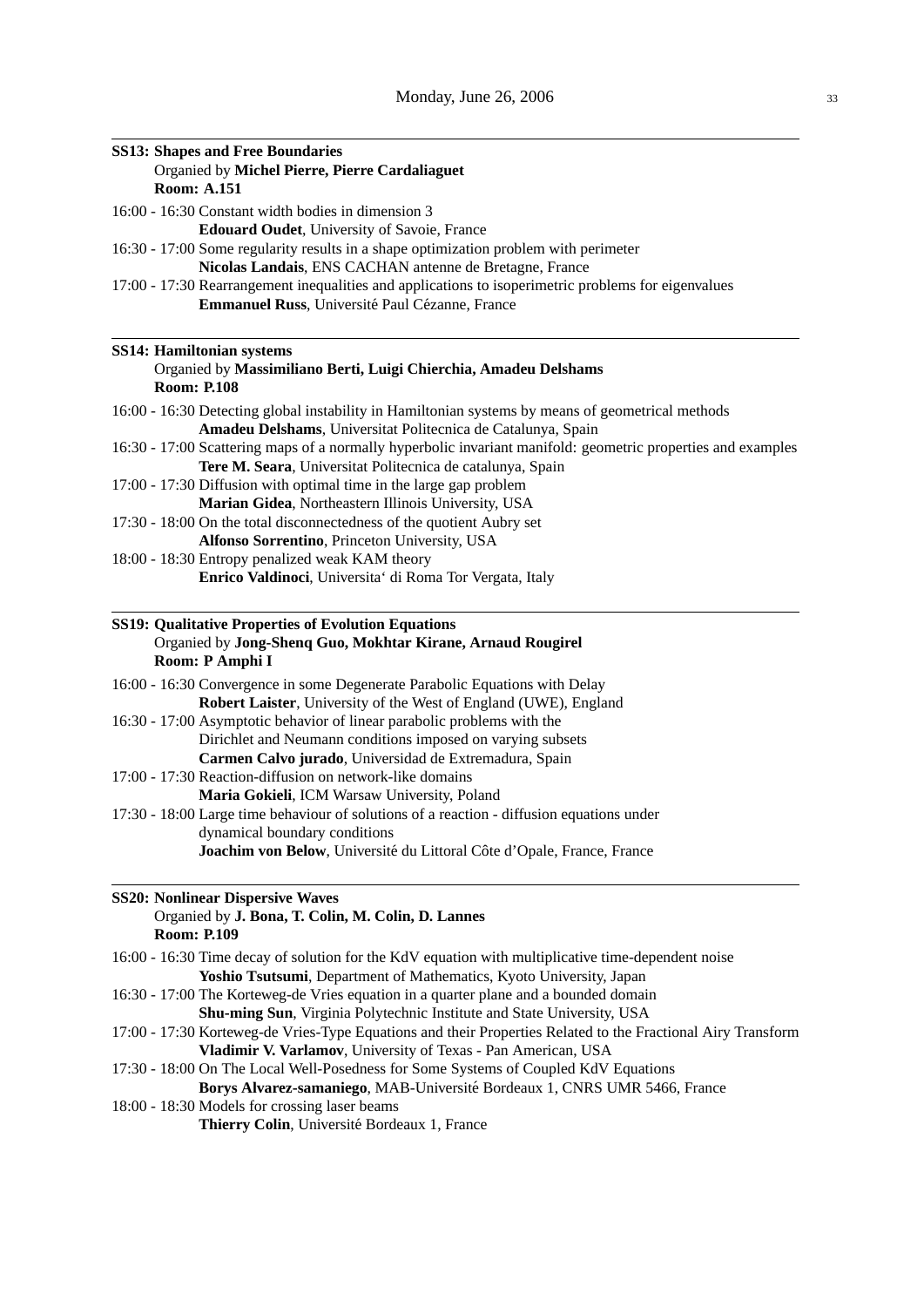|                    | SS23: New Developments in Nonlinear Partial Differential Equations and Control Theory                                                                                                   |
|--------------------|-----------------------------------------------------------------------------------------------------------------------------------------------------------------------------------------|
|                    | Organied by Irena Lasiecka, Grozdena Todorova                                                                                                                                           |
| Room: Amphi J      |                                                                                                                                                                                         |
|                    | 16:00 - 16:30 Stabilizing Steady State Solutions of the 3D Navier-Stokes Equations and Other Dissipative Models                                                                         |
|                    | Edriss S. Titi, University of California - Irvine, and Weizmann Institute of Science, Israel                                                                                            |
|                    | 16:30 - 17:00 Global attractor for nonlinrer wave equations with some nonlinear dissipations in exterior domains                                                                        |
|                    | Mitsuhiro Nakao, Kyushu University, Japan                                                                                                                                               |
|                    | 17:00 - 17:30 Long time behavior of solutions to nonlinear strongly damped wave equations                                                                                               |
|                    | Varga Kalantarov, Koc University, Istanbul, Turkey                                                                                                                                      |
|                    | 17:30 - 18:00 Long-time behaviour of a coupled wave/plate PDE model                                                                                                                     |
|                    | Francesca Bucci, Universitá degli Studi di Firenze, Italy                                                                                                                               |
|                    | SS24: Optimization and Optimal Control with Applications                                                                                                                                |
|                    | Organied by K.L. Teo, L. Caccetta, C.C. Lim                                                                                                                                             |
| <b>Room: P.122</b> |                                                                                                                                                                                         |
|                    |                                                                                                                                                                                         |
|                    | 16:00 - 16:30 A Global Computational Approach to Impulsive Optimal Control Problems                                                                                                     |
|                    | Kok-lay Teo, Curtin University of Technology, Australia                                                                                                                                 |
|                    | 16:30 - 17:00 Optimal Control of Oscillatory Systems by Iterative Dynamic Programming                                                                                                   |
|                    | Rein Luus, University of Toronto, Canada                                                                                                                                                |
|                    | 17:00 - 17:30 Optimization methods applied to bang-bang and singular control problems                                                                                                   |
|                    | Helmut Maurer, Universität Münster, Germany                                                                                                                                             |
|                    | 17:30 - 18:00 Optimality and Controllability of Complex Systems with Distributed Parameters                                                                                             |
|                    | David Y. Gao, Virginia Tech, USA                                                                                                                                                        |
|                    | SS26: Nonlinear Parabolic and Elliptic PDEs and Applications<br>Organied by Ratnasingham Shivaji, Peter Takac<br>Room: P Amphi IV<br>16:00 - 16:30 On the p-laplacian on $\mathbb{R}^N$ |
|                    | Jean-pierre Gossez, Universite Libre de Bruxelles, Belgium                                                                                                                              |
|                    | 16:30 - 17:00 Ground-state Positivity, Negativiy, and Compactness for a Schrödinger Operator in $\mathbb{R}^N$                                                                          |
|                    | Bénédicte Alziary, Université de Toulouse 1, France                                                                                                                                     |
|                    | 17:00 - 17:30 Abstract concentration compactness and some applications                                                                                                                  |
|                    | Ian Schindler, Université de Toulouse 1, France                                                                                                                                         |
|                    | 17:30 - 18:00 Concentration compactness in mountain pass problems and other applications                                                                                                |
|                    | Kyril Tintarev, Uppsala University, Sweden                                                                                                                                              |
| <b>Room: P.301</b> | <b>SS29: Dynamics of forced oscillators</b><br>Organied by Rafael Ortega                                                                                                                |
|                    | 16:00 - 16:30 Interaction of normal modes and local bifurcation                                                                                                                         |
|                    | Massimo Tarallo, Universitá degli Studi di Milano, Italy                                                                                                                                |
|                    | 16:30 - 17:00 Fucik Spectrum for nonautonomous periodic equations                                                                                                                       |
|                    | Juan Campos, Universidad de Granada, Spain                                                                                                                                              |
|                    | 17:00 - 17:30 The Dynamics of Impact Oscillators                                                                                                                                        |
|                    | Dingbian Qian, Suzhou University, Peoples Rep of China                                                                                                                                  |
|                    | 17:30 - 18:00 Invariant curves via the differentiability of the flow of a control system                                                                                                |
|                    | Alessandro Margheri, Centro de Matemática e Aplicações Fundamentais, Lisboa, Portugal                                                                                                   |
|                    |                                                                                                                                                                                         |

| SS31: Convex/Nonconvex Dynamical Systems and Computational Mechanics with |
|---------------------------------------------------------------------------|
| <b>Applications in Physics and Engineering</b>                            |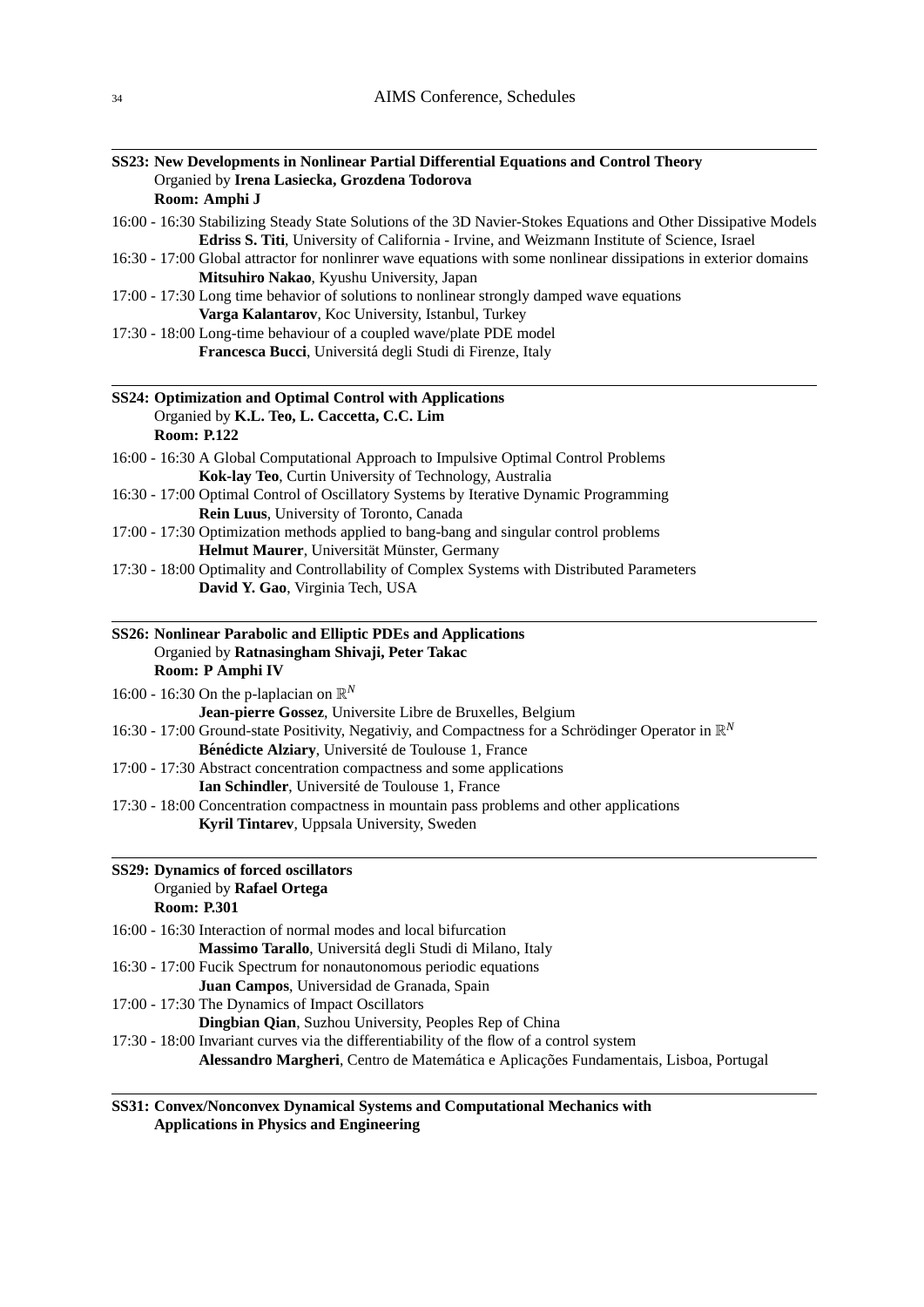Organied by **Zhaosheng Feng, Claire David, David Y. Gao Room: P.121**

- 16:00 16:30 New Way to Understand Chaos: Canonical Duality Approach **David Y. Gao**, Virginia Tech, USA
- 16:30 17:00 Axisymmetric Ivantsov type traveling waves in generalized 3-D Mullins-Sekerka equation **Jianzhong Su**, The University of Texas at Arlington, USA
- 17:00 17:30 A Minimax Result with Applications to Adhesive Contact Problems **Dumitru Motreanu**, University of Perpignan, France
- 17:30 18:00 Bifurcation and Synchronization of A Synaptically Coupled FHN Neurons Model with Time Delay **Qishao Lu**, Beijing University of Aeronautics and Astronautics, Peoples Rep of China

#### **SS32: Magnetohydrodynamics in Astrophysics and Geophysics: advances in dynamo theory.** Organied by **Emmanuel Dormy, Manuel Nunez Room: A.150**

- 16:00 16:30 Force-free magnetic fields in the solar corona **Jean-jacques Aly**, CEA Saclay, France
- 16:30 17:00 Magnetohydrodynamic evolution of solar coronal magnetic field **Tahar Amari**, CNRS. Ecole Polytechnique, France
- 17:00 17:30 The Magnetorotational Instability in Nature and in the Laboratory **Steven Balbus**, Ecole Normale Superieure, France
- 17:30 18:00 Saturation of the Magnetorotational Instability **Edgar Knobloch**, University of California at Berkeley, USA

## **SS33: Nonlinear Elliptic and Parabolic Problems** Organied by **Filippo Gazzola, Hans-Christoph Grunau Room: A Amphi 501**

| 16:00 - 16:30 Triple junctions in geometric evolution equations: Analysis and computations |
|--------------------------------------------------------------------------------------------|
| <b>Harald Garcke, University Regensburg, Germany</b>                                       |
| 16:30 - 17:00 On weakly harmonic maps from Finsler to Riemannian manifolds                 |
| Heiko von der Mosel, RWTH Aachen, Germany                                                  |
| 17:00 - 17:30 The uniformization method for quasilinear elliptic equations                 |
|                                                                                            |

**Friedrich Sauvigny**, Brandenburgische Technische Universitat Cottbus, Germany ¨ 17:30 - 18:00 On surfaces with prescribed mean curvature and partially free boundaries

**Frank Müller**, Brandenburgische Technische Universität Cottbus, Germany

# **SS38: Nonlinear Analysis, Trends and Applications, Special Session Celebrating the Sixtieth Birthday of J.R.L. Webb** Organied by **Messoud Efendiev, Gennaro Infante, K.Q. Lan Room: P.310**

- 16:00 16:30 A class of maps related to the semilinear spectrum and its applications **Wenying Feng**, Trent University, Canada
- 16:30 17:00 Existence results for differential equations on unbounded domains **Daniel Franco**, Universidad Nacional de Educacion a Distancia, Spain
- 17:00 17:30 Switching in a nematic liquid crystal device
- **Michael Grinfeld**, University of Strathclyde, Scotland 17:30 - 18:00 Iterative Solutions for Zero of Accretive Operators
	- **Genaro Lopez acedo**, University of Seville, Spain
- **SS44: Differential equations, dynamical systems and related applications** Organied by **Chao-Nien Chen, Yung-Sze Choi Room: P.06**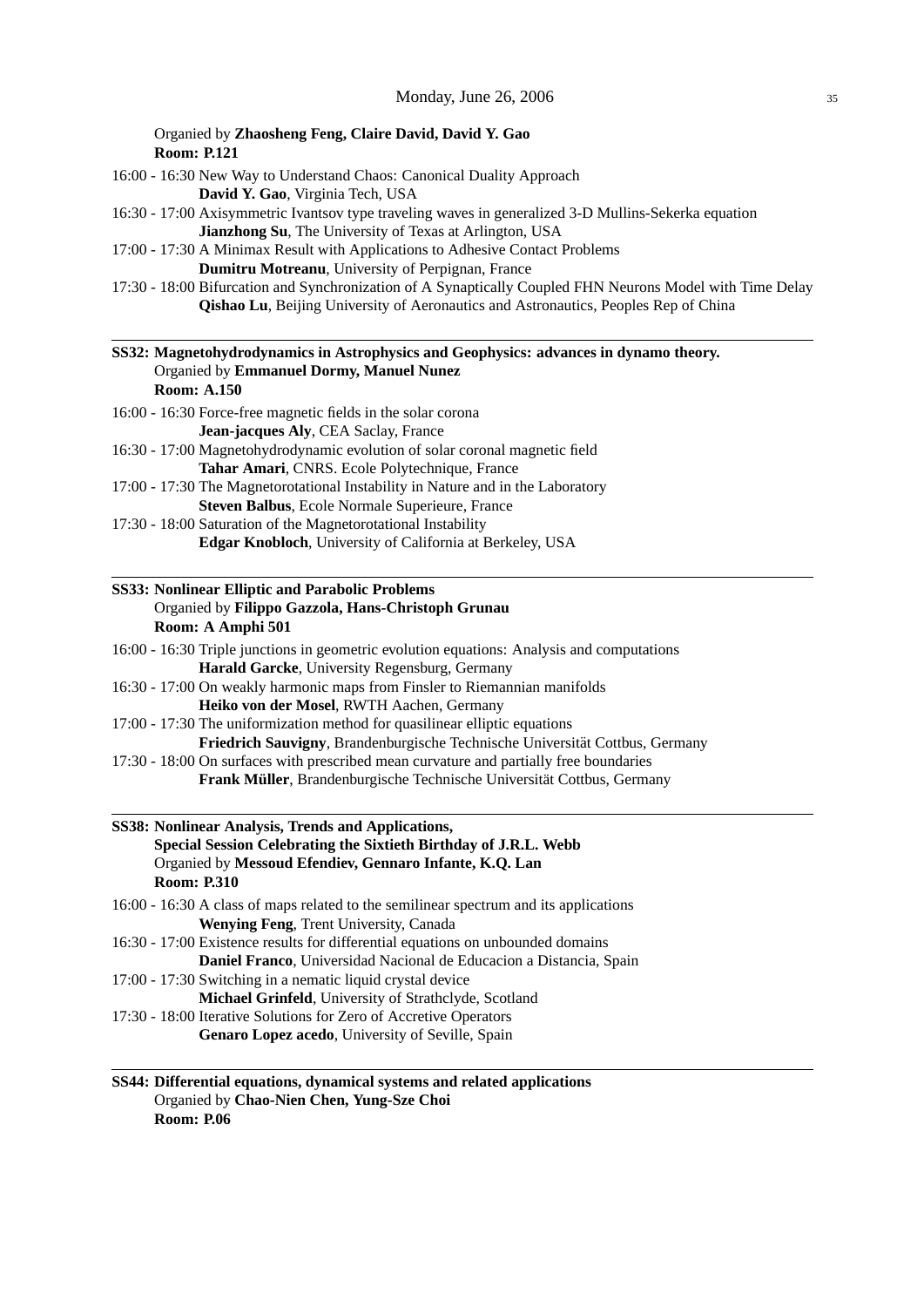- 16:00 16:30 Nonexistence of eventually positive solutions of quasilinear elliptic systems **Hiroyuki Usami**, Hiroshima University, Japan
- 16:30 17:00 Note on the embedding properties for Weighted Sobolev spaces in unbounded domains **Hirokazu Ohya**, Waseda University, Japan

17:00 - 17:30 Singular deformation of domains and solution structure of elliptic system **Shuichi Jimbo**, Hokkaido University, Japan

| SS45: Nonlinear water waves: phenomena and modelling |
|------------------------------------------------------|
| Organied by Annalisa Calini, Roberto Camassa         |
| <b>Room: P.314</b>                                   |

- 16:00 16:30 The formation of rogue waves in NLS models: persistence of homoclinic orbits **Annalisa M. Calini**, College of Charleston, USA
- 16:30 17:00 Large internal waves in stratified fluids
	- **Roberto Camassa**, University of North Carolina, USA
- 17:00 17:30 The Zakharov- Kuznetsov equation as a model for Rossby Waves **Gustavo Cruz-pacheco**, National University of Mexico, Mexico
- 17:30 18:00 An internal splash: Levitation of Falling Spheres in Stratified Fluids **Richard M. Mclaughlin**, University of North Carolina, USA

# **SS47: Applications of Dynamical Systems: Celestial Mechanics and Beyond** Organied by **Marian Gidea, Josep Masdemont Room: A.161**

16:00 - 16:30 Outer Solar System on the Edge of Chaos **Wayne B. Hayes**, Computer Science, University of California, Irvine, USA

## **Tuesday, June 27, 2006**

| <b>SS1: Mathematical Aspects of Wave Propagation</b><br>Organied by Ivan Victorovich Andronov, Boris Belinskiy, Anjan Biswas, Peter Caithamer<br>Room: P Amphi VI |
|-------------------------------------------------------------------------------------------------------------------------------------------------------------------|
| $09:00 - 09:30$ Modeling light trapping in nonlinear periodic structures                                                                                          |
| <b>Alejandro B. Aceves, The University of New Mexico, USA</b>                                                                                                     |
| $09:30 - 10:00$ Convectons                                                                                                                                        |
| <b>Edgar Knobloch, University of California at Berkeley, USA</b>                                                                                                  |
|                                                                                                                                                                   |
| SS8: Biomathematics and cancer modelling                                                                                                                          |
| Organied by Didier Bresch, Emmanuel Grenier, Benjamin Ribba                                                                                                       |
| <b>Room: A.151</b>                                                                                                                                                |
| 08:00 - 08:30 Long period oscillations in chronic myelogenous leukemia                                                                                            |
| <b>Fabien Crauste, University of Pau, France</b>                                                                                                                  |
| 08:30 - 09:00 A Topology Game for Tumoral anti-angiogenesis                                                                                                       |
| Abderrahmane Habbal, INRIA and University of Nice, France                                                                                                         |
| 09:00 - 09:30 Blow-up estimates for some chemotaxis model                                                                                                         |
| Pierre-emmanuel Jabin, Lab. Dieudonné, Univ. de Nice, France                                                                                                      |
| 09:30 - 10:00 Effect of Internal Viscosity on Brownian Dynamics of DNA Molecules in Shear Flow                                                                    |

**Roderick Melnik**, WLU, Waterloo, Canada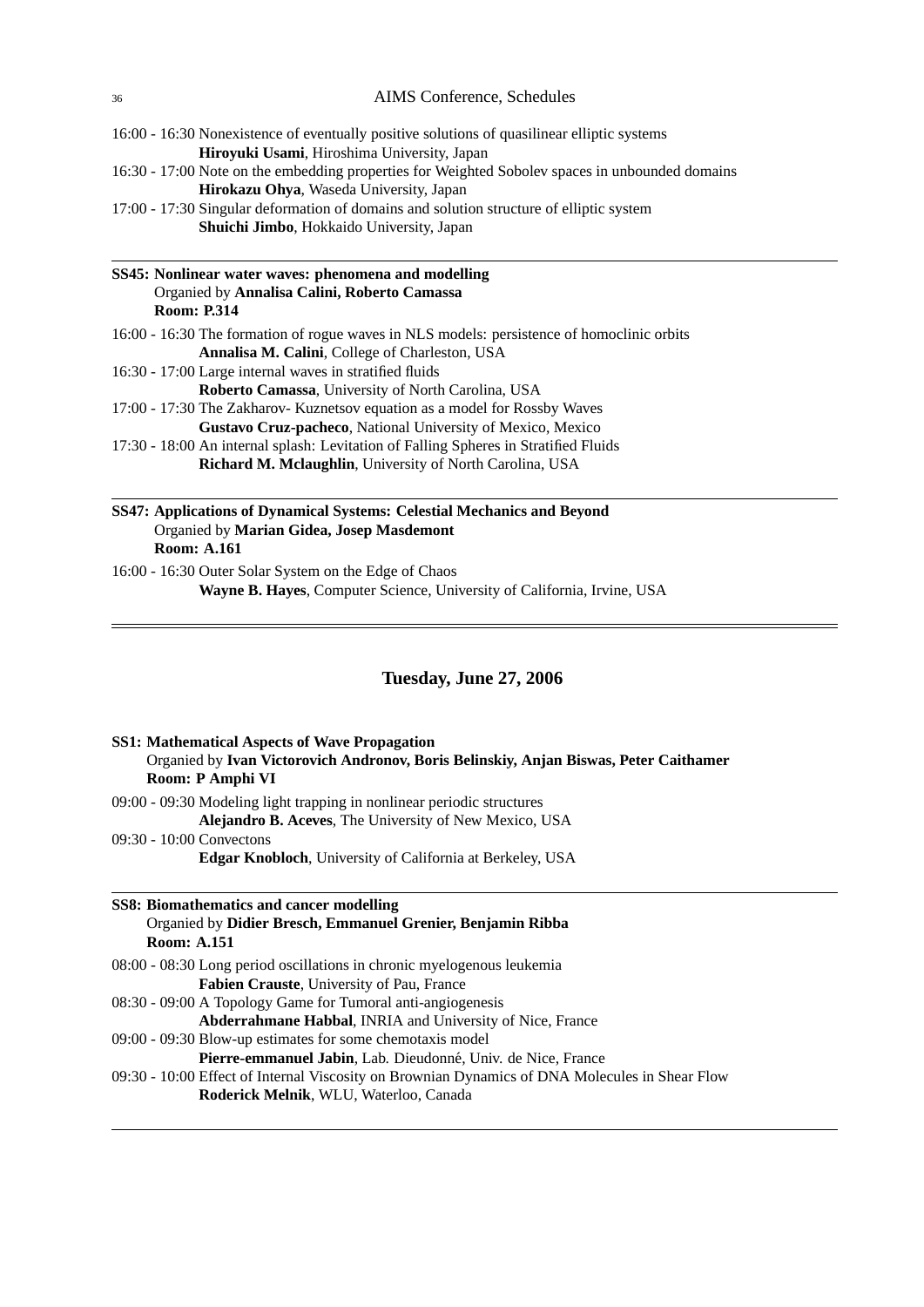| SS9: Formation and Dynamics of Patterns in Evolution Equations<br>Organied by Amy Novick-Cohen, Thomas Wanner<br><b>Room: A.150</b>                                          |
|------------------------------------------------------------------------------------------------------------------------------------------------------------------------------|
| 08:00 - 08:30 Nucleation in the one-dimensional Cahn-Hilliard model.<br>Bernhard Gawron, RWTH Aachen, Germany                                                                |
| 08:30 - 09:00 On the asymptotic behaviour of nonlocal phase separation processes<br>Jens A. Griepentrog, Weierstrass Institute for Applied Analysis and Stochastics, Germany |
| 09:00 - 09:30 Spinodal decomposition on general domains<br>Evelyn Sander, George Mason University, USA                                                                       |
| 09:30 - 10:00 Closed orbits on non-compact hypersurfaces<br>Robert C. Vandervorst, Vrije University Amsterdam, Netherlands                                                   |
| <b>SS14: Hamiltonian systems</b><br>Organied by Massimiliano Berti, Luigi Chierchia, Amadeu Delshams<br><b>Room: P.108</b>                                                   |
| 08:00 - 08:30 Nonlinear oscillations in Hamiltonian PDEs                                                                                                                     |
| Massimiliano Berti, Universitá Federico II di Napoli, Italy<br>08:30 - 09:00 Periodic solutions of Birkhoff-Lewis type for the nonlinear wave equation                       |
| Luca Biasco, Universitá Roma Tre, Italy                                                                                                                                      |
| $09:00 - 09:30$ Collisionless symmetric minimizers for the <i>n</i> -body Lagrangian functional                                                                              |
| Davide L. Ferrario, University of Milano-Bicocca, Italy                                                                                                                      |
| 09:30 - 10:00 periodic solutions for regularizing NLS equations in d dimensions<br>Michela Procesi, universitá di Roma 3, Italy                                              |
| SS17: Reaction-Diffusion Systems and the Dynamics of Patterns<br>Organied by Danielle Hilhorst, Hiroshi Matano                                                               |
| Room: A Amphi 501                                                                                                                                                            |
| 08:00 - 08:30 Spatially segregating patterns arising in competition-diffusion systems<br>Masayasu Mimura, Meiji University, Japan                                            |
| 08:30 - 09:00 Discrete Precipitation in a Reaction-Diffusion System                                                                                                          |
| Rein Van der hout, University of Leiden (NL), Netherlands<br>09:00 - 09:30 Simulation analysis of Liesegang-like precipitation patterns                                      |
| Daishin Ueyama, Hiroshima University, Japan                                                                                                                                  |
| 09:30 - 10:00 On the vanishing viscosity convergence of travelling-front speeds for reaction-diffusion<br>equations with non-convex flux                                     |
| Elaine Crooks, Oxford University, England                                                                                                                                    |
| SS18: Concepts, architecture and dynamics of non-standard computations<br>Organied by Ruedi Stoop<br><b>Room: P.05</b>                                                       |
| 08:00 - 08:30 Message passing in loopy networks: From fixed points to vortex excitations                                                                                     |
| Thomas Ott, Institute of Neuroinformatics ETH Zurich, Switzerland                                                                                                            |
| 08:30 - 09:00 Determining directionality of weak coupling between neuronal oscillators from time series:                                                                     |
| Phase dynamics modeling versus partial directed coherence<br>Dmitry Smirnov, Russian Academy of Sciences, Russia                                                             |
| 09:00 - 09:30 Loopy belief propagation: Introduction, benefits, and pitfalls on Ising-like systems                                                                           |
| Norbert Stoop, Department of Physics, ETH Zuerich, Switzerland                                                                                                               |
| 09:30 - 10:00 Neocortex minimizes its total connection length<br>Ruedi Stoop, Insitute of Neuroinformatics ETHZ/UNIZH, Switzerland                                           |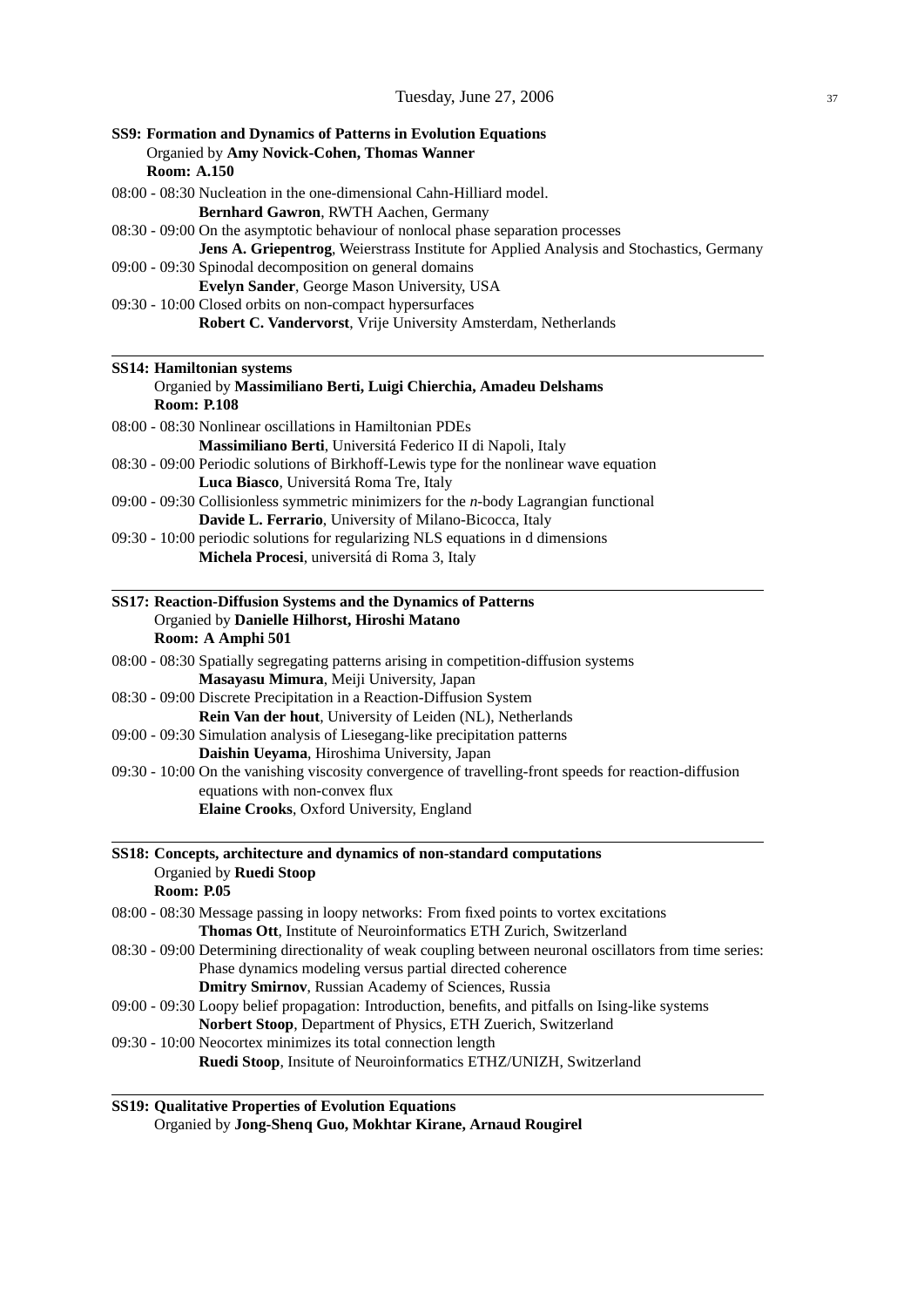#### **Room: P.RC1**

- 08:00 08:30 Asymptotic behaviour for 1D radiative and reactive flows. **Ducomet Bernard**, CEA, France
- 08:30 09:00 On attractor dimension estimate for 2D shear flow of micropolar fluid with free boundary **Mahdi Boukrouche**, Laboratory of Mathematics, University of Saint-Etienne, France
- 09:00 09:30 Attractors for the 3D Navier-Stokes system
	- **José Valero**, Universidad Miguel Hernández, Spain
- 09:30 10:00 Null controllability for degenerate parabolic equations and Carleman estimates **Fatiha Alabau-boussouira**, Universite Paul-Verlaine Metz, France ´

### **SS24: Optimization and Optimal Control with Applications** Organied by **K.L. Teo, L. Caccetta, C.C. Lim Room: P.122**

- 08:00 08:30 Optimal Paths in Time Constrained Networks **Louis Caccetta**, Curtin University of Technology, Australia
- 08:30 09:00 Hopf bifurcation and structural instability in an open economy with Keynesian rigidity **Edgardo D. Jovero**, Universidad Complutense de Madrid, Spain
- 09:00 09:30 Applications of the fourth order Cumulant to Direction Finding with a Circular Array **Julian Sorensen**, Defence Science and Technology Organisation, Australia
- 09:30 10:00 Knot-Optimizing Spline Networks (KOSNETS) for Nonparametric Regression **Song Wang**, The University of Western Australia, Australia

| SS38: Nonlinear Analysis, Trends and Applications,               |
|------------------------------------------------------------------|
| Special Session Celebrating the Sixtieth Birthday of J.R.L. Webb |
| Organied by Messoud Efendiev, Gennaro Infante, K.O. Lan          |
| <b>Room: P.310</b>                                               |

- 08:00 08:30 The spectrum of the periodic *p*-Laplacian **Bryan Rynne**, Heriot-Watt University, Scotland
- 08:30 09:00 Recent results in nonlinear spectral theory **Alfonso Vignoli**, Dipartimento di Matematica Universita di Roma tor Vergata, Italy ´
- 09:00 09:30 Projection Algorithms for Solving the Multiple-Set Split Feasibility Problem **Hong-kun Xu**, University of KwaZulu-Natal, South Africa

#### **SS41: The Navier-Stokes equations and related problems** Organied by **Eduard Feireisl Room: P.RC3**

- 08:00 08:30 Regularity for the Navier–Stokes Equations with Slip Boundary Condition **Hyeong-ohk Bae**, Ajou University, Korea
- 08:30 09:00 Stability problems for a spherical model of gaseous star
	- **Ducomet Bernard**, CEA, France
- 09:00 09:30 Navier's Slip and Evolutionary N-S equations with temperature dependent viscosity **Miroslav Bulicek**, Mathematical Institue of Charles University, Czech Rep.
- 09:30 10:00 Numerical investigation of cavitation in multi-D compressible flow **Kris Jenssen**, Dept. Math. Penn State University, USA

# **SS42: Modeling and analysis of predators-preys systems : stability, bifurcation, chaos and complexity** Organied by **Aziz-Alaoui M.A., Bai-Lian Li Room: P Amphi II**

08:00 - 08:30 Stability, bifurcation, chaos and complexity of predator-prey systems: an overview **Bai-lian L. Li**, University of California at Riverside, USA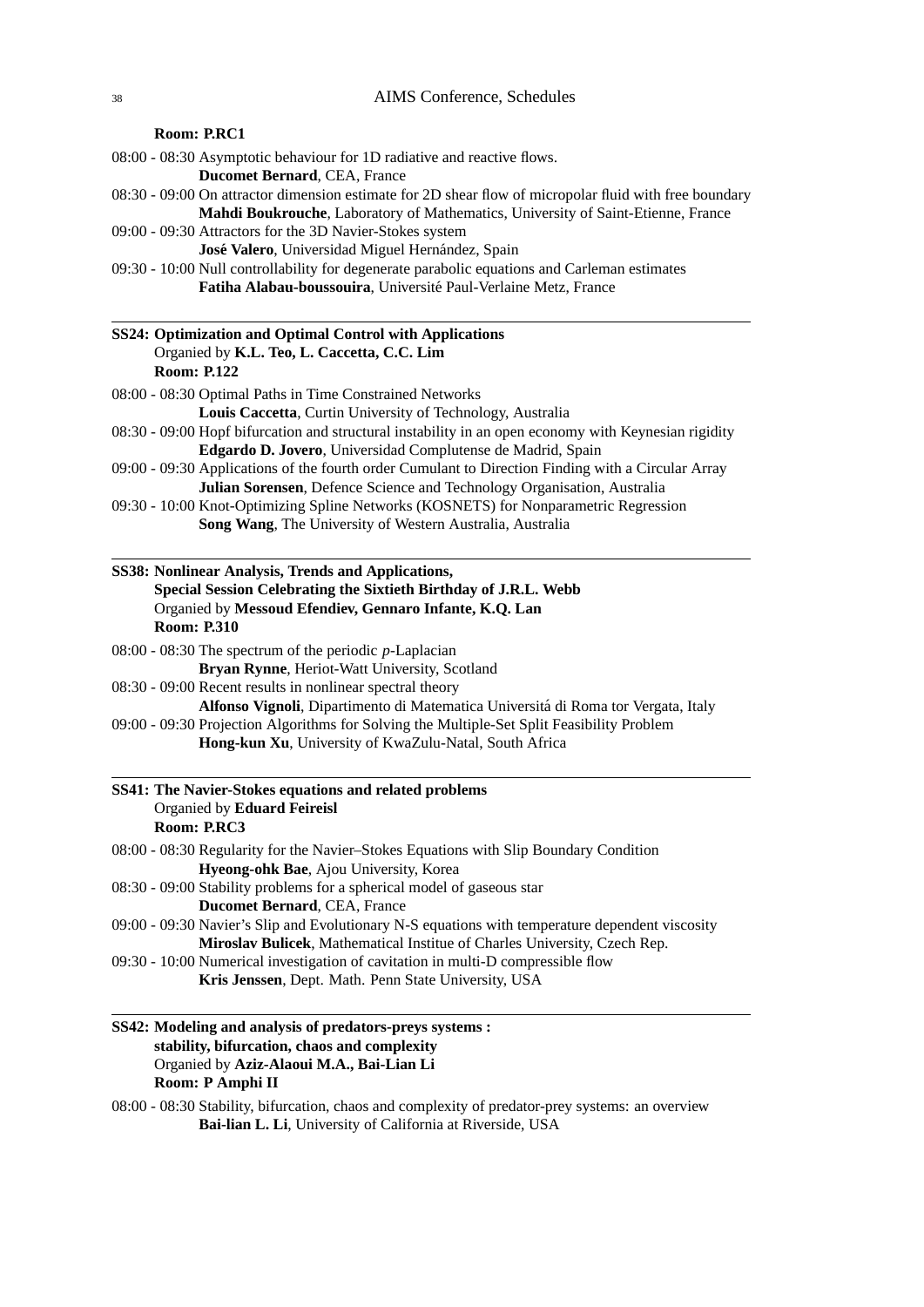08:30 - 09:00 Architectural Organization of Food Webs **Ernesto Estrada**, University of Santiago de Compostela, Spain 09:00 - 09:30 Allee Effect and Bistability in a Spatially Heterogeneous Predator-Prey Model **Junping Shi**, College of William and Mary, USA 09:30 - 10:00 Statio-temporel dynamics of a modified michaelis-menten model **Baba issa Camara**, Le Havre university, France **SS43: Non-linear Dynamics and Applications** Organied by **Wenzhang Huang, Weishi Liu Room: P.301** 08:00 - 08:30 Dynamics of two-strain influenza with isolation and partial immunity **Zhilan Feng**, Purdue University, USA 08:30 - 09:00 Geometric Singular Perturbation Analysis of a Model for Infectious Diseases **Michael Li**, University of Alberta, Canada 09:00 - 09:30 Global attractivity for scalar delayed differential equations **Jose J. Oliveira**, Universidade do Minho, Portugal 09:30 - 10:00 Multiple solutions for Poisson-Nernst-Planck systems with permanent chrages **Weishi Liu**, University of Kansas, USA **CS2: ODEs and Applications** Chair **Room: P.011** 08:00 - 08:30 Homoclinic Solutions to the damped Duffing's equation **Fahir T. Akyildiz**, Ondokuz Mayis University, Turkey 08:30 - 09:00 A Necessary and Sufficient Condition for the Existence of Periodic Solutions of Linear Impulsive Differential Systems with Distributed Delay **Jehad O. Alzabut**, Cankaya University, Turkey 09:00 - 09:30 Asynchronous methods for nonlinear Differential Algebraic Equations **Malika M. El kyal**, National school of applied Sciences (ENSA), Morocco 09:30 - 10:00 New discrete analogue of neural networks with nonlinear amplification function and it's periodic dynamic analysis **Xilin Fu**, Shandong Normal University, Peoples Rep of China **CS3: Delay and Difference Equations** Chair **Room: P.314** 08:00 - 08:30 Reduction principle in the theory of stability of difference equations

**Andrejs Reinfelds**, Institute of Mathematics, Latvia 08:30 - 09:00 Geometry of the Stability Regions of a Closed Loop Dynamics in Time Delay vs. PID Gains **Rifat Sipahi**, Universite de Technologie de Compiegne, France ´ **CS4: Modelling and Math Biology**

| Chair W. Feng                                                                          | <b>Room: P.015</b>                                   |                                                                                                    |
|----------------------------------------------------------------------------------------|------------------------------------------------------|----------------------------------------------------------------------------------------------------|
| 08:00 - 08:30 Dynamics of a 3-species ecological system with delay effects             |                                                      |                                                                                                    |
| Wei Feng, UNCW, USA                                                                    |                                                      |                                                                                                    |
| 08:30 - 09:00 Modelling and simulating the aggregative behavior in phytoplankton cells |                                                      |                                                                                                    |
|                                                                                        |                                                      | Nadjia El saadi, The National Institute of Planning and Statistics INPS, Algiers, Algeria          |
|                                                                                        |                                                      | 09:00 - 09:30 Some features of the steady state of a SIR model with age structure and immigration. |
|                                                                                        | Andrea M. Franceschetti, University of Trento, Italy |                                                                                                    |
|                                                                                        |                                                      | 09:30 - 10:00 Model of neurotransmitters transport dynamics in axon terminal of presynaptic neuron |
|                                                                                        | <b>Piotr Kalita, Jagiellonian University, Poland</b> |                                                                                                    |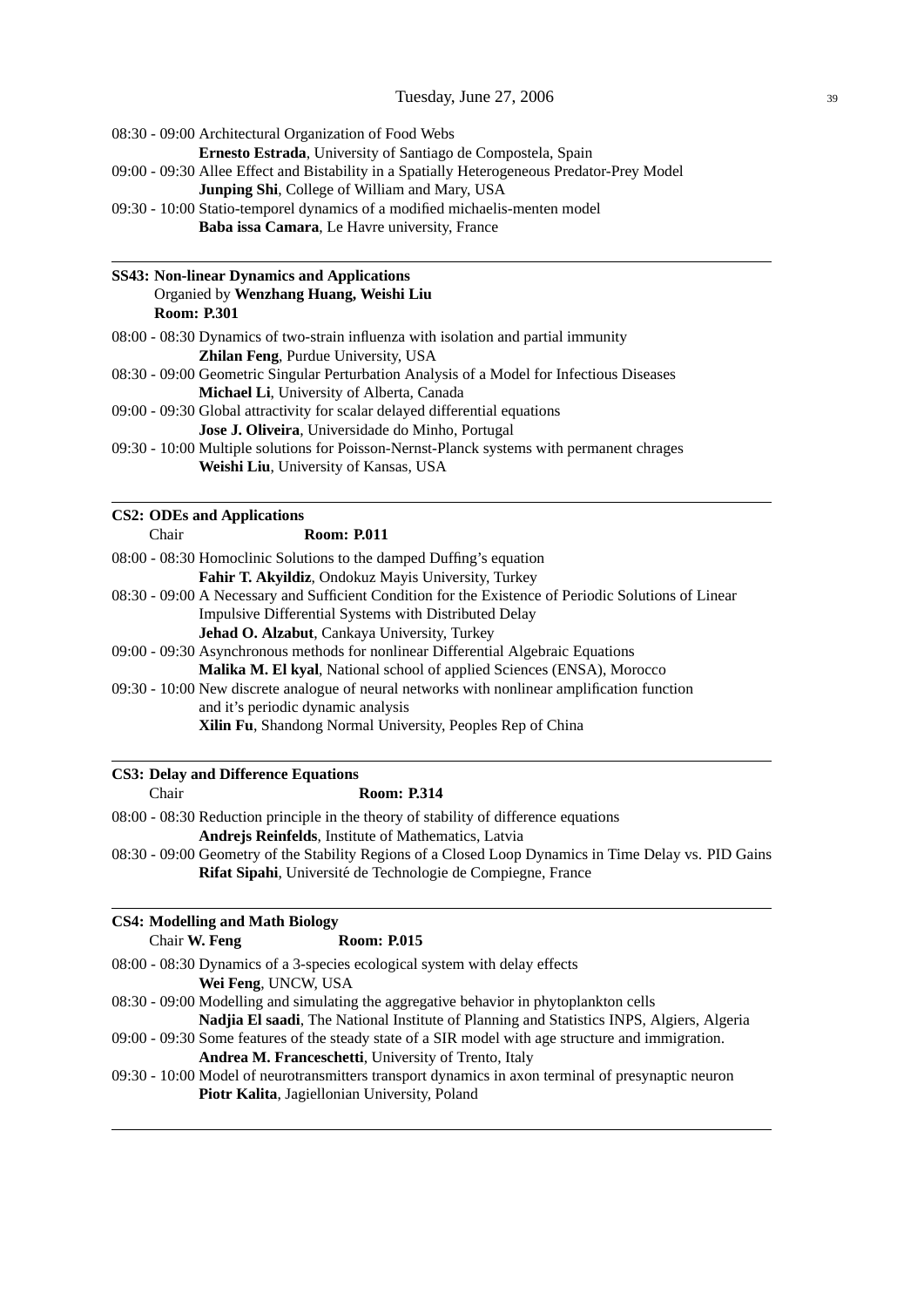# <sup>40</sup> AIMS Conference, Schedules

|       | <b>CS6: Control and Optimization</b>                                                                                                    |
|-------|-----------------------------------------------------------------------------------------------------------------------------------------|
| Chair | <b>Room: P.06</b>                                                                                                                       |
|       | 08:00 - 08:30 Remarks and Results on Steering Solutions of Some Functional Differential Equations<br>to a Desired State                 |
|       | Hassane Bouzahir, Ibn Zohr University of Agadir, ENSA, Morocco                                                                          |
|       | 08:30 - 09:00 Use of differential equations for mathematical description of water-supply network<br>pumps drive system-simulation tests |
|       | Jacek Bartman, University of Rzeszow, Poland                                                                                            |
|       | 09:00 - 09:30 On null controllability with vanishing energy                                                                             |
|       | Ovidiu Carja, University of Iasi, Romania                                                                                               |
|       | 09:30 - 10:00 Solve the Vehicle Routing Problem with Time Windows via a Genetic Algorithm                                               |
|       | Yaw Chang, UNC-Wilmington, USA                                                                                                          |
|       |                                                                                                                                         |
| Chair | <b>CS8: Abstract dynamical systems</b><br><b>Room: P.109</b>                                                                            |
|       |                                                                                                                                         |
|       | 08:00 - 08:30 Fixed Points and Complete Lattices                                                                                        |
|       | Paula Kemp, Missouri State University, USA                                                                                              |
|       | 08:30 - 09:00 Nonlinear Electron and Hole Dynamics in Semiconductor Superlattices                                                       |
|       | Ghader Darbandi, urmia university, Iran                                                                                                 |
|       | 09:00 - 09:30 The positive entropy kernel for some families of tree maps.                                                               |
|       | David Juher, Universitat de Girona, Spain                                                                                               |
|       | 09:30 - 10:00 A class of discrete spectral systems using Hilbert spaces                                                                 |
|       | Khireddine A. Krim, University of Bejaia, Algeria                                                                                       |
|       | <b>CS9: PDEs and Applications</b>                                                                                                       |
| Chair | <b>Room: P.121</b>                                                                                                                      |
|       | 08:00 - 08:30 Blowup in a shadow system                                                                                                 |

| $08:00 - 08:30$ Blowup in a shadow system                                                   |
|---------------------------------------------------------------------------------------------|
| <b>Fang Li</b> , University of Minnesota, USA                                               |
| 08:30 - 09:00 Limit ODE and invariant manifolds in a nonlinear wave equation                |
| Marta Pellicer, Universitat de Girona, Spain                                                |
| 09:00 - 09:30 Determination of Thermophysical properties in 2D Nonstationay Heat Problems   |
| <b>Raid R. Al-momani, Qatar University, Qatar</b>                                           |
| 09:30 - 10:00 Exact Solution of an Axisymmetric Deformation of a Double-Layered             |
| Elastic Cylinder in AxialCompression                                                        |
| Belkacem Kebli, National Polytechnic Institute of Algiers, Algeria                          |
|                                                                                             |
|                                                                                             |
| <b>CS9: PDEs and Applications</b>                                                           |
| Room: P.RC2b<br>Chair                                                                       |
| 08:00 - 08:30 On some stochastic fractional integro-differential equations                  |
| Mahmoud Mohammed M. El-borai, University Alexandria Egypt, Egypt                            |
| 08:30 - 09:00 Mathematical analysis of the peridynamic model in non-local elasticity theory |
| <b>Etienne Emmrich, TU Berlin, Institut für Mathematik, Germany</b>                         |
| $09:00 - 09:30$ Positive solutions of the fully nonlinear cooperative system of parabolic   |
| equations with Dirichet boundary conditions.                                                |

09:30 - 10:00 A survey of mathematical models for fixed bed adsorption of gases Marguerite Gisclon, Université de Savoie, France

**CS10: Bifurcation and chaotic dynamics**

Chair **Room: A.157**

08:00 - 08:30 Chaotic behavior in a hybrid dynamical system that arises from electronics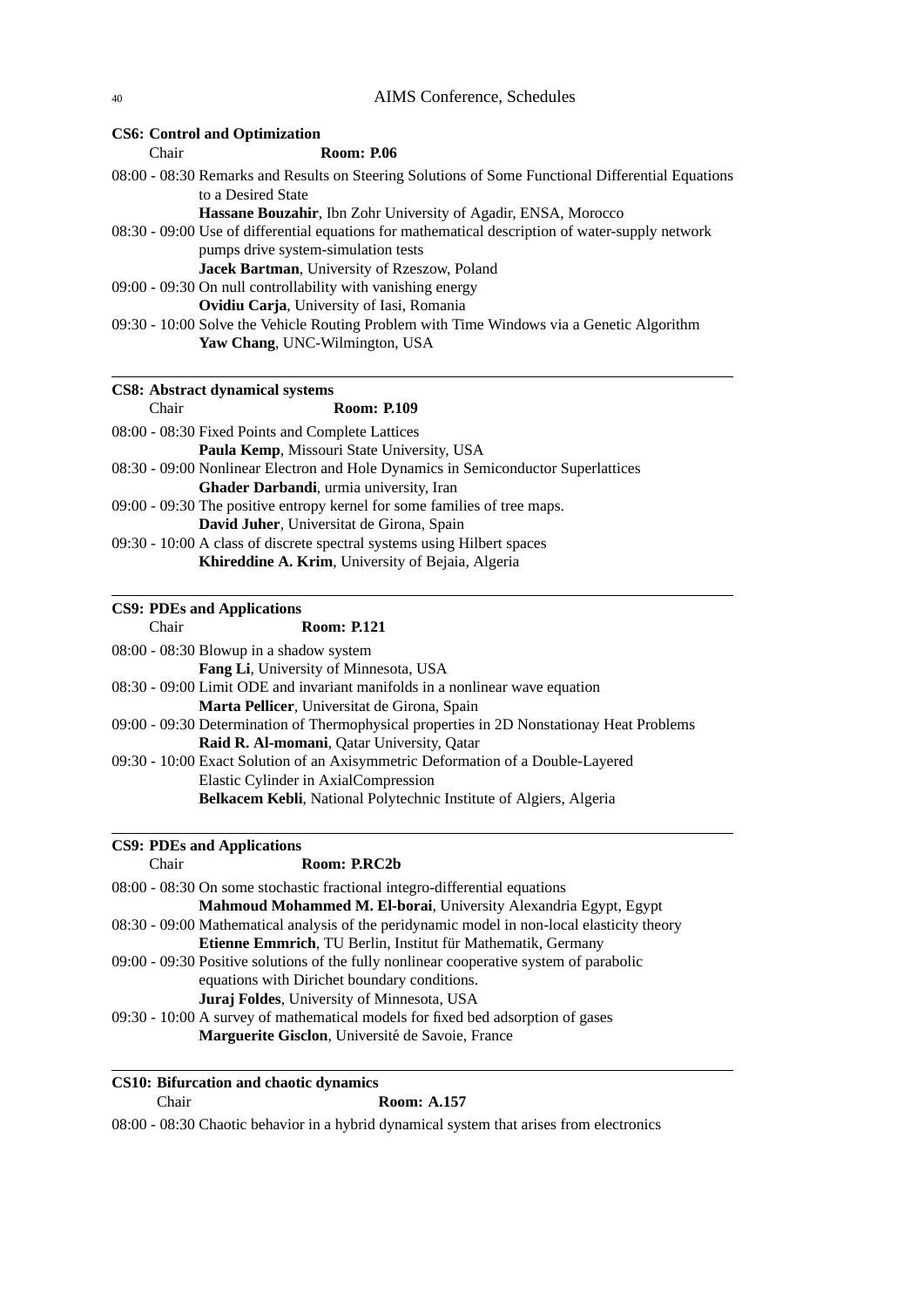| <b>Fatima El guezar</b> , INSA Toulouse & University Ibn Zohr of Agadir, Morocco                |
|-------------------------------------------------------------------------------------------------|
| 08:30 - 09:00 Bifurcation Analysis of Predator-Prey Systems with Constant Rate Harvesting Using |
| Non-Standard Discretization                                                                     |
| <b>Hussian Erjaee, Qatar university, Qatar</b>                                                  |
| $09:00 - 09:30$ When the stock market bubbles like a chaotic rossler system                     |
| James M. Haley, Point Park University, USA                                                      |
| 09:30 - 10:00 An other strange attractor from chen system                                       |
| Nasr-eddine Hamri, University of Constantine, Algeria                                           |

10h00-10h30: **Break**

#### **Plenary Sessions** Room: Amphi J

Chair

10h30-11h15 Title: Modelling Challenge of Reaction-Diffusion Equations to Far from Equilibrium Systems Speaker: **Masayasu Mimura**, Universite Meiji, Japon ´ 10h15-12h00 Title: The delay equation approach to structured population models

Speaker: Odo Diekman, Université d'Utrecht, Hollande

12h00-13h30: **Lunch**

| <b>SS1: Mathematical Aspects of Wave Propagation</b>                                                                                         |  |
|----------------------------------------------------------------------------------------------------------------------------------------------|--|
| Organied by Ivan Victorovich Andronov, Boris Belinskiy, Anjan Biswas, Peter Caithamer                                                        |  |
| Room: P Amphi VI                                                                                                                             |  |
| 13:30 - 14:00 Solvable model for Helmholtz resonator                                                                                         |  |
| Boris S. Pavlov, The University of Auckland, New Zealand                                                                                     |  |
| 14:00 - 14:30 Trapped modes in steady flow problems                                                                                          |  |
| Dario Pierotti, Politecnico di Milano, Italy                                                                                                 |  |
| 14:30 - 15:00 Form methods for damped wave equations                                                                                         |  |
| Delio Mugnolo, University of Ulm, Germany, University of Bari, Italy                                                                         |  |
| SS2: Semigroups, Evolution Equations, and Boundary Conditions                                                                                |  |
| Organied by G. Goldstein, J. Goldstein                                                                                                       |  |
| <b>Room: A.152</b>                                                                                                                           |  |
| 13:30 - 14:00 Evans Functions, Jost Functions, and Fredholm Determinants                                                                     |  |
| Yuri Latushkin, University of Missouri-Columbia, USA                                                                                         |  |
| 14:00 - 14:30 Some classes of higher order differential operators on hilbert spaces                                                          |  |
| Silvia Romanelli, Dipartimento di Matematica, Universitá degli Studi di Bari, Italy                                                          |  |
| 14:30 - 15:00 Quadratic optimal control problems for degenerate differential systems                                                         |  |
| Angelo Favini, Department of Mathematics, University of Bologna, Italy                                                                       |  |
| 15:00 - 15:30 $C^{(n)}$ -almost periodic solutions of some evolution equations                                                               |  |
| Gaston N'guerekata, Morgan State university, USA                                                                                             |  |
| SS4: Global and Exponential Attractors for Dissipative Dynamical Systems<br>Organied by Maurizio Grasselli                                   |  |
| Room: P.RC1                                                                                                                                  |  |
| 13:30 - 14:00 Long time behavior of semilinear wave and plate equation with nonlinear dissipation and<br>critical exponents.on the boundary. |  |

**Irena Lasiecka**, University of Virginia, USA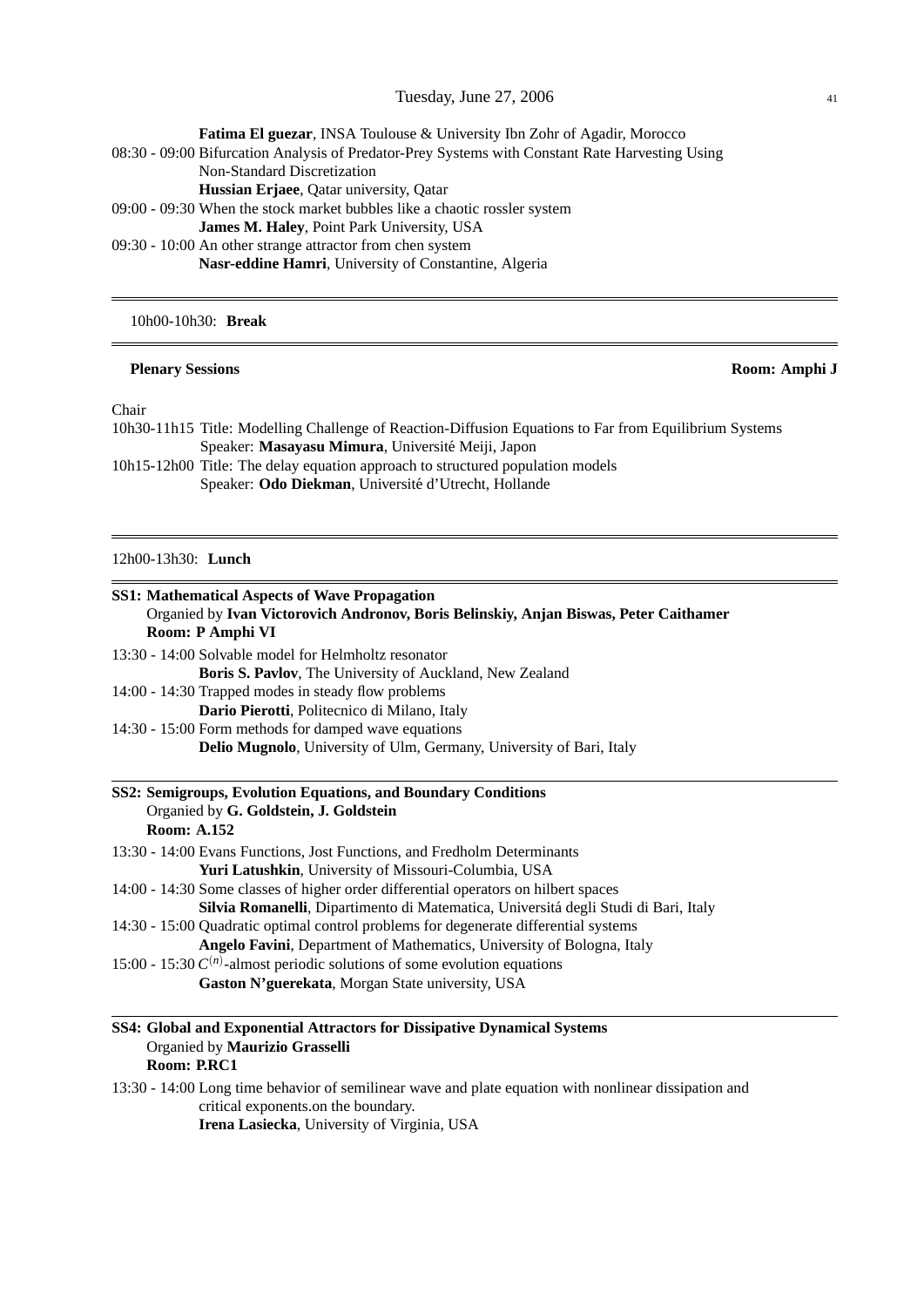**Joerg Haerterich**, Free University Berlin, Germany 14:30 - 15:00 Attractors for doubly nonlinear equations **Giulio Schimperna**, University of Pavia, Italy 15:00 - 15:30 Generalized semiflows and global attractors for evolution systems without uniqueness **Antonio Segatti**, University of Milano, Italy **SS6: Direct and Inverse Problems in Phase Field Systems and Related Subjects** Organied by **Davide Guidetti, Gianni Gilardi Room: P Amphi IV** 13:30 - 14:00 A class of doubly nonlinear systems for phase transitions **Nobuyuki Kenmochi**, Chiba University, Japan 14:00 - 14:30 Convergence to a stationary state for solutions of semilinear parabolic inverse problems Davide Guidetti, Université di Bologna, Italy 14:30 - 15:00 Well-posedness results for a model of contact with adhesion **Giovanna Bonfanti**, University of Brescia, Italy 15:00 - 15:30 Generators of Feller semigroups with coefficients depending on parameters **Silvia Romanelli**, University of Bari, Italy **SS7: Differential inclusions** Organied by **Alain Pietrus Room: P.01** 13:30 - 14:00 Differential inclusions governed by subdifferentials of primal lower nice functions Sylvie Marcellin, Université Antilles-Guyane, Guadeloupe 14:00 - 14:30 Existence of Fixed Points in Epilipschitz Sets on Hilbert Spaces **Marc Quincampoix**, laboratoire de Mathematiques, France 14:30 - 15:00 Gradient flows of non convex functionals: existence and long-time behaviour results **Riccarda Rossi**, Dipartimento di Matematica - Universita di Brescia, Italy ` 15:00 - 15:30 Multivalued exponential analysis and reachable sets of differential inclusions **Alberto Seeger**, University of Avignon, France **SS8: Biomathematics and cancer modelling** Organied by **Didier Bresch, Emmanuel Grenier, Benjamin Ribba Room: A.153** 13:30 - 14:00 Dynamic and control of cell population : age structured model **Philippe Michel**, Ecole Normale Superieure Ulm / Paris Dauphine, France 14:00 - 14:30 A simplified model of TCA cycle **Christine M. Nazaret**, Univrsite de Bordeaux 2, France ´ 14:30 - 15:00 Contribution to the study of periodic chronic myelogenous leukemia Laurent Pujo-menjouet, Institut Camille Jordan -Université Claude Bernard, France 15:00 - 15:30 Mathematical modelling of apotosis **Nancie Reymond**, ENS LYON CNRS UMPA, France

# **SS13: Shapes and Free Boundaries** Organied by **Michel Pierre, Pierre Cardaliaguet Room: A.157** 13:30 - 14:00 What is the optimal shape of an axon? **Antoine Henrot**, Institut Elie Cartan Nancy, France 14:00 - 14:30 Using the shape Hessian to recover the geometry of an inclusion Marc Dambrine, Université de Technologie de Compiègne, France

14:30 - 15:00 On the existence of a complete non-planar free boundary graph **Daniela De silva**, Johns Hopkins University, USA

14:00 - 14:30 Attractors for a Cattaneo Model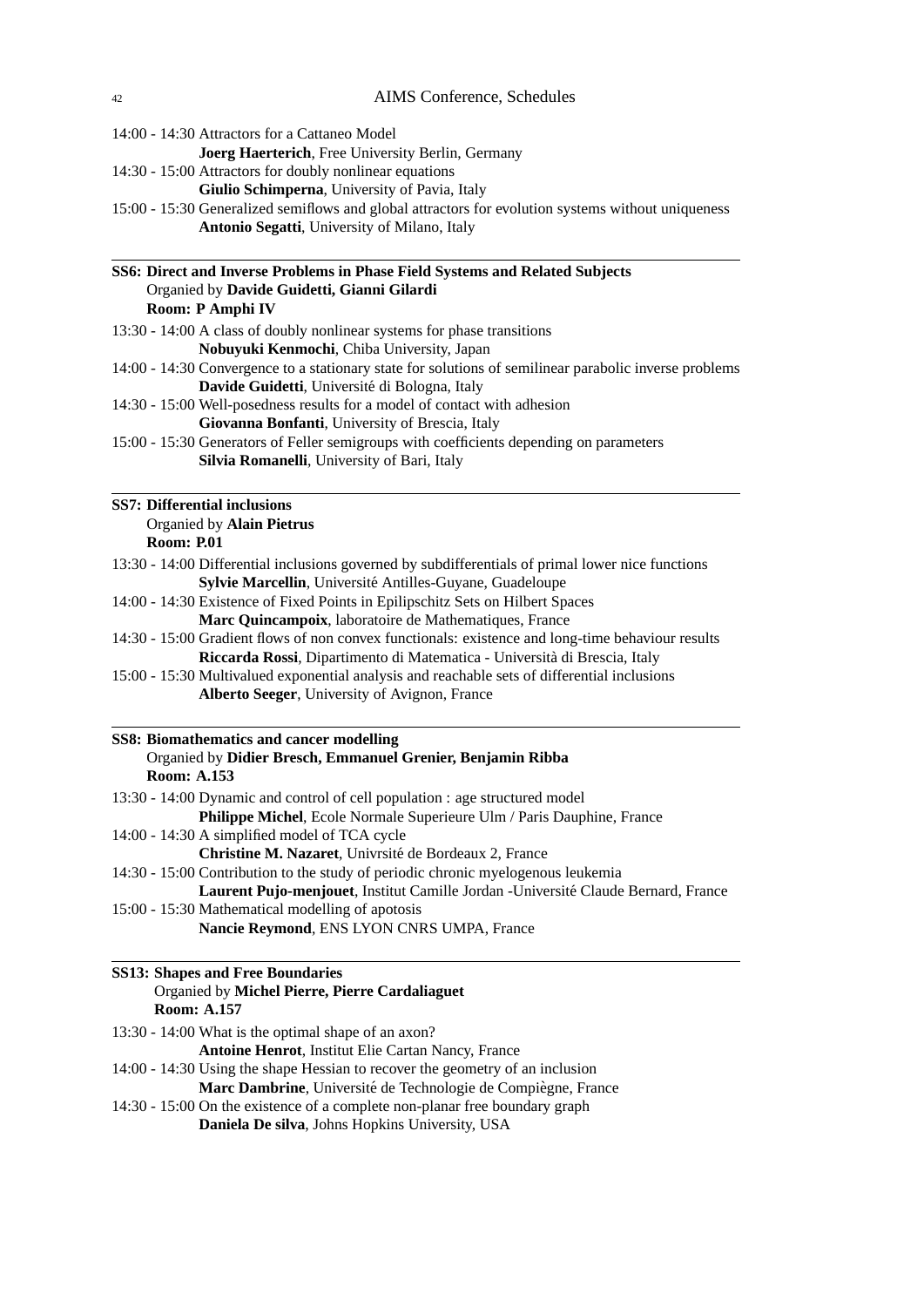15:00 - 15:30 Instability of graphical strips and a positive answer to the Bernstein problem in the Heisenberg group *H* 1 **Donatella Danielli**, Purdue University, USA

| SS14: Hamiltonian systems                                                                               |
|---------------------------------------------------------------------------------------------------------|
| Organied by Massimiliano Berti, Luigi Chierchia, Amadeu Delshams                                        |
| <b>Room: P.108</b>                                                                                      |
| 13:30 - 14:00 Dynamics near a homoclinic orbit to a saddle-center of Hamiltonian system                 |
| Oksana Koltsova, Nizhny Novgorod State University, Russia                                               |
| 14:00 - 14:30 Effect of Plasma Sputtering on Dust Grain Dynamics in Planetary Magnetospheres            |
| James E. Howard, University of Colorado, USA                                                            |
|                                                                                                         |
| 14:30 - 15:00 On the dynamics of a multiple pendulum. Non-integrability, topological properties.        |
| Vladimir N. Salnikov, Moscow State Lomonosov University, Russia                                         |
| 15:00 - 15:30 On the stability of linear potential gyroscopic systems                                   |
| Tatiana V. Salnikova, Moscow State Lomonosov University, Russia                                         |
| <b>SS17: Reaction-Diffusion Systems and the Dynamics of Patterns</b>                                    |
| Organied by Danielle Hilhorst, Hiroshi Matano                                                           |
| Room: A Amphi 501                                                                                       |
| 13:30 - 14:00 Allen-Cahn and Cahn-Hilliard models for stress and electromigration induced surface       |
| diffusion with applications to epitaxial growth and void evolution                                      |
| Harald Garcke, University Regensburg, Germany                                                           |
| 14:00 - 14:30 Applications of the Cahn-Hilliard equation                                                |
|                                                                                                         |
| Amy Novick-cohen, Technion-IIT, Haifa, Israel                                                           |
| 14:30 - 15:00 Formation of singularities in the crystalline curvature flow                              |
| Piotr Rybka, Warsaw Uniwersity and University of Paris XI, France                                       |
| 15:00 - 15:30 Energy estimates for electro-reaction-diffusion systems with partly fast kinetics         |
| Annegret Glitzky, Weierstrass Institute for Applied Analysis and Stochastics, Germany                   |
| SS19: Qualitative Properties of Evolution Equations                                                     |
| Organied by Jong-Shenq Guo, Mokhtar Kirane, Arnaud Rougirel                                             |
| <b>Room: A.161</b>                                                                                      |
| 13:30 - 14:00 On the Fractal Hamilton-Jacobi-KPZ equations                                              |
| Grzegorz Karch, Uniwersytet Wroclawski, Poland                                                          |
| 14:00 - 14:30 Entropy Methods for spatial inhomogeneous coagulation-fragmentation models with diffusion |
| Klemens Fellner, University of Vienna, Austria                                                          |
|                                                                                                         |
| 14:30 - 15:00 Nonlinear-diffusive logistic equations with spatial heterogeneity                         |
| Shingo Takeuchi, Kogakuin University, Japan                                                             |
| 15:00 - 15:30 Solvability of some volterra type integral equations in Hilbert spaces                    |
| Onur alp Ilhan, Ministry of Education of Republic of Turkey, Turkey                                     |
| <b>SS21: Dynamical Systems and Control in Biology</b>                                                   |
| Organied by Bedr Eddine Ainseba, Odo Diekmann, Pierre Magal, Shigui Ruan                                |
| <b>Room: P.121</b>                                                                                      |
| 13:30 - 14:00 From molecules to cellular regulation: Mathematical pathway analysis                      |
| Markus A. Kirkilionis, University of Warwick, England                                                   |
| 14:00 - 14:30 Dynamic analysis for a competitive periodic stage structured system                       |
| Mahiéddine Kouche, Université Bordeaux 2 (France), France                                               |
| 14:30 - 15:00 The effects of random dispersion in competing species models                              |
| Julián López-Gómez, Universidad Complutense de Madrid, Spain                                            |
| 15:00 - 15:30 A Model of Antibiotic Resistant Bacterial Epidemics in Hospitals                          |
| Pierre Magal, University of Le Havre, France                                                            |
|                                                                                                         |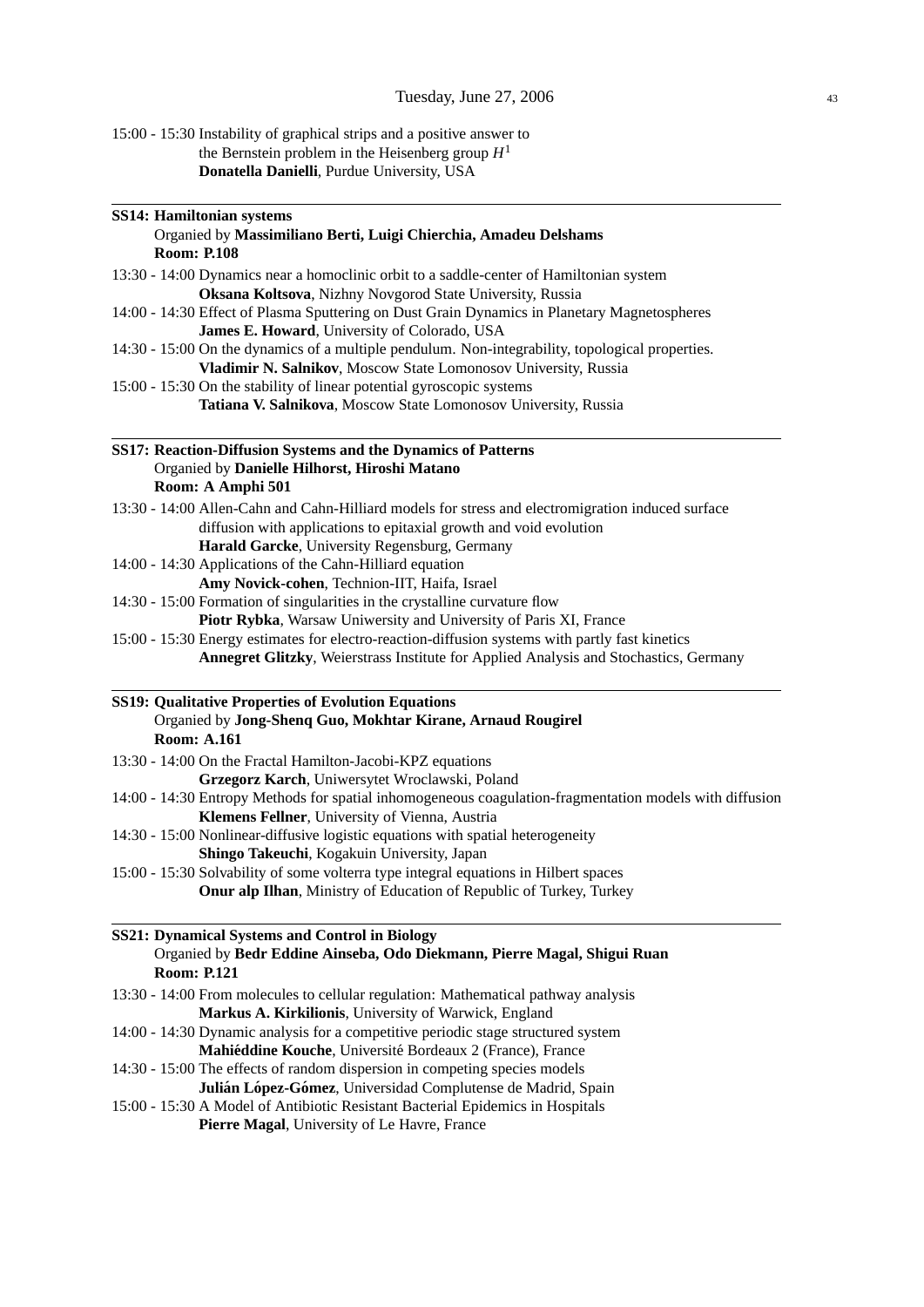| SS23: New Developments in Nonlinear Partial Differential Equations and Control Theory<br>Organied by Irena Lasiecka, Grozdena Todorova<br>Room: Amphi J |
|---------------------------------------------------------------------------------------------------------------------------------------------------------|
| 13:30 - 14:00 Control of Elastic Systems with Restricted Nonlinearities                                                                                 |
| David L. Russell, Virginia Tech, USA                                                                                                                    |
| 14:00 - 14:30 Solutions to the hyperbolic-parabolic system modeling fluid-structure interaction in blood flow                                           |
| Suncica Canic, University of Houston, USA                                                                                                               |
| 14:30 - 15:00 Null and Approximate Controllability of Stochastic Semilinear Parabolic Equations                                                         |
| Xu Zhang, Academia Sinica, Peoples Rep of China<br>15:00 - 15:30 Stability of a nonlinear intrinisic shell model                                        |
| Catherine G. Lebiedzik, Wayne State University, USA                                                                                                     |
| SS24: Optimization and Optimal Control with Applications<br>Organied by K.L. Teo, L. Caccetta, C.C. Lim                                                 |
| <b>Room: P.122</b>                                                                                                                                      |
| 13:30 - 14:00 An Address Sequencer for Matrix Computing Machines                                                                                        |
| Adam Burdeniuk, The University of Adelaide, Australia                                                                                                   |
| 14:00 - 14:30 Second Order Nonlinear Impulsive Time-Variant Systems with                                                                                |
| Unbounded Perturbation and Optimal Control                                                                                                              |
| Xiaoling Xiang, Department of Mathematics, Guizhou University, Peoples Rep of China                                                                     |
| 14:30 - 15:00 Controlling Nonlinear Evolution Equations into Stationary Solutions<br>Karsten Theissen, University of Muenster, Germany                  |
| 15:00 - 15:30 Optimal control of Maxwell's system in Quasi-stationary electromagnetic                                                                   |
| field with the temperature effect                                                                                                                       |
| Wei Wei, Guizhou University, Peoples Rep of China                                                                                                       |
| SS26: Nonlinear Parabolic and Elliptic PDEs and Applications<br>Organied by Ratnasingham Shivaji, Peter Takac<br>Room: P Amphi I                        |
| 13:30 - 14:00 An Improved Poincaré Inequality for the <i>p</i> -Laplacian                                                                               |
| Pavel Drábek, University of West Bohemia, Czech Rep                                                                                                     |
| 14:00 - 14:30 A Variational Approach to the Fredholm Alternative for the $p$ -Laplacian                                                                 |
| Peter Takac, University of Rostock, Germany                                                                                                             |
| 14:30 - 15:00 Bifurcations in elliptic quasilinear problems                                                                                             |
| Petr Girg, KMA-FAV, Zapadoceska univerzita v Plzni, Czech Rep                                                                                           |
| 15:00 - 15:30 Multiple positive solutions for a class of singular problems<br>Maya Chhetri, UNC Greensboro, USA                                         |
| <b>SS29: Dynamics of forced oscillators</b>                                                                                                             |
| Organied by Rafael Ortega<br><b>Room: P.301</b>                                                                                                         |
| 13:30 - 14:00 Strange Non-chaotic Attractors in the oscillators dynamics                                                                                |
| Carmen Nunez, University of Valladolid, Spain                                                                                                           |
| 14:00 - 14:30 On some forced oscillators at resonance                                                                                                   |
| Denis Bonheure, Université catholique de Louvain, Belgium                                                                                               |
| SS31: Convex/Nonconvex Dynamical Systems and Computational Mechanics with                                                                               |
| <b>Applications in Physics and Engineering</b><br>Organied by Zhaosheng Feng, Claire David, David Y. Gao                                                |

**Room: P.109**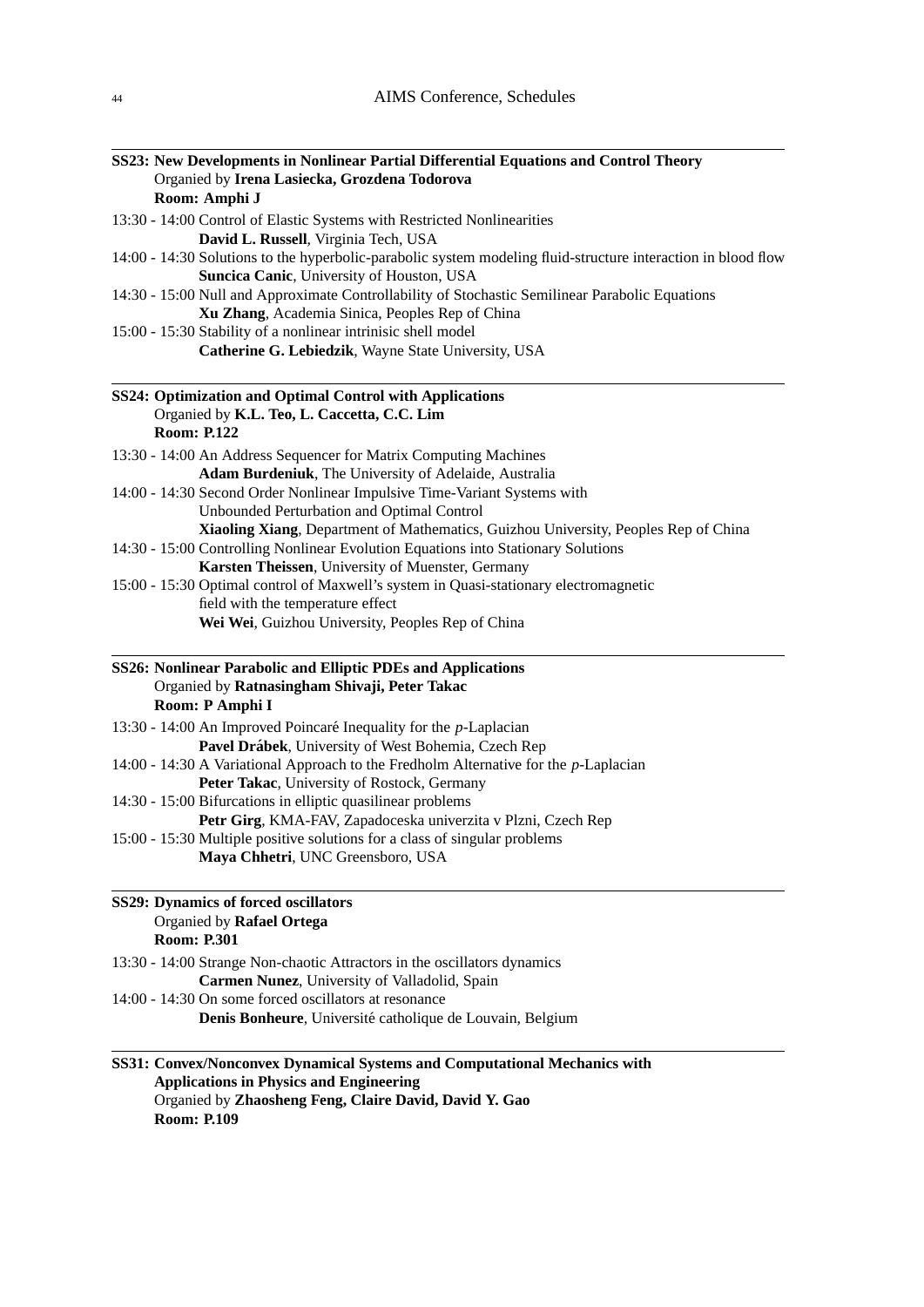| 13:30 - 14:00 asymptotic behavior of the Burgers-Korteweg-de Vries equation                                                                                                            |
|----------------------------------------------------------------------------------------------------------------------------------------------------------------------------------------|
| Zhaosheng Feng, University of Texas-Pan American, USA                                                                                                                                  |
| 14:00 - 14:30 On the accurate modeling of film flows down inclined planes<br>Christian Ruyer-quil, Université Pierre et Marie Curie (Paris 6), France                                  |
| 14:30 - 15:00 Second order optimality conditions in optimal control with applications to spaceflight mechanics                                                                         |
| Emmanuel Trélat, Université Paris-Sud, France                                                                                                                                          |
| 15:00 - 15:30 Special Bäcklund transformations and nonlinear superpositions for nonintegrable $\phi^4$ field model<br>Sen Yue Lou, Shanghai Jiao Tong University, Peoples Rep of China |
| SS32: Magnetohydrodynamics in Astrophysics and Geophysics: advances in dynamo theory                                                                                                   |
| Organied by Emmanuel Dormy, Manuel Nunez<br><b>Room: A.150</b>                                                                                                                         |
| 14:00 - 14:30 Entropy satisfying approximate Riemann solvers for compressible MHD built via Suliciu relaxation<br>Francois Bouchut, CNRS & ENS Paris, France                           |
| 14:30 - 15:00 A High-Order Godunov Scheme with Constrained Transport and AMR for Ideal MHD                                                                                             |
| Romain S. Teyssier, CEA Saclay, France                                                                                                                                                 |
| 15:00 - 15:30 Magnetohydrodynamics in a finite cylinder                                                                                                                                |
| Laurette Tuckerman, LIMSI-CNRS, France                                                                                                                                                 |
| SS33: Nonlinear Elliptic and Parabolic Problems                                                                                                                                        |
| Organied by Filippo Gazzola, Hans-Christoph Grunau<br>Room: P Amphi II                                                                                                                 |
| 14:00 - 14:30 Nodal solutions of a semiclassical nonlinear Schrödinger equation                                                                                                        |
| Thomas Bartsch, University of Giessen, Germany                                                                                                                                         |
| 14:30 - 15:00 A priori Bounds for Positive Solutions of Semilinear Elliptic Systems                                                                                                    |
| Bernhard Ruf, Universitá di Milano, Italy                                                                                                                                              |
| 15:00 - 15:30 A-priori bounds for semilinear elliptic equations in Lipschitz domains<br>Wolfgang Reichel, Institut für Mathematik, RWTH-Aachen, Germany                                |
| <b>SS37: Dynamical Systems of Multiple Time Scales</b>                                                                                                                                 |
| Organied by Jianzhong Su<br><b>Room: A.151</b>                                                                                                                                         |
| 13:30 - 14:00 Ramping Through a Hopf Bifurcation: New Insights into the Memory Effect<br>Steven M. Baer, Arizona State University, USA                                                 |
| 14:00 - 14:30 On maximum bifurcation delay in real planar singularly perturbed vector fields                                                                                           |
| <b>Peter De maesschalck, Hasselt University, Belgium</b>                                                                                                                               |
| 14:30 - 15:00 Concentration of sample paths in stochastic slow-fast systems                                                                                                            |
| Barbara Gentz, WIAS Berlin, Germany<br>15:00 - 15:30 Metastability and stochastic resonance in slow-fast systems with noise                                                            |
| Nils Berglund, Centre de Physique Théorique (CPT) CNRS, France                                                                                                                         |
| SS41: The Navier-Stokes equations and related problems                                                                                                                                 |
| Organied by Eduard Feireisl<br>Room: P.RC3                                                                                                                                             |
| 13:30 - 14:00 $L^p$ estimates of stokes and Oseen type problem arising from flow around a rotating body                                                                                |
| Sarka Necasova, Academy of Sciences, Mathematical Institute, Czech Rep                                                                                                                 |
| 14:00 - 14:30 Stability of a steady solution of a quasilinear parabolic system                                                                                                         |
| Jiří Neustupa, Mathematical Institute of the Czech Academy of Sciences, Czech Rep                                                                                                      |
| 14:30 - 15:00 Singular limits in the full Navier-Stokes-Fourier system                                                                                                                 |
| Antonin Novotny, Université du Sud Toulon-Var, France                                                                                                                                  |
| 15:00 - 15:30 On the long time behaviour of solutions to the Navier-Stokes-Fourier system                                                                                              |

with a time dependent driving force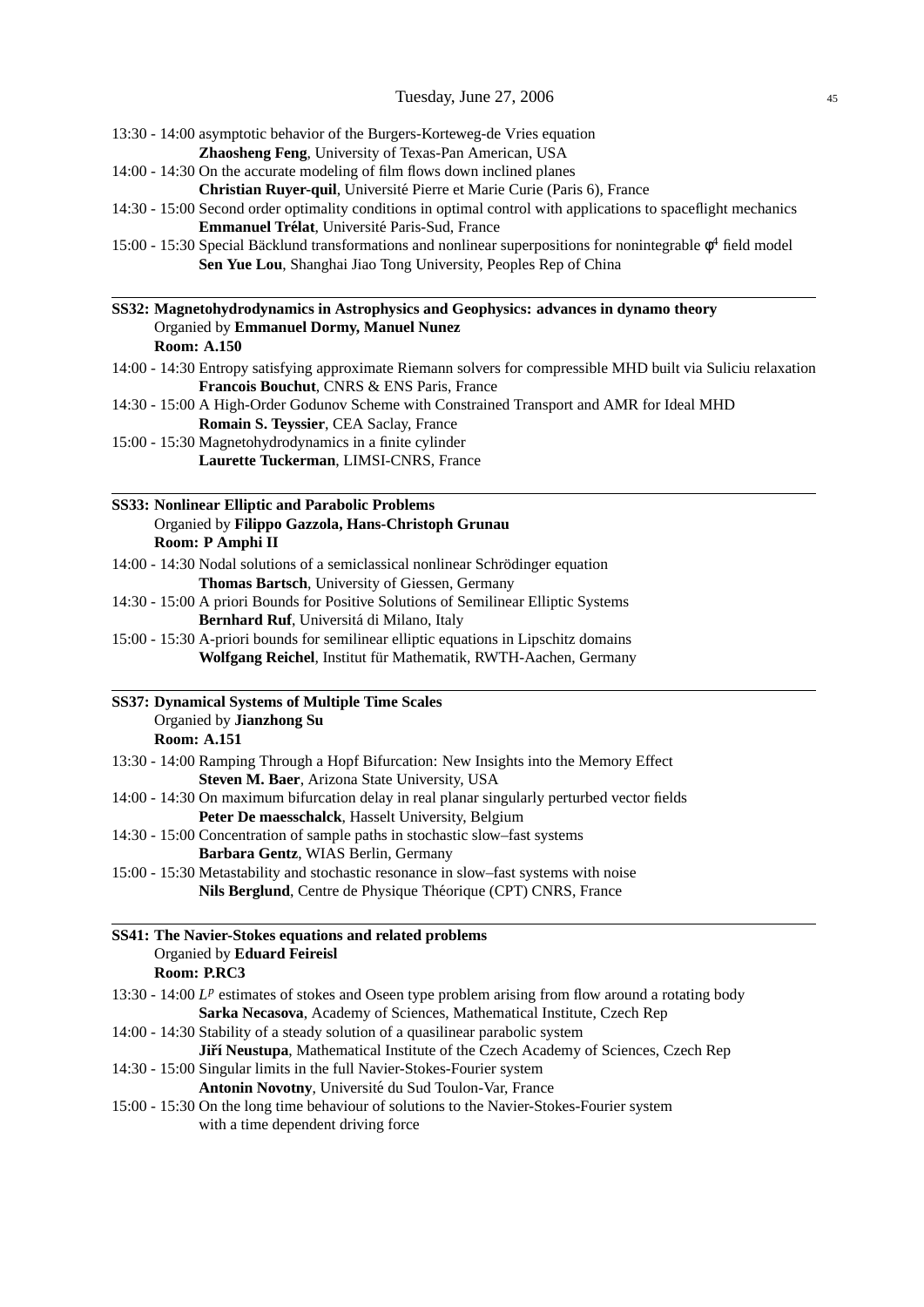**Hana Petzeltova**, Mathematical Institute of the Czech Academy of Sciences, Czech Rep

| SS42: Modeling and analysis of predators-preys systems : stability, bifurcation, chaos and complexity<br>Organied by Aziz-Alaoui M.A., Bai-Lian Li<br>Room: P.RC2a |  |  |
|--------------------------------------------------------------------------------------------------------------------------------------------------------------------|--|--|
| 13:30 - 14:00 Dynamics of Nonautonomous Delayed Predator-Prey Periodic Model<br>Nindjin Aka fulgence, Université de Cocody, Ivory Coast                            |  |  |
| 14:00 - 14:30 Nonlinear delay equations with nonautonomous past                                                                                                    |  |  |
| Genni Fragnelli, University of Siena, Italy                                                                                                                        |  |  |
| 14:30 - 15:00 First integral of chaotic dynamical systems                                                                                                          |  |  |
| Jean-marc Ginoux, Université du Sud Toulon Var, France                                                                                                             |  |  |
| 15:00 - 15:30 Periodic Orbits of Tritrophic Slow-Fast System and Double Homoclinic Bifurcations                                                                    |  |  |
| Alexandre Vidal, Univ. Pierre et Marie Curie, Paris 6, France                                                                                                      |  |  |
| SS45: Nonlinear water waves: phenomena and modelling                                                                                                               |  |  |
| Organied by Annalisa Calini, Roberto Camassa                                                                                                                       |  |  |
| <b>Room: P.314</b>                                                                                                                                                 |  |  |
| 13:30 - 14:00 Highly Nonlinear Soliton Gas in Shallow Water Waves                                                                                                  |  |  |
| Alfred R. Osborne, Universitá di Torino, Italy                                                                                                                     |  |  |
| 14:00 - 14:30 The formation of rogue waves in NLS models: modelling and phase singularities                                                                        |  |  |
| Constance Schober, University of Central Florida, USA                                                                                                              |  |  |
| SS47: Applications of Dynamical Systems: Celestial Mechanics and Beyond                                                                                            |  |  |
| Organied by Marian Gidea, Josep Masdemont                                                                                                                          |  |  |
| <b>Room: P.302</b>                                                                                                                                                 |  |  |
| 13:30 - 14:00 A note on weak stability boundaries                                                                                                                  |  |  |
| Gerard Gomez, Universitat de Barcelona, Spain                                                                                                                      |  |  |
| 14:00 - 14:30 The Generalized Alignment Index (GALI) method: Detecting order and chaos                                                                             |  |  |
| in conservative dynamical systems                                                                                                                                  |  |  |
| Charalampos Skokos, Observatoire de Paris, France                                                                                                                  |  |  |
| 14:30 - 15:00 Transport in the solar system - towards robust computations                                                                                          |  |  |
| Bianca Thiere, Universität Paderborn, Germany                                                                                                                      |  |  |
| 15:00 - 15:30 Heteroclinic Bifurcations and Chaotic Transport in the Two-Harmonic Standard Map<br>Renato C. Calleja, University of Texas at Austin, USA            |  |  |
|                                                                                                                                                                    |  |  |
| 15h30-1600: Break                                                                                                                                                  |  |  |

| <b>SS1: Mathematical Aspects of Wave Propagation</b>                                                    |
|---------------------------------------------------------------------------------------------------------|
| Organied by Ivan Victorovich Andronov, Boris Belinskiy, Anjan Biswas, Peter Caithamer                   |
| Room: P Amphi VI                                                                                        |
| 16:00 - 16:30 Inverse problems involving smart obstacles                                                |
| <b>Francesco Zirilli</b> , Universita di Roma "La Sapienza" Roma, Italy                                 |
| 16:30 - 17:00 Boundary controllability of Maxwell's equations with heterogeneous medium and nonzero     |
| conductivity inside a general domain                                                                    |
| Slava Krigman, MIT/Lincoln Laboratory, USA                                                              |
| 17:00 - 17:30 Optimal design of an elastic string with respect to its optical length                    |
| Boris P. Belinskiy, University of Tennesee at Chattanooga, USA                                          |
| 17:30 - 18:00 Wave Propagation and Energy Transformation in Checkerboard Spatiotemporal Microstructures |
| Konstantin A. Lurie, Worcester Polytechnic Institute, USA                                               |
|                                                                                                         |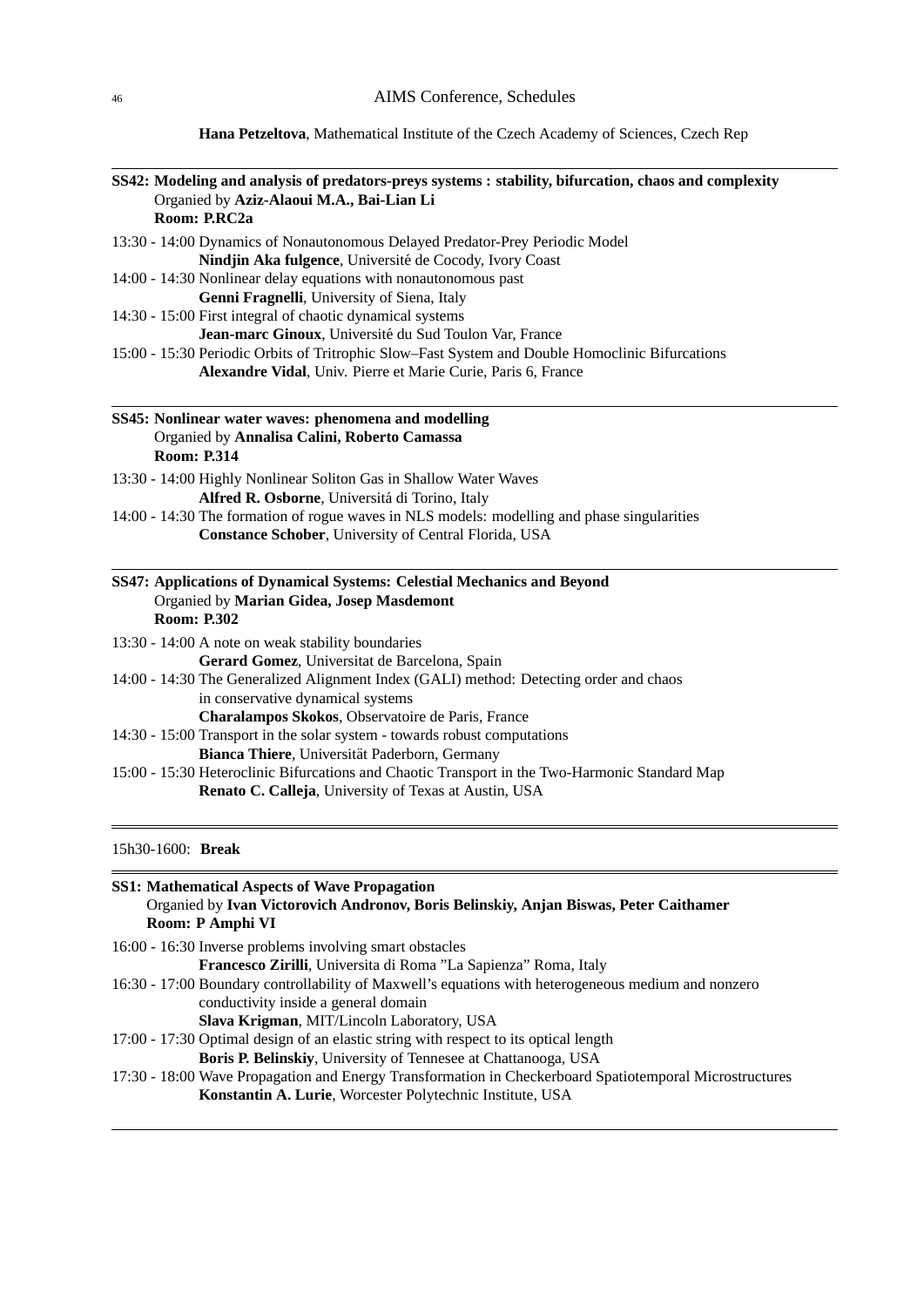| SS2: Semigroups, Evolution Equations, and Boundary Conditions<br>Organied by G. Goldstein, J. Goldstein<br><b>Room: A.152</b>                                                                                                                      |
|----------------------------------------------------------------------------------------------------------------------------------------------------------------------------------------------------------------------------------------------------|
| 16:00 - 16:30 Global Weak Solutions to a Generalized Hyperelastic-Rod Wave Equation                                                                                                                                                                |
| Giuseppe M. Coclite, University of Bari, Italy                                                                                                                                                                                                     |
| 16:30 - 17:00 Wave equation with second order non-standard dynamical boundary conditions.<br>Enzo Vitillaro, Universita di Perugia, Italy                                                                                                          |
| 17:00 - 17:30 Well-posedness and uniform decay rates at the L2-level for the Schrodinger equation                                                                                                                                                  |
| with non-linear boundary dissipation                                                                                                                                                                                                               |
| Roberto Triggiani, University of Virginia, USA                                                                                                                                                                                                     |
| 17:30 - 18:00 Long-period limit of nonlinear dispersiver waves: the BBM-equation<br>Hongqiu Chen, University of Memphis, USA                                                                                                                       |
| SS4: Global and Exponential Attractors for Dissipative Dynamical Systems<br>Organied by Maurizio Grasselli<br>Room: P.RC1                                                                                                                          |
| 16:00 - 16:30 Trajectory and global attractors for evolution equations with memory                                                                                                                                                                 |
| Vittorino Pata, Politecnico di Milano, Italy                                                                                                                                                                                                       |
| 16:30 - 17:00 Singular limit of differential systems with memory                                                                                                                                                                                   |
| Monica Conti, Politecnico di Milano, Italy<br>17:00 - 17:30 Navier-Stokes limit of Jeffreys type flows                                                                                                                                             |
| Stefania Gatti, Dipartimento di Matematica-Università di Ferrara, Italy                                                                                                                                                                            |
| 17:30 - 18:00 Exponential attractor for ODEs with infinite delay                                                                                                                                                                                   |
| Dalibor Prazak, Charles University, Prague, Czech Rep                                                                                                                                                                                              |
| SS6: Direct and Inverse Problems in Phase Field Systems and Related Subjects<br>Organied by Davide Guidetti, Gianni Gilardi<br>Room: Amphi IV                                                                                                      |
| 16:00 - 16:30 On a model for phase transitions with entropy equation and thermal memory conductivity<br>Pierluigi Colli, University of Pavia, Italy                                                                                                |
| 16:30 - 17:00 Convergence of a singular phase field system with memory to phase relaxation<br>Gianni Gilardi, University of Pavia, Italy                                                                                                           |
| 17:00 - 17:30 On a degenerate problem in porous media                                                                                                                                                                                              |
| Gabriela Marinoschi, Institute of Mathematical Statistics and Applied Mathematics, Romania<br>17:30 - 18:00 Solvability for phase field systems of Penrose-Fife type associated with nonlinear diffusions<br>Ken Shirakawa, Kobe University, Japan |
|                                                                                                                                                                                                                                                    |
| <b>SS7: Differential inclusions</b><br>Organied by Alain Pietrus<br><b>Room: P.01</b>                                                                                                                                                              |
| 16:00 - 16:30 Solutions set of boundary value problem for differential inclusions<br>Lionel Thibault, Université Montpellier II, France                                                                                                            |
| <b>SS8: Biomathematics and cancer modelling</b><br>Organied by Didier Bresch, Emmanuel Grenier, Benjamin Ribba                                                                                                                                     |
| <b>Room: A.153</b>                                                                                                                                                                                                                                 |
| 16:00 - 16:30 Computional modeling of avascular tumor growth<br>Olivier Saut, Université Bordeaux 1, France                                                                                                                                        |

**SS13: Shapes and Free Boundaries** Organied by **Michel Pierre, Pierre Cardaliaguet**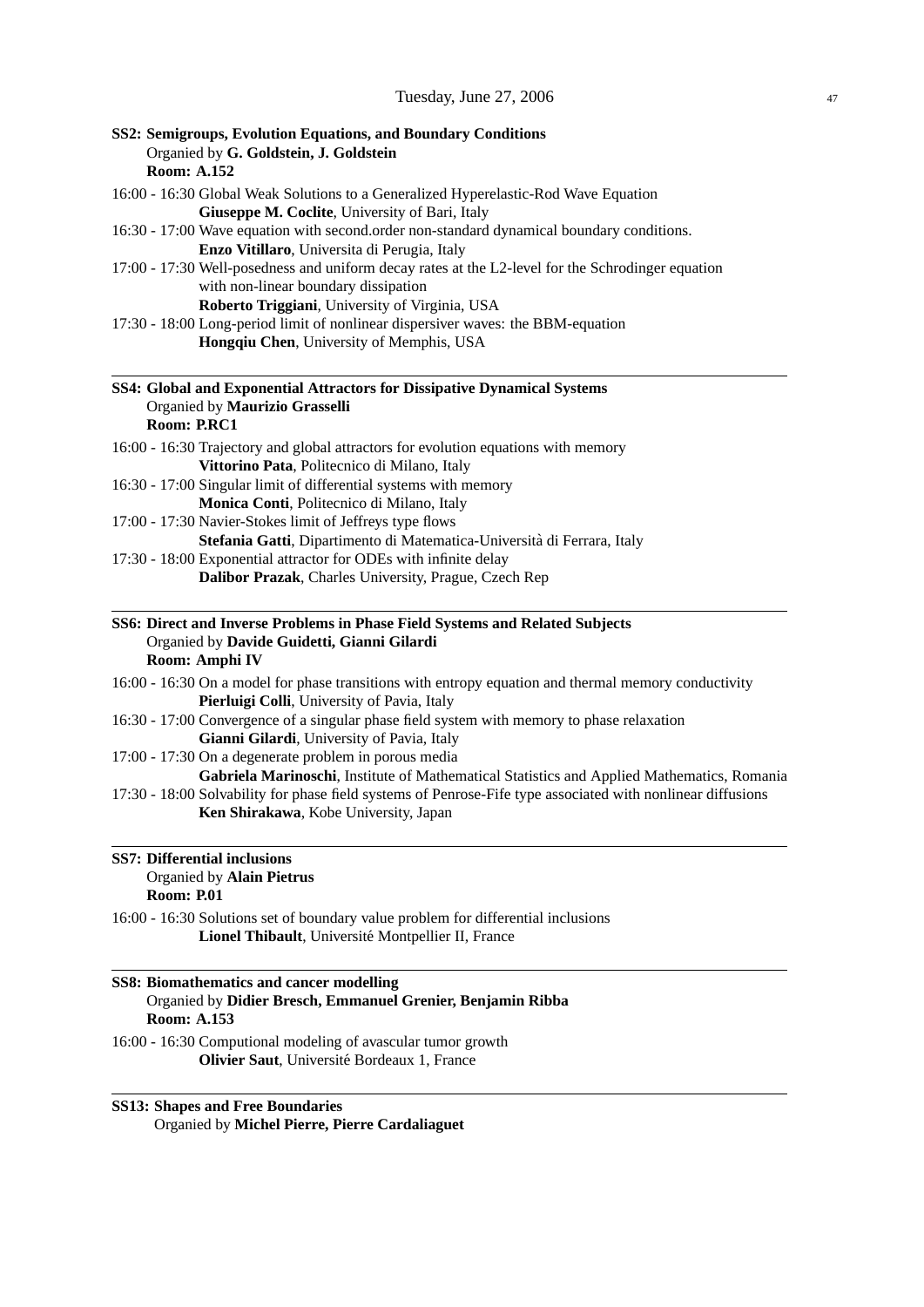#### **Room: A.157**

- 16:00 16:30 Geometric viscosity solutions and minimizing movements for Bernoulli's problem **Olivier Ley**, LMPT, Universite de Tours, France ´
- 16:30 17:00 On a singular free boundary problem from image processing **Anna Lisa Amadori**, Universita di Napoli "Parthenope", Italy ´
- 17:00 17:30 Uniqueness and numerical analysis for Hamilton-Jacobi equations with discontinuities **Klaus Deckelnick**, Institut fuer Analysis und Numerik, Universitaet Magdeburg, Germany

| <b>SS17: Reaction-Diffusion Systems and the Dynamics of Patterns</b> |
|----------------------------------------------------------------------|
| Organied by Danielle Hilhorst, Hiroshi Matano                        |
| Room: A Amphi 501                                                    |

- 16:00 16:30 Travelling waves for a reaction-diffusion equation with periodic nonlinearity **Toshiko Ogiwara**, Josai University, Japan
- 16:30 17:00 Mathematical analysis of a model describing tissue degradation by bacteria **Matthias Röger**, Eindhoven University of Technology, The Netherlands
- 17:00 17:30 Speed of front propagation for a competition-diffusion system with variable coefficients **Ken-ichi Nakamura**, University of Electro-Communications, Japan

Nonlinear Schrödinger Equations

17:30 - 18:00 On the Daniel's and Elias' solutions of the Morisita-Shigesada et al. system **Robert Kersner**, University of Pecs, Hungary

| <b>SS19: Qualitative Properties of Evolution Equations</b>                   |
|------------------------------------------------------------------------------|
| Organied by Jong-Shenq Guo, Mokhtar Kirane, Arnaud Rougirel                  |
| <b>Room: A.161</b>                                                           |
| 16:00 - 16:30 Traveling waves in the Allen-Cahn equations                    |
| Masaharu Taniguchi, Tokyo Institute of Technology, Japan                     |
| 16:30 - 17:00 Solitary and Self-similar Solutions of Two-component System of |
| Tai-chia Lin, Department of Mathematics, Taiwan                              |
| 17:00 - 17:30 Kolmogorov equations and option pricing                        |

- **Andrea Pascucci**, University of Bologna, Italy
- 17:30 18:00 Boundary Stabilization of the damped wave equation with Cauchy-Ventcel dynamic boundary conditions **Marcelo M. Cavalcanti**, State University of Maringa, Brazil

| <b>SS21: Dynamical Systems and Control in Biology</b>                                                     |
|-----------------------------------------------------------------------------------------------------------|
| Organied by Bedr Eddine Ainseba, Odo Diekmann, Pierre Magal, Shigui Ruan                                  |
| <b>Room: P.121</b>                                                                                        |
| 16:00 - 16:30 Stability and periodic oscillations in a mathematical model of hematopoiesis                |
| <b>Catherine Marquet, University of Pau, France, France</b>                                               |
| 16:30 - 17:00 Fitness control by a parameter of asymmetry in a cell division model                        |
| <b>Philippe Michel, Ecole Normale Supérieure Ulm / Paris Dauphine, France</b>                             |
| 17:00 - 17:30 Global analysis of Differential infectivity and staged progression models:                  |
| Application to an EBOLA model                                                                             |
| Gauthier Sallet, INRIA and Université de Metz, France                                                     |
| 17:30 - 18:00 Periodic solution of a slow and fast switched system describing the dynamic of a population |
| in a fluctuating environment.                                                                             |
| <b>Nadir Sari, University of La Rochelle, France</b>                                                      |
| 18:00 - 18:30 Dynamical systems methods in pathogen competition and coexistence                           |
|                                                                                                           |

**Horst R. Thieme**, Arizona State University, USA

# **SS23: New Developments in Nonlinear Partial Differential Equations and Control Theory** Organied by **Irena Lasiecka, Grozdena Todorova Room: Amphi J**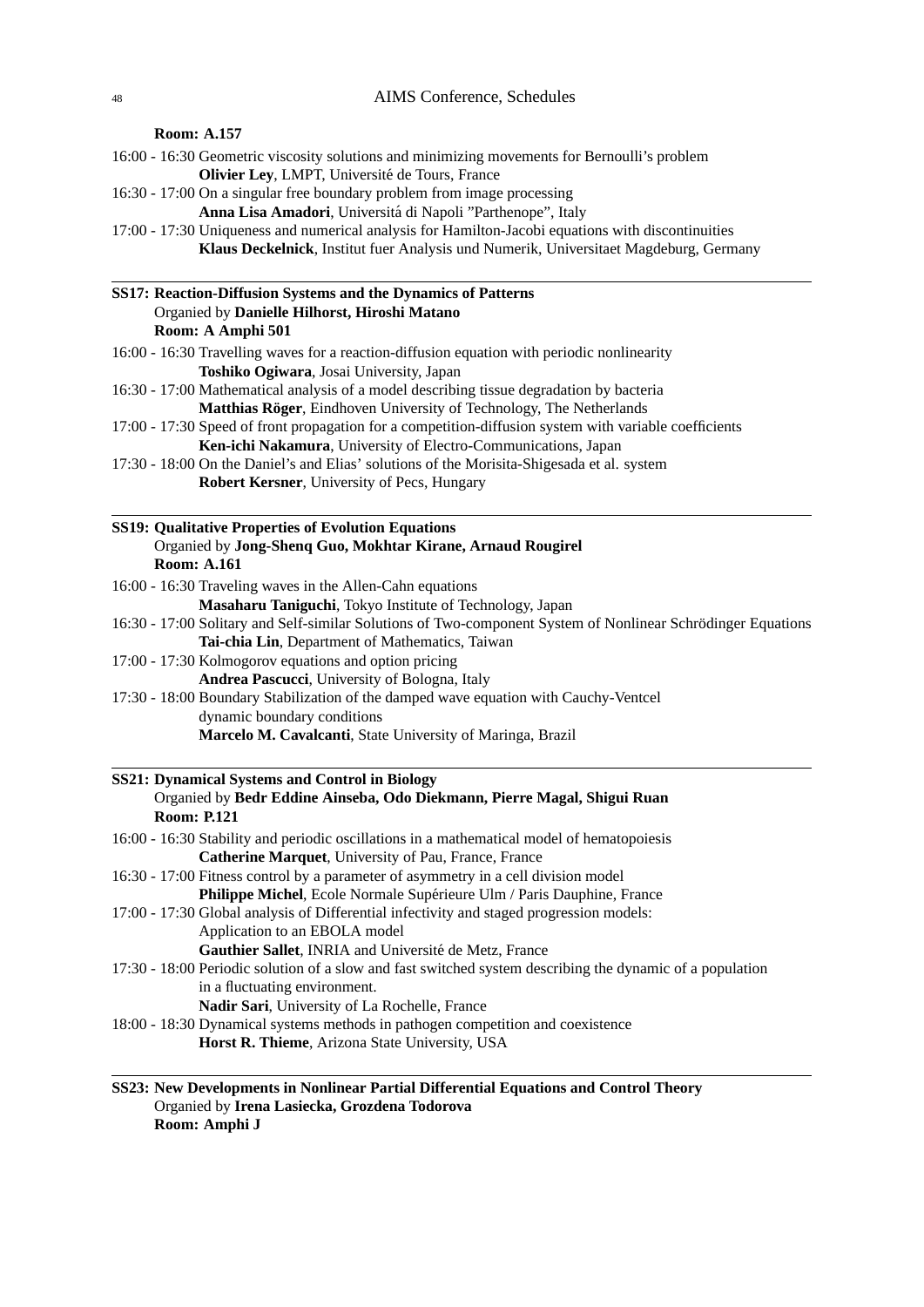| 16:00 - 16:30 Global and almost global existence for nonlinear wave equations in an exterior domain                                                           |
|---------------------------------------------------------------------------------------------------------------------------------------------------------------|
| Hideo Kubo, Osaka University, Japan<br>16:30 - 17:00 Degree Theory and Proper Fredholm Maps: Quasilinear Elliptic Systems                                     |
| Henry C. Simpson, University of Tennessee, USA                                                                                                                |
| 17:00 - 17:30 Degenerate Ornstein-Uhlenbeck operators and invariant measures                                                                                  |
| Alessandra Lunardi, Universitá di Parma, Italy                                                                                                                |
| 17:30 - 18:00 When does a Schrödinger heat equation permit positive solutions<br>Qi S. Zhang, U. California Riverside, USA                                    |
| 18:00 - 18:30 Hadamard Wellposedness of a Two-Dimensional Boussinesq Equation with                                                                            |
| Applications to Structural Acoustic Problems                                                                                                                  |
| Inger M. Daniels, University of Virginia, USA                                                                                                                 |
| SS24: Optimization and Optimal Control with Applications                                                                                                      |
| Organied by K.L. Teo, L. Caccetta, C.C. Lim                                                                                                                   |
| <b>Room: P.122</b>                                                                                                                                            |
| 16:00 - 16:30 A Nash Bargaining Solution for Partition of Jobs between Two Manufacturers                                                                      |
| Xiaoqiang Cai, The Chinese University of Hong Kong, Hong Kong<br>16:30 - 17:00 An Unified Model for State Feedback of Discrete Event Systems I: Framework and |
| Maximal Permissive State Feedback                                                                                                                             |
| Wuyi Yue, Konan University, Japan                                                                                                                             |
| 17:00 - 17:30 Optimal portfolios under a risk constraint with applications to inventory control in supply chains                                              |
| Cedric Yiu, The University of Hong Kong, Hong Kong                                                                                                            |
| 17:30 - 18:00 Stabilization of Vibration of Rotating Timoshenko Beam System<br>Shui hung Hou, Hong Kong Polytechnic University, Hong Kong                     |
| SS26: Nonlinear Parabolic and Elliptic PDEs and Applications<br>Organied by Ratnasingham Shivaji, Peter Takac                                                 |
| Room: P Amphi I                                                                                                                                               |
| 16:00 - 16:30 Fučik spectrum for Schrödinger equations and applications                                                                                       |
| Zhitao Zhang, Academy of Mathematics & Systems Science, Peoples Rep of China                                                                                  |
| 16:30 - 17:00 On a climate model with a dynamic nonlinear diffusive boundary condition                                                                        |
| Lourdes Tello, Universidad Politecnica de Madrid, Spain<br>17:00 - 17:30 Entire solutions of singular elliptic inequalities on complete manifolds             |
| Marco Rigoli, Universita degli studi di milano, Italy                                                                                                         |
| <b>SS29: Dynamics of forced oscillators</b>                                                                                                                   |
| Organied by Rafael Ortega                                                                                                                                     |
| <b>Room: P.301</b>                                                                                                                                            |
| 16:00 - 16:30 Homoclinic solutions in a differential equation arising in Nonlinear Optics                                                                     |
| Pedro J. Torres, University of Granada, Spain<br>16:30 - 17:00 Invariant manifolds near a minimizer                                                           |
| Antonio J. Ureña, Universidad de Granada, Spain                                                                                                               |
| 17:00 - 17:30 Silnikov Chaos in the Semiconductor Laser Equations                                                                                             |
| Jean-michelet Jean-michel, The College of New Jersey, USA                                                                                                     |
| 17:30 - 18:00 Subharmonic bifurcations from infinity                                                                                                          |
| Alexander M. Krasnosel'skii, Institute for Information Transmission Problems, Russia                                                                          |
|                                                                                                                                                               |
| SS31: Convex/Nonconvex Dynamical Systems and Computational Mechanics with                                                                                     |

# **Applications in Physics and Engineering** Organied by **Zhaosheng Feng, Claire David, David Y. Gao Room: P.109**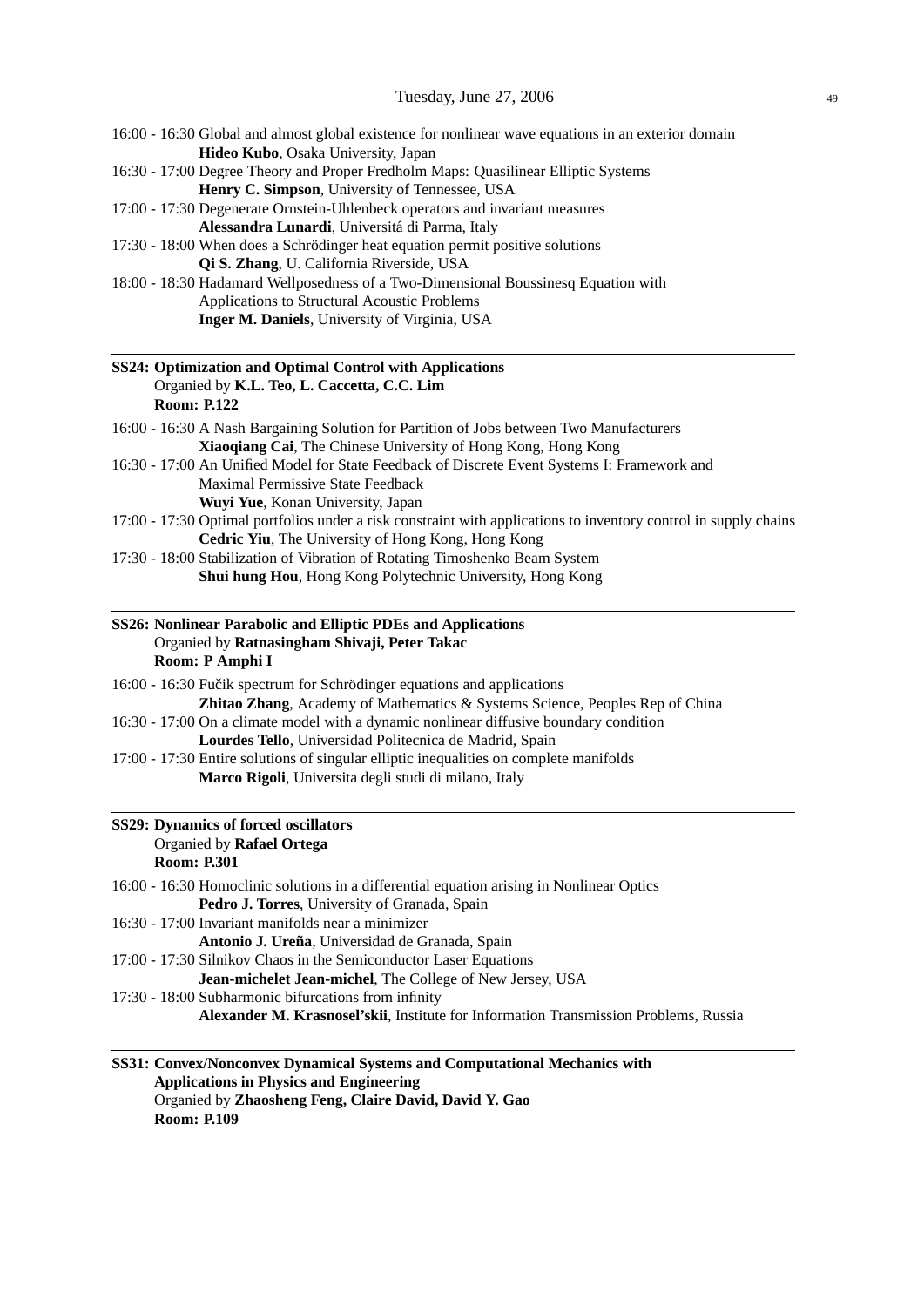- 16:00 16:30 Modelling dynamics of nonlinear thermomechanical phase transformations in multidimensional shape memory alloy samples **Roderick Melnik**, WLU, Waterloo, Canada
- 16:30 17:00 Theoretical optimization of finite difference schemes **Claire David**, Université Paris VI, France
- 17:00 17:30 Rapid Fluctuation of Chaotic maps on fractal sets **Yu Huang**, Zhongshan (Sun Yat-Sen) University, Peoples Rep of China
- 17:30 18:00 Dynamic complex logistics information networks **Songdong Ju**, Beijing Jiaotong University, Peoples Rep of China
- 18:00 18:30 DEA Analysis of Reverse Logistics of Supply Chain Integration Project Choice **Dong Mu**, Beijing Jiaotong University, Peoples Rep of China

#### **SS32: Magnetohydrodynamics in Astrophysics and Geophysics: advances in dynamo theory** Organied by **Emmanuel Dormy, Manuel Nunez Room: A.150**

```
16:00 - 16:30 Reversals in nature and the nature of reversals
 Frank Stefani, Forschungszentrum Rossendorf, Germany
```
- 16:30 17:00 Antidynamo Theorems
- **Ralf Kaiser**, Universität Bayreuth, Germany
- 17:00 17:30 Effects of turbulence on the dynamo instability **Francois Petrelis**, LPS-ENS, France

# **SS33: Nonlinear Elliptic and Parabolic Problems** Organied by **Filippo Gazzola, Hans-Christoph Grunau Room: P. Amphi II**

- 16:00 16:30 Existence of radial solutions for the *p*-Laplacian elliptic equations with weights **Roberta Filippucci**, Department of Mathematics-University of Perugia, Italy
- 16:30 17:00 Existence and multiplicity results for semilinear equations with measure data **Alberto Ferrero**, Dipartimento di Matematica, Universita di Pisa, Italy `
- 17:00 17:30 On some differential inequalities

**Dimitri Mugnai**, Dipartimento di Matematica e Informatica Universita di Perugia, Italy `

17:30 - 18:00 Positive solutions for quasilinear elliptic equations with weights **Raffaella Servadei**, University of Perugia, Italy

| <b>SS37: Dynamical Systems of Multiple Time Scales</b><br>Organied by Jianzhong Su |  |
|------------------------------------------------------------------------------------|--|
| <b>Room: A.151</b>                                                                 |  |
| 16:00 - 16:30 Geometric singular perturbations for multiple turning points         |  |
| Weishi Liu, University of Kansas, USA                                              |  |
| 16:30 - 17:00 Multimodal oscillations in systems with strong contraction           |  |
| Georgi S. Medvedev, Drexel University, USA                                         |  |
| 17:00 - 17:30 Noisy neuronal bursting activities                                   |  |
| Jianzhong Su, The University of Texas at Arlington, USA                            |  |
| 17:30 - 18:00 Metastability and dispersive shock waves in Fermi-Pasta-Ulam system  |  |
| Simone Paleari, Observatoire de la Côte d'Azur, département Cassiopée, France      |  |
| 18:00 - 18:30 Qualitative Study to A Reaction-Diffusion Equation                   |  |
| <b>Zhaosheng Feng, University of Texas-Pan American, USA</b>                       |  |

**SS41: The Navier-Stokes equations and related problems** Organied by **Eduard Feireisl Room: P.RC3**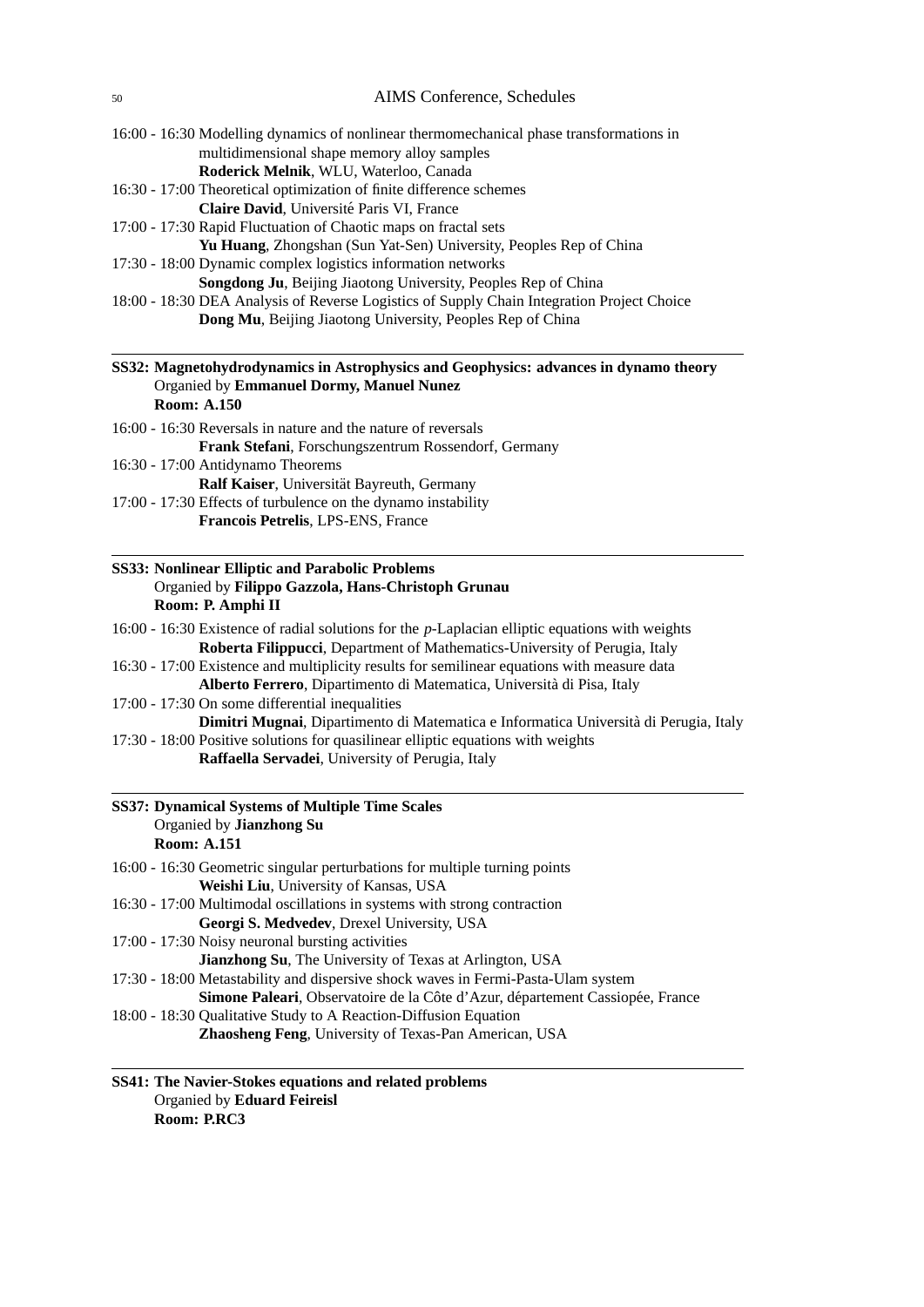16:00 - 16:30 Regular solutions to steady compressible Navier–Stokes equations **Milan Pokorny**, Mathematical Istitute ofn Charles University, Prague, Czech Republic, Czech Rep 16:30 - 17:00 On Lyapunov functionals to the Navier-Stokes equations for compressible flow **Ivan Straskraba**, Czech Academy of Sciences, Czech Rep 17:00 - 17:30 Two-equation model of mean flow resonances in subcritical flow systems **Sergey A. Suslov**, University of Southern Queensland, Australia

17:30 - 18:00 On the Long-time Stability of the Implicit Euler Scheme for the 2d Navier-Stokes Equations **Florentina Tone**, Indiana University, USA

# **SS42: Modeling and analysis of predators-preys systems : stability, bifurcation, chaos and complexity** Organied by **Aziz-Alaoui M.A., Bai-Lian Li Room: P.RC2a**

16:00 - 16:30 On a dynamics of a non-smooth prey-predator model **Hassan Deai**, University of le Havre, France

16:30 - 17:00 On a dynamics of a non-smooth prey-predator model **M.a. Aziz Alaoui**, University of Le Havre, France

### **SS47: Applications of Dynamical Systems: Celestial Mechanics and Beyond** Organied by **Marian Gidea, Josep Masdemont Room: P.302**

- 16:00 16:30 Skew products of symplectic maps and almost collision orbits of the 3 body problem **Sergey Bolotin**, UW-Madison, USA
- 16:30 17:00 Hamiltonian dynamics of atom-diatomic molecule complexes and collisions **Florence J. Lin**, University of Southern California, USA
- 17:00 17:30 Dynamical Systems Approach to the Isomerization Problem of a Tri-Atomic Molecule **Frederic Gabern**, Universitat Politècnica de Catalunya, Spain

17:30 - 18:00 Applications of invariant manifolds and variational principles in Economics **Hector E. Lomel´ı**, Instituto Tecnologico Autonomo de Mexico (ITAM), Mexico

## **Wensday, June 28, 2006**

| SS10: Non-regular Dynamical Systems: Complementarity Systems, Sweeping Process<br>and Applications     |
|--------------------------------------------------------------------------------------------------------|
| Organied by D. Goeleven, B. Brogliato                                                                  |
| <b>Room: A.151</b>                                                                                     |
| 08:00 - 08:30 Recent Advances in Lyapounov's stability of non-smooth dynamical systems                 |
| <b>Samir Adly, University of Limoges, France</b>                                                       |
| 08:30 - 09:00 A Mathematical Analysis of A Dynamical Frictional Contact Model in Thermoviscoelasticity |
| <b>Oanh Chau, university of La Réunion, Reunion</b>                                                    |
| 09:00 - 09:30 Asymptotic derivable fields and complementarity problems                                 |
| George Isac, Royal Military College of Canada, Canada                                                  |
| 09:30 - 10:00 A Characterization of Lyapunov Pairs                                                     |
| <b>Dumitru Motreanu, University of Perpignan, France</b>                                               |

#### **SS17: Reaction-Diffusion Systems and the Dynamics of Patterns** Organied by **Danielle Hilhorst, Hiroshi Matano Room: A Amphi 501**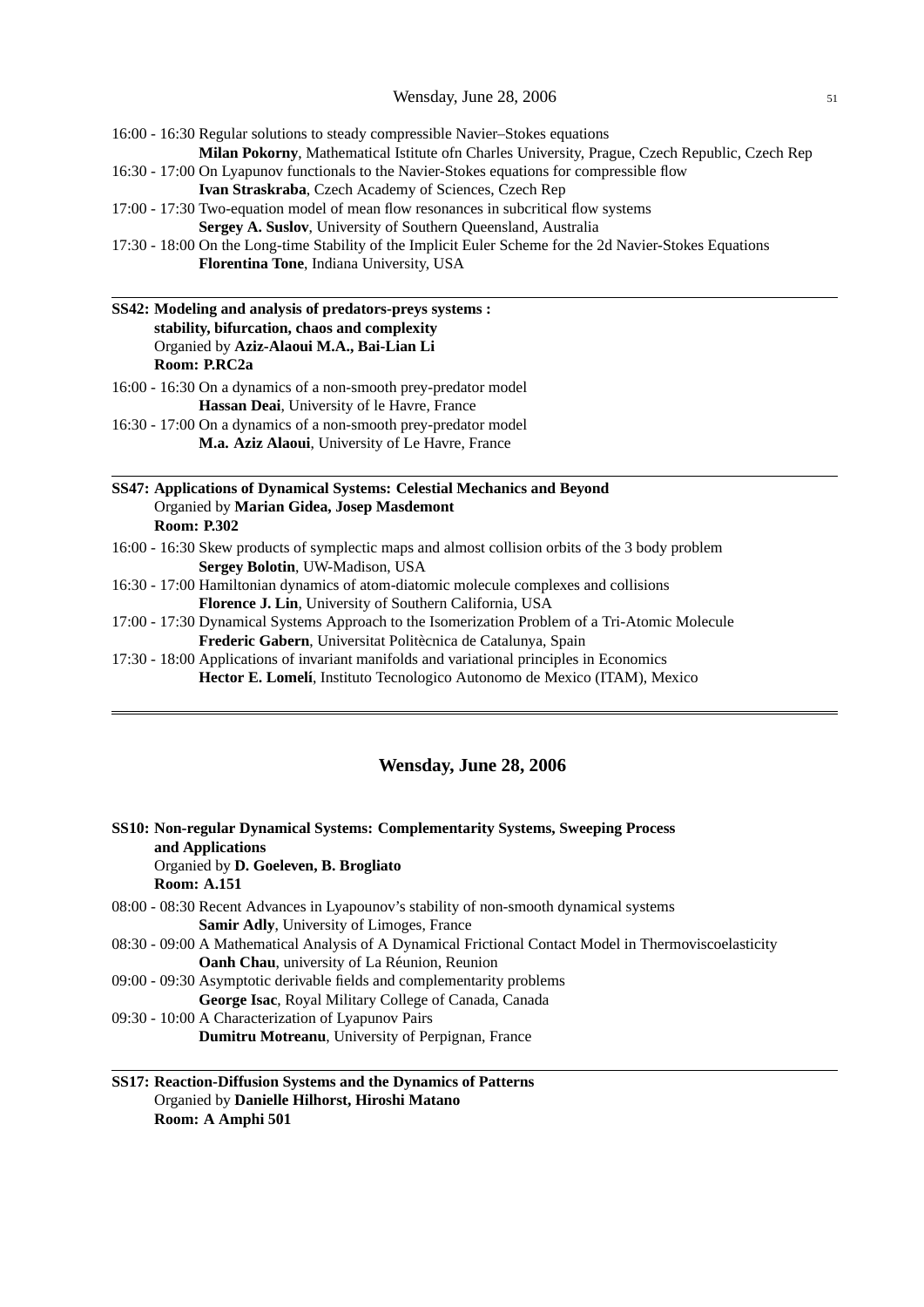08:00 - 08:30 Spreading speeds of a cooperative system

- **Hirokazu Ninomiya**, Ryukoku University, Japan
- 08:30 09:00 Bifurcation structure of a 1-D Ginzburg-Landau model
- **Yoshihisa Morita**, Ryukoku University, Japan
- $09:00 09:30$  2d compactness of the Néel wall
	- **Radu Ignat**, University Paris 6, Lab. J.-L. Lions, France
- 09:30 10:00 Boundary layer similarity flow driven by power–law shear: The integral equation method Mohammed Guedda, CNRS LAMFA, Faculté de Mathématiques et d'Informatique, France

| <b>SS19: Qualitative Properties of Evolution Equations</b>                                                  |
|-------------------------------------------------------------------------------------------------------------|
| Organied by Jong-Shenq Guo, Mokhtar Kirane, Arnaud Rougirel                                                 |
| Room: P Amphi I                                                                                             |
| 08:00 - 08:30 Entropy methods for the large time behavior of reaction-diffusion systems                     |
| Laurent Desvillettes, Ecole Normale Superieure de Cachan, France                                            |
| 08:30 - 09:00 A Functional Reaction-Diffusion Problem with Hysteresis                                       |
| <b>Georg Hetzer, Auburn University, USA</b>                                                                 |
| 09:00 - 09:30 Energy decay of solutions of a wave equation of p-laplacian type with a nonlinear dissipation |
| <b>Benaissa Abbes, University Djillali Liabes, Algeria</b>                                                  |
| 09:30 - 10:00 Asymptotic solutions to higher-order boussinesq systems                                       |
| Dé godefroy Akmel, Université de Cocody (Abidjan), Côte D'ivoire                                            |
| SS41: The Navier-Stokes equations and related problems                                                      |
| Organied by Eduard Feireisl                                                                                 |
| Room: P.RC3                                                                                                 |
| 08:00 - 08:30 On Phase Transition Dynamics                                                                  |

**Konstantina Trivisa**, University of Maryland, USA 08:30 - 09:00 Some recent results on the analysis of fluid-structure interactions

**Marius Tucsnak**, Institut Elie Cartan de Nancy, France

#### **CS2: ODEs and Applications**

Chair **Room: P.015** 08:00 - 08:30 Similarity solutions of degenerate boundary layer equations **Zakia Hammouch**, LAMFA UMR CNRS 6140, France 08:30 - 09:00 The infinite product representation of solutions of indefinite Sturm-Liouville problems with two turning points **Aliasghar Jodayree akbarfam**, Tabriz University, Iran 09:00 - 09:30 On (non)chaotic behaviour in homogeneous quadratic systems of ODEs in  $\mathbb R$ **Matej Mencinger**, IMFM, Slovenia 09:30 - 10:00 Asymptotic Equivalance of Dynamic Equations on Time Scales

**Raziye Mert**, Middle East Technical University, Turkey

#### **CS4: Modelling and Math Biology**

| Chair | <b>Room: A.161</b>                                                                                      |
|-------|---------------------------------------------------------------------------------------------------------|
|       | 08:00 - 08:30 Propagating bursts in a model of the subthalamo-pallidal loop                             |
|       | Abdoul Kane, University of Toronto, Canada                                                              |
|       | 08:30 - 09:00 Construction of Dengue Virus Force of Infection with Radial Basis Functions               |
|       | Chulin Likasiri, Chiang Mai University, Thailand                                                        |
|       | 09:00 - 09:30 Coexistence of solutions of chemotactic diffusion systems on Food Chain in a Flow Reactor |
|       | Xiaodong Liu, Dalian Maritime University, Peoples Rep of China                                          |
|       | 09:30 - 10:00 Dynamics of a Ratio-Dependent Predator-Prey Model with Harvesting of predators            |
|       | <b>Priscilla S. Macansantos, Univ. of the Philippines, Philippines</b>                                  |
|       |                                                                                                         |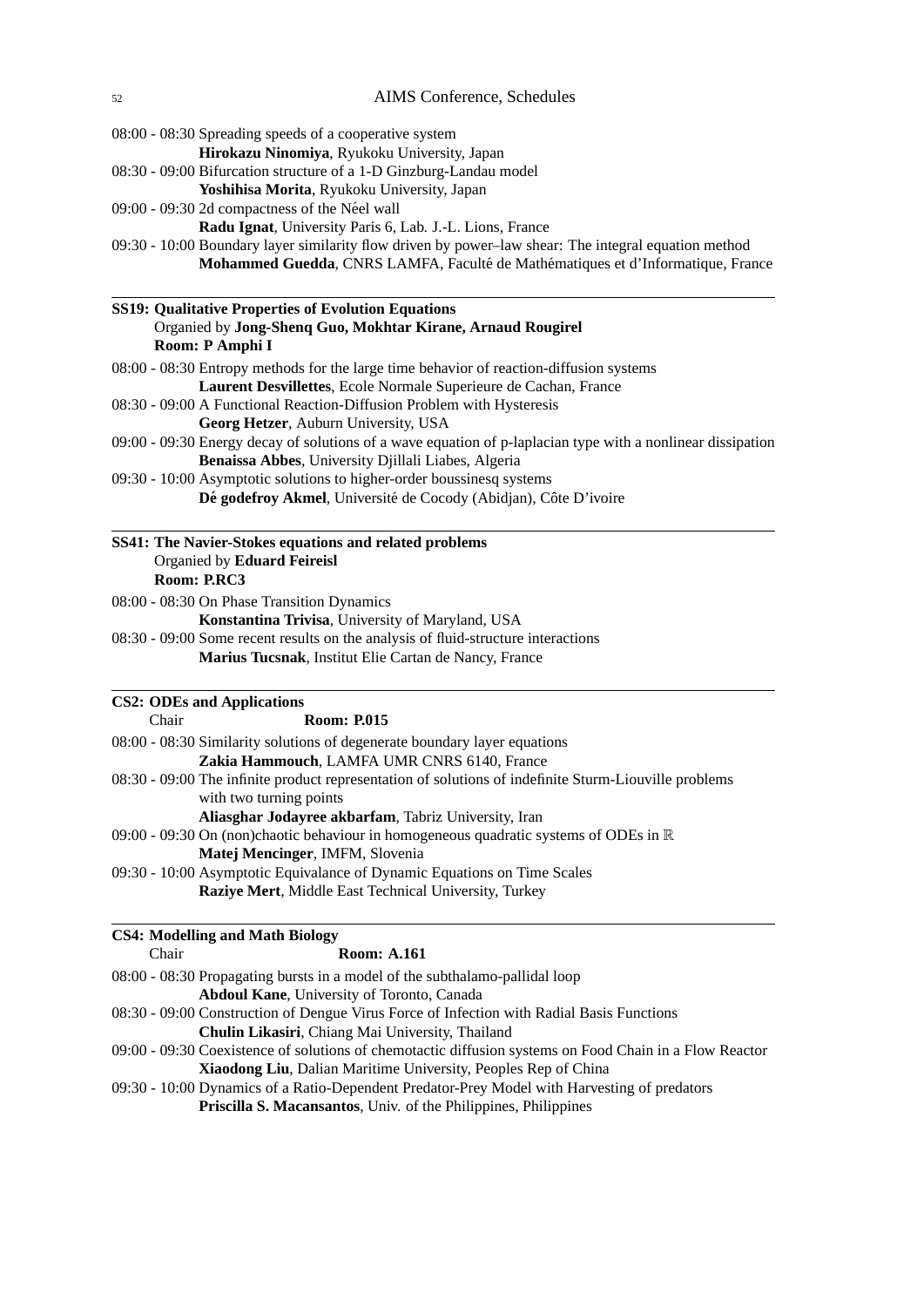# **CS5: Stability**

| $\sim$ . $\sim$ . $\sim$ |                                                                                                                                                         |
|--------------------------|---------------------------------------------------------------------------------------------------------------------------------------------------------|
| Chair                    | <b>Room: P.06</b>                                                                                                                                       |
|                          | 08:00 - 08:30 On the stability of some stochastic differential equations                                                                                |
|                          | Khairia El-Said A. Abd El-Fattah El-Nadi, Alexandria University, Egypt                                                                                  |
|                          | 08:30 - 09:00 Positive semigroups and asymptotic behaviour of structured population models                                                              |
|                          | Jozsef Z. Farkas, The University of Memphis, USA                                                                                                        |
|                          | 09:00 - 09:30 A single localized vortex trapped in an harmonic trap in the two-dimensional approximation<br>Richard Kollar, University of Michigan, USA |
|                          | 09:30 - 10:00 A Computational model for the interaction between Tumors cell density and immune response<br>Sanjeev Kumar, Agra University, India        |
|                          | <b>CS6: Control and Optimization</b>                                                                                                                    |
| Chair                    | <b>Room: P.011</b>                                                                                                                                      |
|                          | 08:00 - 08:30 Robust $\ell$ -step receding horizon control of sampled-data nonlinear systems                                                            |
|                          | with bounded additive disturbances with application to a HIV/AIDS model                                                                                 |
|                          | Ahmed Elaiw, Al-Azhar University (Assiut), Egypt                                                                                                        |
|                          | 08:30 - 09:00 Output feedback stabilization of sampled-data nonlinear systems by receding horizon                                                       |
|                          | control via discrete-time approximations                                                                                                                |
|                          | Ahmed Elaiw, Al-Azhar University (Assiut), Egypt                                                                                                        |
|                          | 09:00 - 09:30 Optimal Control of a Nonlinear Model of Economic Growth                                                                                   |
|                          | Ellina V. Grigorieva, Texas Woman's University, USA                                                                                                     |
|                          | 09:30 - 10:00 Geometric methods in nonlinear control synthesis for electro-hydraulic servoactuators                                                     |
|                          | Andrei Halanay, University Politehnica of Bucharest, Romania                                                                                            |
|                          | <b>CS7: Scientific Computation and Numerical Algorithms</b>                                                                                             |
| Chair                    | <b>Room: P.108</b>                                                                                                                                      |
|                          | 08:00 - 08:30 Singular Bifurcations of Differential-Algebraic Equations                                                                                 |
|                          | Robert Beardmore, Imperial College London, England                                                                                                      |
|                          | 08:30 - 09:00 On the computation of magnetostatic systems and beyond, with applications to                                                              |
|                          | controlled fusion geometry                                                                                                                              |
|                          | Cedric Boulbe, Université de Pau et des Pays de l'Adour, France                                                                                         |
|                          | 09:00 - 09:30 Analysis of a dynamic Signorini's contact problem                                                                                         |
|                          | M. teresa Cao, Universidade de Santiago de Compostela, Spain                                                                                            |
|                          | 09:30 - 10:00 Mixing Properties of a non-Newtonian Fluid                                                                                                |
|                          |                                                                                                                                                         |
|                          |                                                                                                                                                         |
|                          | Huseyin Demir, Ondokuz Mayis University, Turkey<br><b>CS8: Abstract dynamical systems</b>                                                               |

| :hair<br>٠<br>× |
|-----------------|
|-----------------|

**Room: P.109** 

08:00 - 08:30 On the star-shaped condition on Ding's version of the Poincaré-Birkhoff theorem **Rogerio F. Martins**, Faculdade de Ciencias e Tecnologia, UNL, Portugal

# **CS9: PDEs and Applications**

| Chair | <b>Room: A.150</b>                                                                                |  |
|-------|---------------------------------------------------------------------------------------------------|--|
|       | 08:00 - 08:30 The thermistor problem with degenerate thermal conductivity and metallic conduction |  |
|       | María Teresa González Montesinos, Universidad de Cádiz, Spain                                     |  |
|       | 08:30 - 09:00 Fast diffusion equations on negatively curved manifolds                             |  |
|       | Gabriele Grillo, Politecnico di Torino, Italy                                                     |  |
|       | 09:00 - 09:30 Scalar conservation law with discontinuous flux in a bounded domain                 |  |
|       | <b>Julien Jimenez</b> , Université de Pau et des Pays de l'Adour, France                          |  |
|       | 09:30 - 10:00 Asymptotic behavior for small width of interface in phase transitions               |  |
|       | <b>Angela Jimenez-Casas, Universidad Pontificia Comillas de Madrid, Spain</b>                     |  |
|       |                                                                                                   |  |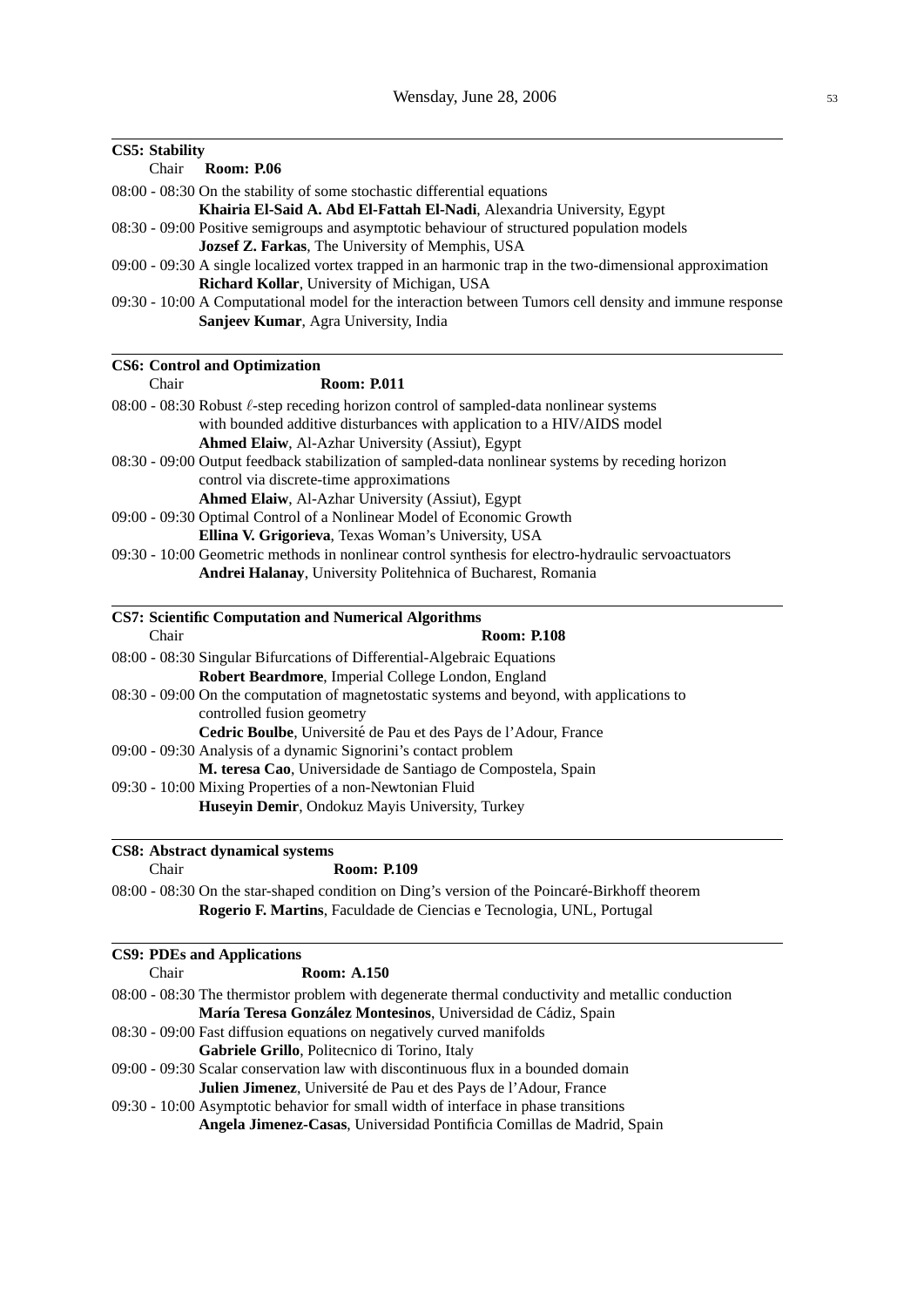|       | <b>CS9: PDEs and Applications</b>                                                                   |
|-------|-----------------------------------------------------------------------------------------------------|
| Chair | Room: Amphi J                                                                                       |
|       | 08:00 - 08:30 An Ocean Turbulence Model with a Fairly General Seabottom                             |
|       | Francisco Ortegón gallego, Universidad de Cádiz, Spain                                              |
|       | 08:30 - 09:00 The Effect of An Inert Material on the Stability of Propagating Polymer Fronts        |
|       | Donna M. Comissiong, Center for Mathematics, University of Coimbra, Portugal                        |
|       | 09:00 - 09:30 Finite Time Blow-up For The Nonlocal Gelfand Problem                                  |
|       | Evangelos A. Latos, Technical University of Athens, Greece                                          |
|       | 09:30 - 10:00 Coupling of Scalar Conservation Laws in Stratified Porous Media                       |
|       | <b>Laurent Levi</b> , Université de Pau et des Pays de l'Adour, France                              |
|       |                                                                                                     |
|       | <b>CS9: PDEs and Applications</b>                                                                   |
| Chair | Room: P Amphi II                                                                                    |
|       | 08:00 - 08:30 Oscillation of nonlinear impulsive hyperbolic equations with several delays           |
|       | Anping Liu, China University of Geosciences, Peoples Rep of China                                   |
|       | 08:30 - 09:00 Generalization of Lions Theorems for First-Order Differential-Operator Equations with |
|       | Variable Domains of Operator Coefficients                                                           |
|       | Fiodar E. Lomautsau, Belarus State University, Belarus                                              |
|       | 09:00 - 09:30 On a Class of Elliptic Free Boundary Problems                                         |
|       | Abdeslem Lyaghfouri, King Fahd University of Petroleum and Minerals, Saudi Arabia                   |
|       | 09:30 - 10:00 Characteristics method for a transient viscoelastic flow of Oldroyd model             |
|       | Ahmed M. Machmoum, Université Ibn Zohr, Morocco                                                     |
|       |                                                                                                     |

10h00-10h30: **Break**

# **Plenary Sessions** Room: A. Amphi 501

Chair

 $\equiv$ 

| 10h30-11h15 Title: Coherent Structures in Dissipative Systems                    |
|----------------------------------------------------------------------------------|
| Speaker: Björn Sandstede, Université de Surrey, Angleterre                       |
| 11h15-12h00 Title: Multiscale methods for pulse propagation in discrete lattices |
| Speaker: Alexander Mielke, Institut Weierstrass, Berlin, Allemagne, Hollande     |

12h00-13h30: **Lunch**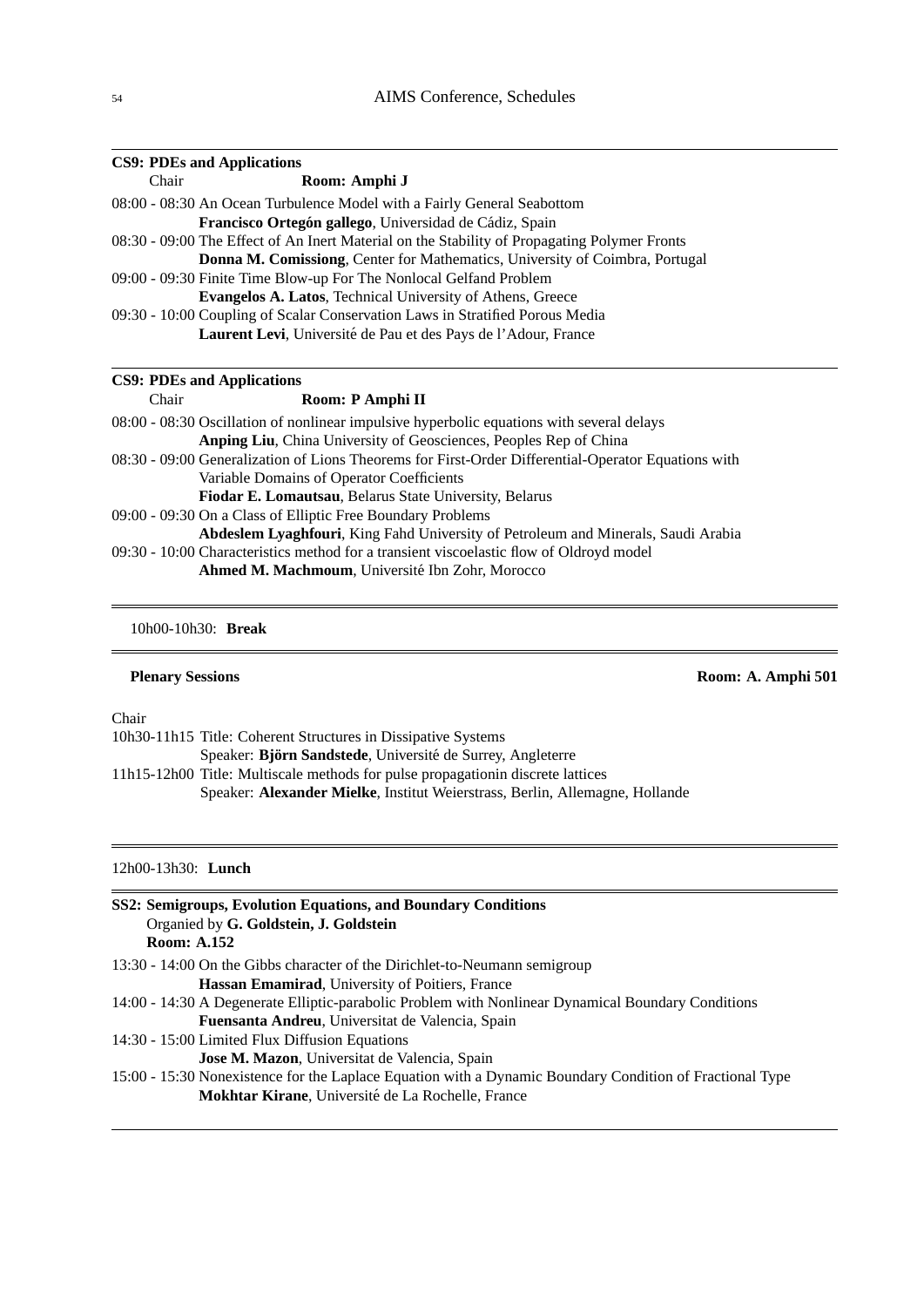| SS6: Direct and Inverse Problems in Phase Field Systems and Related Subjects<br>Organied by Davide Guidetti, Gianni Gilardi<br>Room: P Amphi IV                                                                                                                                                                                                                                                                                                                                                                                                                                                                                                                                    |
|------------------------------------------------------------------------------------------------------------------------------------------------------------------------------------------------------------------------------------------------------------------------------------------------------------------------------------------------------------------------------------------------------------------------------------------------------------------------------------------------------------------------------------------------------------------------------------------------------------------------------------------------------------------------------------|
| 13:30 - 14:00 An identification problem for a degenerate differential equation of the second order<br>Angelo Favini, Department of Mathematics, University of Bologna, Italy<br>14:00 - 14:30 Existence and asymptotic analysis of a phase field model for supercooling<br>Fabio Luterotti, Università di Brescia, Italy<br>14:30 - 15:00 Nonlinear degenerate parabolic equations for a thermohydraulics model<br>Takesi Fukao, Gifu National College of Technology, Japan<br>15:00 - 15:30 A Transmission Problem in a Thin Layer                                                                                                                                                |
| Giovanni Dore, Dipartimento di Matematica - Università di Bologna, Italy                                                                                                                                                                                                                                                                                                                                                                                                                                                                                                                                                                                                           |
| SS10: Non-regular Dynamical Systems: Complementarity Systems,<br><b>Sweeping Process and Applications</b><br>Organied by D. Goeleven, B. Brogliato<br><b>Room: A.151</b>                                                                                                                                                                                                                                                                                                                                                                                                                                                                                                           |
| 13:30 - 14:00 A Stability Result for Differential Variational Inequalities<br>Joachim Gwinner, Universität der Bundeswehr München, Germany<br>14:00 - 14:30 Eigenvalue problems for nonlinear elliptic equations with unilateral constraints<br>Nikolaos S. Papageorgiou, National Technical University, Greece<br>14:30 - 15:00 Contribution to the Mathematical Modeling of Multipoint, Non-smooth<br>Impact/Contact Dynamics of Human Gait<br>Aleksandar D. Rodic, Mihajlo Pupin Institute, University of Belgrade, Yugoslavia<br>15:00 - 15:30 BV solutions of differential inclusions associated with prox-tegular sets<br>Lionel Thibault, Université Montpellier II, France |
| <b>SS11: Nonautonomous Dynamical Systems</b>                                                                                                                                                                                                                                                                                                                                                                                                                                                                                                                                                                                                                                       |
| Organied by Russell Johnson, Rafael Obaya<br><b>Room: A.157</b>                                                                                                                                                                                                                                                                                                                                                                                                                                                                                                                                                                                                                    |
| 13:30 - 14:00 Generalized Attractor-Repeller Pairs, Diagonalizability and Integral Separation<br>Kenneth J. Palmer, National Taiwan University, Taiwan                                                                                                                                                                                                                                                                                                                                                                                                                                                                                                                             |
| 14:00 - 14:30 On some stability properties of abstract skew-product semiflows.<br>Rafael Obaya, University of Valladolid, Spain                                                                                                                                                                                                                                                                                                                                                                                                                                                                                                                                                    |
| 14:30 - 15:00 Stability in a Class of Nonautonomous Linear Delay Differential Equations<br>Mihály Pituk, University of Veszprém, Hungary<br>15:00 - 15:30 Bifurcation theory for nonautonomous systems<br>Russell Johnson, Universitá di Firenze, Italy                                                                                                                                                                                                                                                                                                                                                                                                                            |
| <b>SS15: Multiscale analysis in Mathematical Physics</b><br>Organied by Vieri Mastropietro<br><b>Room: P.01</b>                                                                                                                                                                                                                                                                                                                                                                                                                                                                                                                                                                    |
| 13:30 - 14:00 Quasi-periodic attractors, divergent series and Borel-summability in forced dynamical<br>systems with strong damping<br>Guido Gentile, Universitá di Roma Tre, Italy<br>14:00 - 14:30 Borel summability and Lindstedt series                                                                                                                                                                                                                                                                                                                                                                                                                                         |
| Alessandro Giuliani, Princeton University, USA<br>14:30 - 15:00 A Functional Integral Representation for Many Boson Systems<br>Horst H. Knörrer, ETH Zürich, Switzerland                                                                                                                                                                                                                                                                                                                                                                                                                                                                                                           |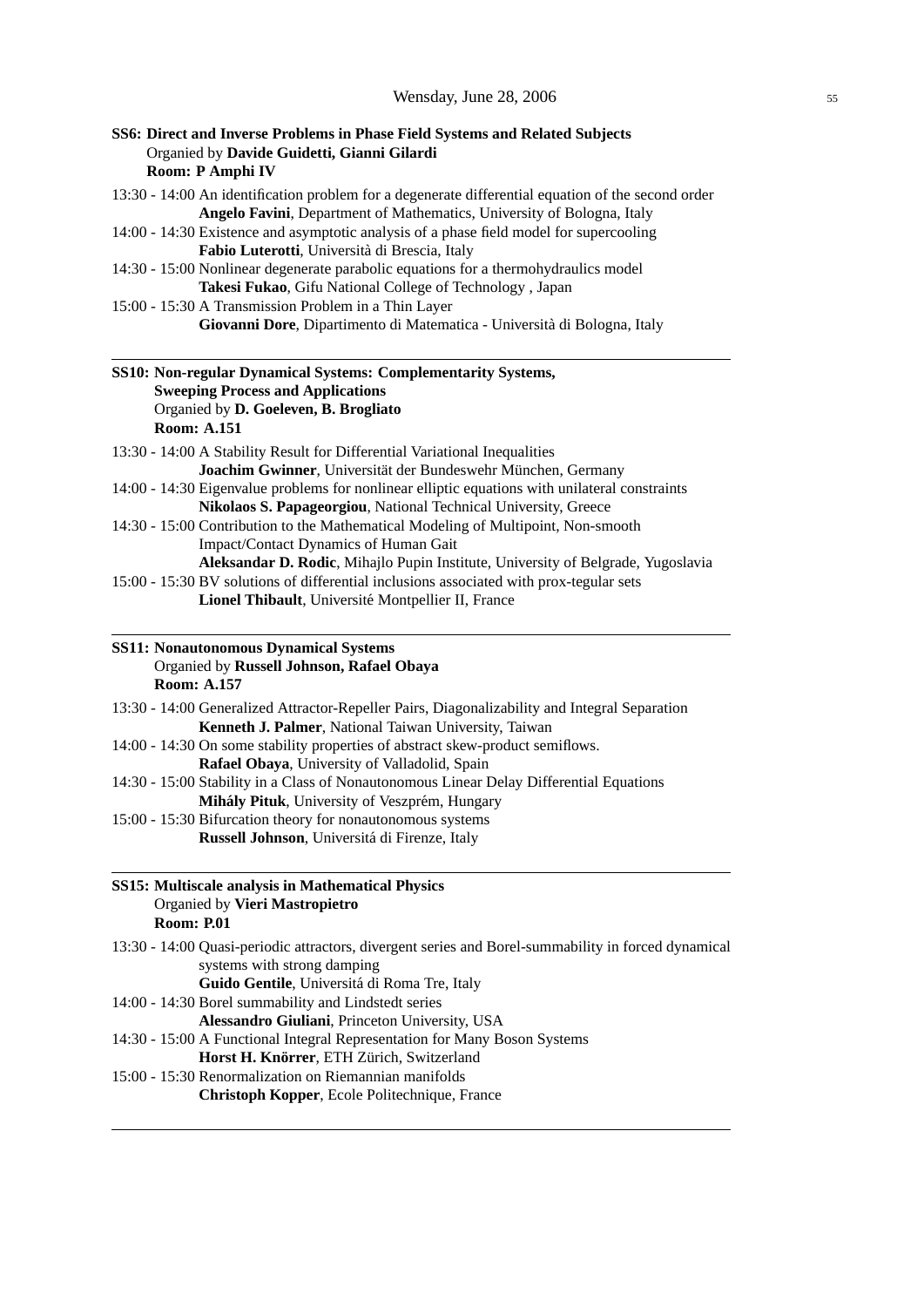| SS17: Reaction-Diffusion Systems and the Dynamics of Patterns                                                                                                                |  |
|------------------------------------------------------------------------------------------------------------------------------------------------------------------------------|--|
| Organied by Danielle Hilhorst, Hiroshi Matano<br>Room: A Amphi 501                                                                                                           |  |
| 13:30 - 14:00 Twisted Rods and Biological Membranes: Two Nonlocal Obstacle Problems                                                                                          |  |
| Mark A. Peletier, TU Eindhoven, Netherlands                                                                                                                                  |  |
| 14:00 - 14:30 Analysis of a pore scale model for dissolution and precipitation in porous media                                                                               |  |
| Iuliu sorin Pop, Eindhoven University of Technology, The Netherlands                                                                                                         |  |
| 14:30 - 15:00 On the long time behavior of some singular phase change models                                                                                                 |  |
| Giulio Schimperna, University of Pavia, Italy                                                                                                                                |  |
| 15:00 - 15:30 Radial and nonradial steady-states with clustering layers in Allen-Cahn equations<br>Kimie Nakashima, Tokyo University of Marine Science and Technology, Japan |  |
| <b>SS19: Qualitative Properties of Evolution Equations</b>                                                                                                                   |  |
| Organied by Jong-Shenq Guo, Mokhtar Kirane, Arnaud Rougirel<br>Room: P Amphi I                                                                                               |  |
| 13:30 - 14:00 Problem of Cauchy for system which describes filtration of natural gas<br>Svetlin Georgiev, University of Sofia, Bulgaria                                      |  |
| 14:00 - 14:30 On some fractional evolution equations with nonlocal conditions                                                                                                |  |
| Mahmoud mohammed M. El-borai, Alexandria University, Egypt                                                                                                                   |  |
| 14:30 - 15:00 Asymptotic stability and blow up for semelinear wave equations with dynamic boundary conditions                                                                |  |
| Said-houari Belkacem, Université Badji Mokhtar, Algeria                                                                                                                      |  |
| 15:00 - 15:30 Boundary stabilization of solutions of a nonlinear system of Timoshenko type                                                                                   |  |
| Abdelaziz Soufyane, United Arab Emirates University, United Arab Emirates                                                                                                    |  |
| <b>SS21: Dynamical Systems and Control in Biology</b><br>Organied by Bedr Eddine Ainseba, Odo Diekmann, Pierre Magal, Shigui Ruan<br><b>Room: P.121</b>                      |  |
| 13:30 - 14:00 Dynamics of semelparous populations                                                                                                                            |  |
| Stephan Van gils, University of Twente, Netherlands                                                                                                                          |  |
| 14:00 - 14:30 A multi structured epidemic problem with direct and indirect transmissions                                                                                     |  |
| in heterogeneous environment                                                                                                                                                 |  |
| Cedric Wolf, University Victor Segalen Bordeaux 2, France                                                                                                                    |  |
| 14:30 - 15:00 Bacteriophage dynamics: an age of infection structured model                                                                                                   |  |
| Angel Calsina, Departament de Matemàtiques, Universitat Autònoma de Barcelona, Spain                                                                                         |  |
| SS25: Dynamical Approach to Pattern-formation Equations, and Related Topics                                                                                                  |  |
| Organied by M. A. Efendiev<br>Room: P. Amphi II                                                                                                                              |  |
| 13:30 - 14:00 Describing a class of global attractors via symbol sequences<br>Matthias Wolfrum, Weierstrass Institute for Applied Analysis and Stochastics, Germany          |  |
| 14:00 - 14:30 Waves in dendrites<br>Gabriel Lord, Heriot Watt University, Scotland                                                                                           |  |
| 14:30 - 15:00 On a nonlocal viscose phase separation model                                                                                                                   |  |
| Mohammad hassan Farshbaf shaker, Weierstrass Institute for Applied Analysis<br>and Stochastics, Germany                                                                      |  |
|                                                                                                                                                                              |  |

# **SS28: Delay Differential Equations** Organied by **Hans-Otto Walther Room: P.301**

13:30 - 14:00 How lasers generate new delay differential equations problems **Thomas Erneux**, Universite Libre de Bruxelles, Belgium ´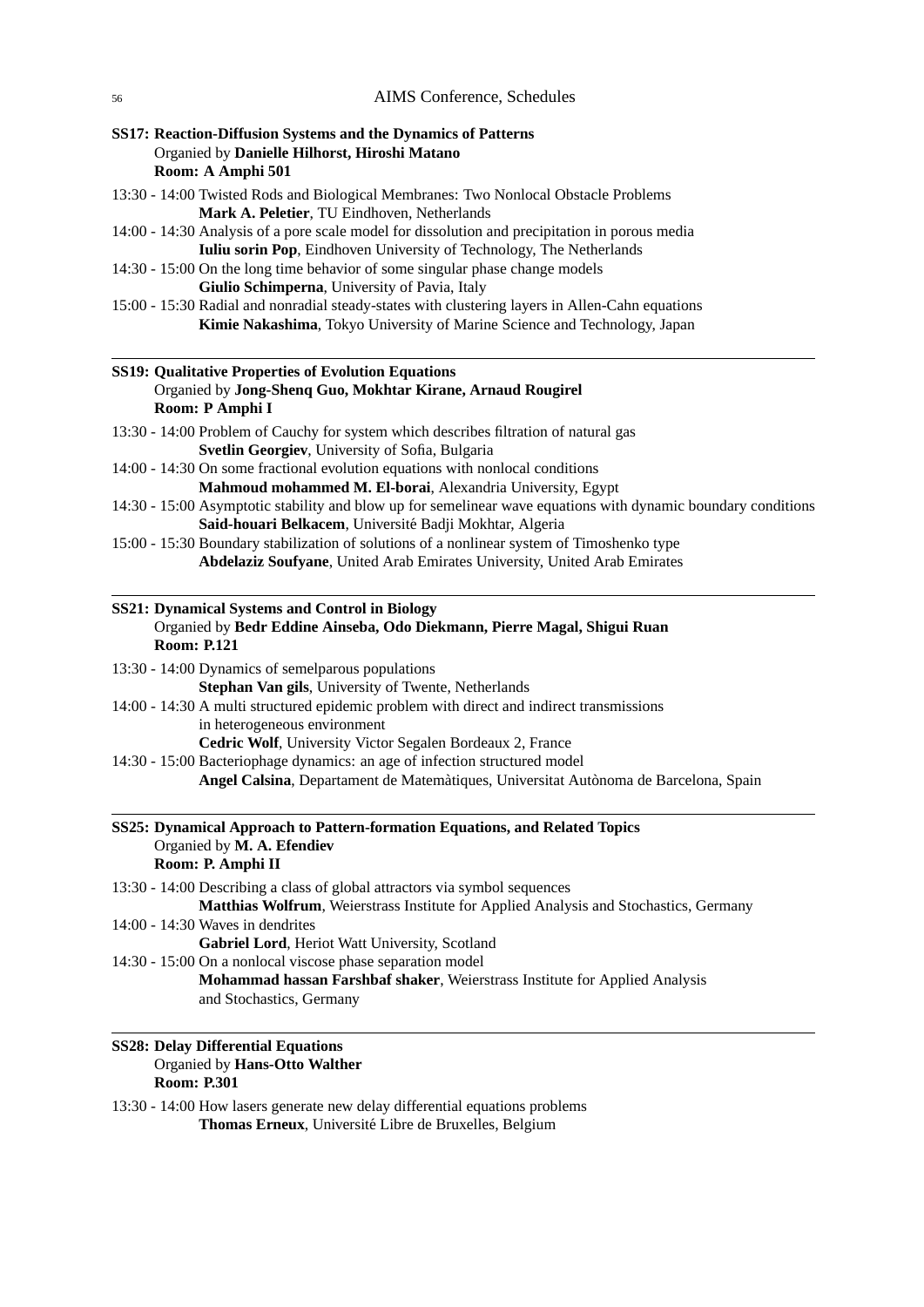| 14:00 - 14:30 Center Manifold Theory for Functional Differential Equations of Mixed Type |
|------------------------------------------------------------------------------------------|
| <b>Hermen jan Hupkes, Universiteit Leiden, Netherlands</b>                               |

14:30 - 15:00 On the problem of linearization for functional differential equations with state-dependent delays **Ferenc Hartung**, University of Veszprem, Hungary

15:00 - 15:30 Event collisions in systems with delayed switches

**Jan Sieber**, University of Bristol, England

#### **SS33: Nonlinear Elliptic and Parabolic Problems** Organied by **Filippo Gazzola, Hans-Christoph Grunau Room: A.150**

- 13:30 14:00 The flow of a heavy fluid past fixed obstacles: linear and non linear problems **Carlo Pagani**, Politecnico di Milano, Italy
- 14:00 14:30 Parabolic boundary value problems with inhomogeneous symbols
	- **Robert Denk**, University of Konstanz, Germany
- 14:30 15:00 Existence, uniqueness and approximation of a doubly degenerate nonlinear parabolic system **Klaus Deckelnick**, Institut fuer Analysis und Numerik, Universitaet Magdeburg, Germany
- 15:00 15:30 On boundedness of solutions of reaction-diffusion equations with nonlinear boundary conditions José M. Arrieta, Universidad Complutense de Madrid, Spain

#### **CS2: ODEs and Applications**

Chair **Room: P.015**

- 13:30 14:00 Rigorous asymptotic expansions for critical wave speeds in a family of scalar reaction-diffusion equations **Nikola Popovic**, Boston University, USA
- 14:00 14:30 Existence of Flames in Combustion

**Abdolrahman Razani**, I. Kh. International University, Iran

14:30 - 15:00 Periodic solutions for a DC-DC switching converter

**Maria Jose Romero Valles**, University of Granada, Spain

15:00 - 15:30 Interval oscillation criteria for second order nonlinear differential equations with damping **Yuri.V Rogovchenko**, Eastern Mediterranean University, Turkey

# **CS4: Modelling and Math Biology**

| 13:30 - 14:00 Pattern formation in age-structured populations                                          |
|--------------------------------------------------------------------------------------------------------|
|                                                                                                        |
| Caterina Cusulin, Department of Mathematics, University of Trento, Italy                               |
| 14:00 - 14:30 Stability and dynamics in the nonlinear discrete-time model of competition between       |
| two age-stage structured populations                                                                   |
| <b>Nikolay N. Zavalishin,</b> A. M. Obukhov Institute of atmospheric physics RAS, Russia               |
| 14:30 - 15:00 Suppression of spatio-temporal chaos in the model of fibrillation in an excitable medium |
| Semen Vysotskiy, Moscow State University - Physics faculty, Russia                                     |
| 15:00 - 15:30 Dynamics and Hopf bifurcation analysis in a white blood cell production model            |
| Talibi Alaoui Hamad, Université Chouaib Doukkali, Morocco                                              |
|                                                                                                        |

# **CS5: Stability**

| Chair | <b>Room: P.06</b>                                                                                 |
|-------|---------------------------------------------------------------------------------------------------|
|       | 13:30 - 14:00 A spectral gap mapping theorem and smooth invariant center manifolds for semilinear |
|       | hyperbolic systems                                                                                |
|       | Mark Lichtner, Humboldt University Berlin, Germany                                                |
|       | 14:00 - 14:30 Deterministic Dynamics in Questionnaires in Social Sciences                         |
|       | Charles lebon Mberi kimpolo, University of the Witwatersrand, South Africa                        |
|       |                                                                                                   |

14:30 - 15:00 Global asymptotic stability of the Goodwin system with repression **Luis Sanchez**, Universidad Politecnica de Cartagena, Spain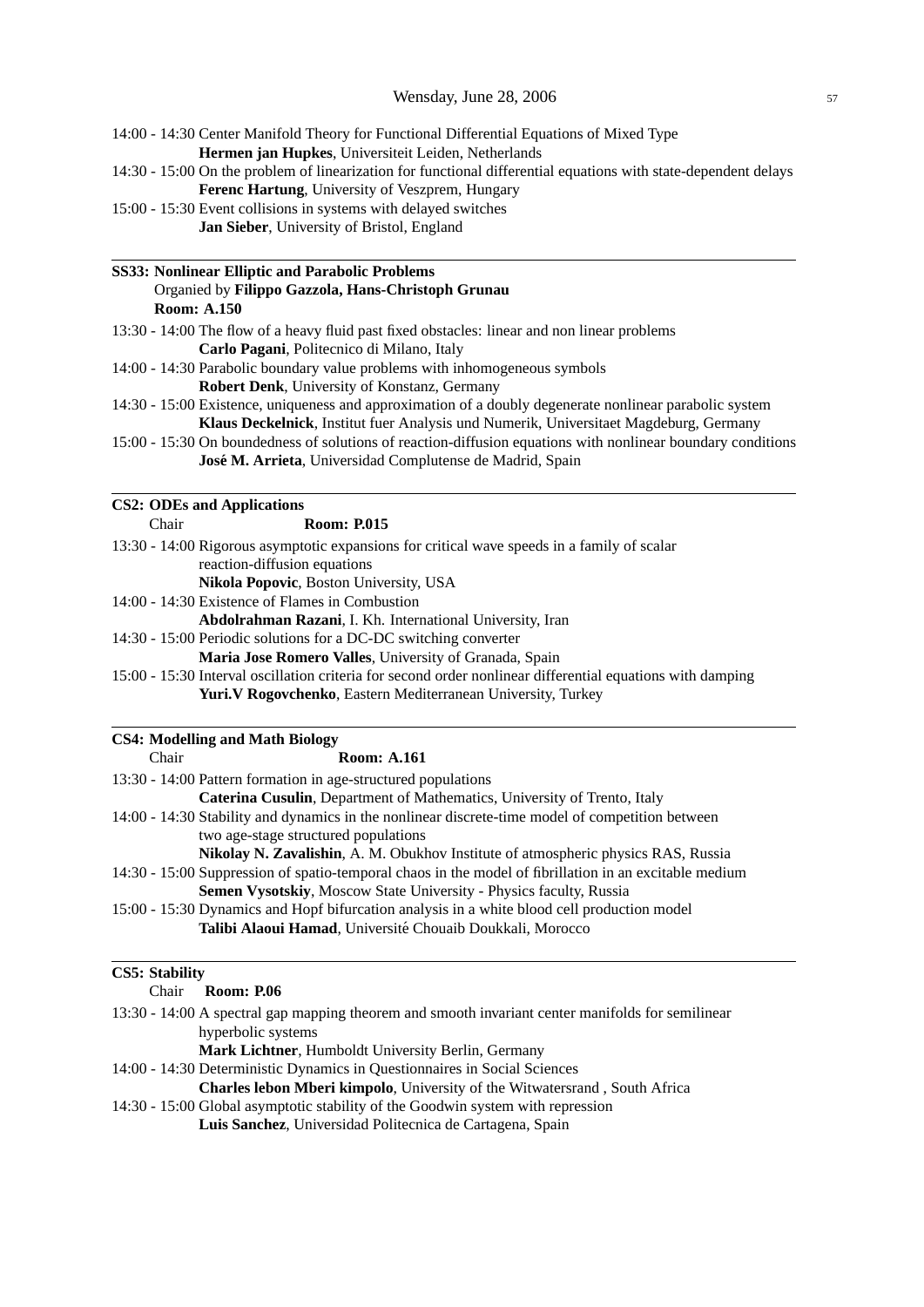|       | <b>CS6: Control and Optimization</b>                                                                                            |
|-------|---------------------------------------------------------------------------------------------------------------------------------|
| Chair | <b>Room: P.015</b>                                                                                                              |
|       | 13:30 - 14:00 Global convergence of a memory gradient method with a closed-form stepsize formula                                |
|       | Nora Merabet, United Arab Emirates University, United Arab Emirates                                                             |
|       | 14:00 - 14:30 The H-J equation of the minimal time function: the constant dynamic case                                          |
|       | Chadi Nour, Lebanese American University, Lebanon                                                                               |
|       | 14:30 - 15:00 The changes of air gap in inductive engines as vibration indicator aided by mathematical model                    |
|       | and artificial neural network                                                                                                   |
|       | Boguslaw Twarog, University of Rzeszow, Poland                                                                                  |
|       | <b>CS7: Scientific Computation and Numerical Algorithms</b>                                                                     |
| Chair | <b>Room: P.108</b>                                                                                                              |
|       | 13:30 - 14:00 Use of a Computer Program in the solidification of a molten steel                                                 |
|       | Abdelwahab Kharab, King Fahd University of Petroleum and Minerals, Saudi Arabia                                                 |
|       | 14:00 - 14:30 The application numerical methods for description phenomena in high current ontacts                               |
|       | Bogdan Kwiatkowski, Rzeszow Uniwersity, Poland                                                                                  |
|       | 14:30 - 15:00 Error estimation of a class of quadratic immersed finite element methods for elliptic interface problems          |
|       | Yanping Lin, University of Alberta and Dalian Maritme University, Canada                                                        |
|       | <b>CS9: PDEs and Applications</b>                                                                                               |
| Chair | Room: Amphi J                                                                                                                   |
|       | 13:30 - 14:00 Finite speed of propagation in degenerate reaction-diffusion-convection processes                                 |
|       | Luisa Malaguti, University of Modena and Reggio Emilia, Italy                                                                   |
|       | 14:00 - 14:30 On Pfaff systems with $L^p$ coefficients                                                                          |
|       | Sorin Mardare, Zürich, Switzerland                                                                                              |
|       | 14:30 - 15:00 Global attractor for a lattice dynamical system without uniqueness                                                |
|       | Francisco Gabriel Morillas jurado, Universidad politecnica de Valencia, Spain                                                   |
|       | 15:00 - 15:30 Estimating Heat Source in Two-Dimensional Problem                                                                 |
|       | Abdolsadeh Neisy, Department of Mathematics and Statistics, Iran                                                                |
|       | <b>CS9: PDEs and Applications</b>                                                                                               |
| Chair | <b>Room: P.122</b>                                                                                                              |
|       | 13:30 - 14:00 On positive solutions for a certain class of elliptic BVPs                                                        |
|       | Aleksandra Orpel, Faculty of Mathematics, University of Lodz, Poland                                                            |
|       | 14:00 - 14:30 Sturm-Liouville operators with indefinite weights and parabolic equations                                         |
|       | Illya Karabash, Donetsk National University, Ukraine                                                                            |
|       | 14:30 - 15:00 On a 2D free-boundary problem modelling the action of a limiter in the magnetic                                   |
|       | confinement of a plasma in a Stellarator                                                                                        |
|       | Juan francisco Padial, Universidad Politécnica de Madrid, Spain                                                                 |
|       | 15:00 - 15:30 Convergence of scattering operators for the Klein-Gordon equation with a nonlocal nonlinearity                    |
|       | Hironobu Sasaki, Department of Mathematics, Hokkaido University, Japan                                                          |
|       | <b>CS9: PDEs and Applications</b>                                                                                               |
| Chair | <b>Room: P.309</b>                                                                                                              |
|       | 13:30 - 14:00 Combined effects of singular nonlinearities and convection terms in the generalized<br>Lane-Emden-Fowler equation |

Vicentiu Radulescu, Université de Craiova, Romania

14:00 - 14:30 Dissipative quasi-geostrophic equationandmild solution

**Gala Sadek**, EDP, Algeria

14:30 - 15:00 Ground State Energy of the Polaron Model in Relativistic Quantum Electrodynamics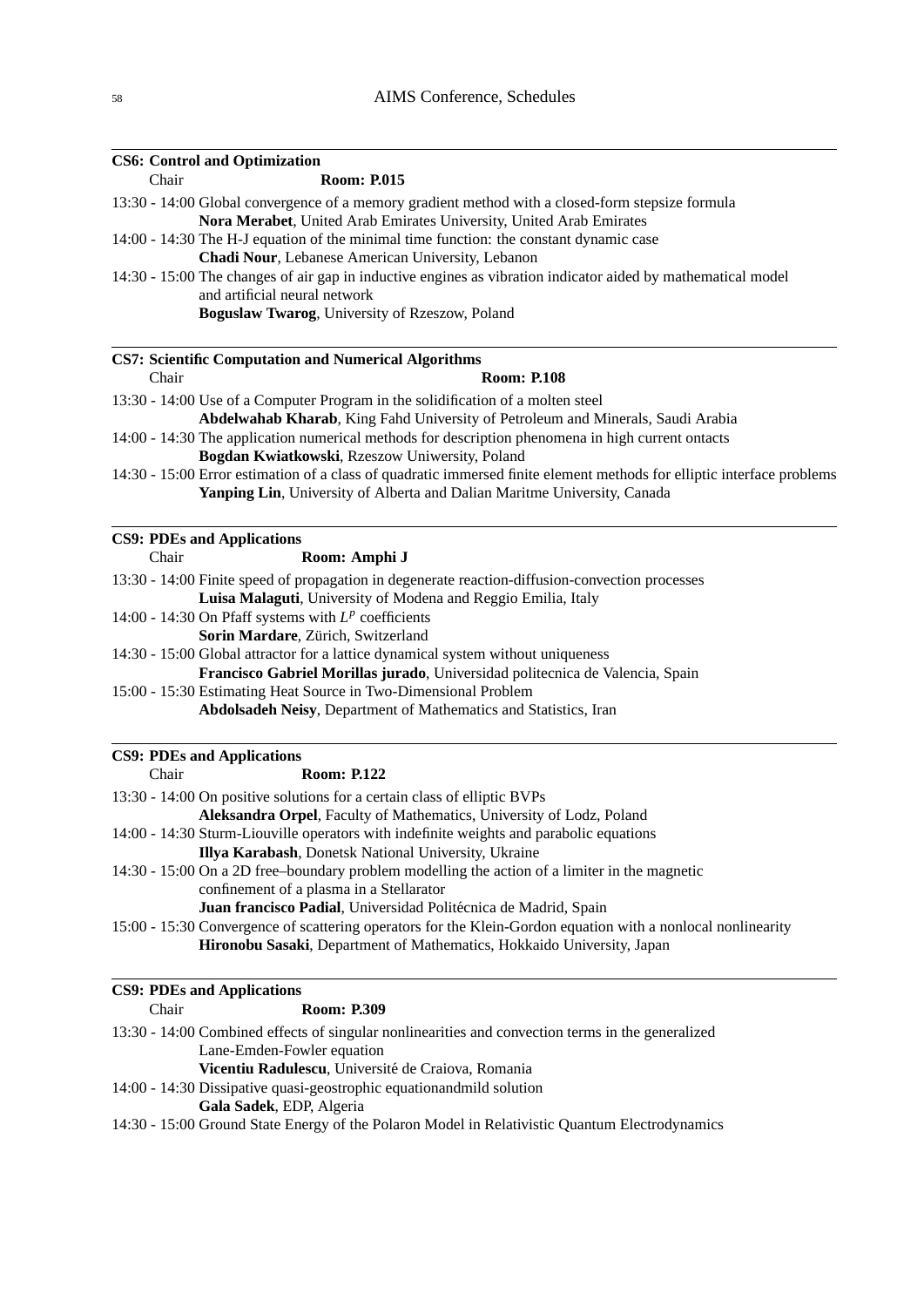**Itaru Sasaki**, Hokkaido University, Japan

- 15:00 15:30 Separation of variables for nonlinear equations
	- **Alexander Shermenev**, Wave Research Center of Russian Academy of Sciences, Russia

| <b>CS10: Bifurcation and chaotic dynamics</b>                                                                                                                            |
|--------------------------------------------------------------------------------------------------------------------------------------------------------------------------|
| <b>Room: P.310</b><br>Chair                                                                                                                                              |
| 13:30 - 14:00 On chaotic dynamics in discrete homogeneous quadratic systems                                                                                              |
| Milan Kutnjak, University of Maribor, Slovenia                                                                                                                           |
| 14:00 - 14:30 Bifurcation Basins in Noninvertible Maps with Denominator<br>Sahari Mohamed lamine, Université Badji-Mokhtar Annaba, Algeria                               |
| 14:30 - 15:00 Master-Slave Synchronization of Lorenz Systems via Single Controller                                                                                       |
| Servilia Oancea, Dept.of Biophysics, Univ.I.Ionescu de la Brad Iasi, Romania                                                                                             |
|                                                                                                                                                                          |
| 15h30-1600: Break                                                                                                                                                        |
| SS2: Semigroups, Evolution Equations, and Boundary Conditions                                                                                                            |
| Organied by G. Goldstein, J. Goldstein                                                                                                                                   |
| <b>Room: A.152</b>                                                                                                                                                       |
| 16:00 - 16:30 The semigroup of film casting: Elliptic constraints and linear transport<br>Thomas Hagen, The University of Memphis, USA                                   |
|                                                                                                                                                                          |
| SS6: Direct and Inverse Problems in Phase Field Systems and Related Subjects                                                                                             |
| Organied by Davide Guidetti, Gianni Gilardi                                                                                                                              |
| Room: P Amphi IV                                                                                                                                                         |
| 16:00 - 16:30 Phase field models for multicomponent alloy solidification                                                                                                 |
| Harald Garcke, University Regensburg, Germany                                                                                                                            |
| 16:30 - 17:00 The Heat Equation with Dynamic Linear and Nonlinear Boundary Conditions<br>Gisele R. Goldstein, University of Memphis, USA                                 |
| 17:00 - 17:30 Critical constants and nonexistence                                                                                                                        |
| Jerome A. Goldstein, University of Memphis, USA                                                                                                                          |
| SS10: Non-regular Dynamical Systems: Complementarity Systems,<br><b>Sweeping Process and Applications</b><br>Organied by D. Goeleven, B. Brogliato<br><b>Room: A.151</b> |
| 16:00 - 16:30 Well-posedness results for non-autonomous dissipative complementarity systems<br>Bernard Brogliato, INRIA, France                                          |
| 16:30 - 17:00 Necessary conditions of asymptotic stability for a class of unilateral dynamical systems<br>Daniel Goeleven, IREMIA, Université de La Réunion, Réunion     |
| SS15: Multiscale analysis in Mathematical Physics<br>Organied by Vieri Mastropietro<br><b>Room: P.01</b>                                                                 |
| 16:00 - 16:30 Two perturbative proofs of the analyticity of the dipole gas model                                                                                         |
| Jacques Magnen, CPHT Ecole Polytechnique, France                                                                                                                         |
| 16:30 - 17:00 Infrared-finite algorithms in QED<br>Alessandro Pizzo, ETH-Zuerich, Switzerland                                                                            |
| 17:00 - 17:30 Renormalization Group approach to PDE                                                                                                                      |
| Vieri Mastropietro, Universitá di Roma "Tor Vergata", Italy                                                                                                              |
|                                                                                                                                                                          |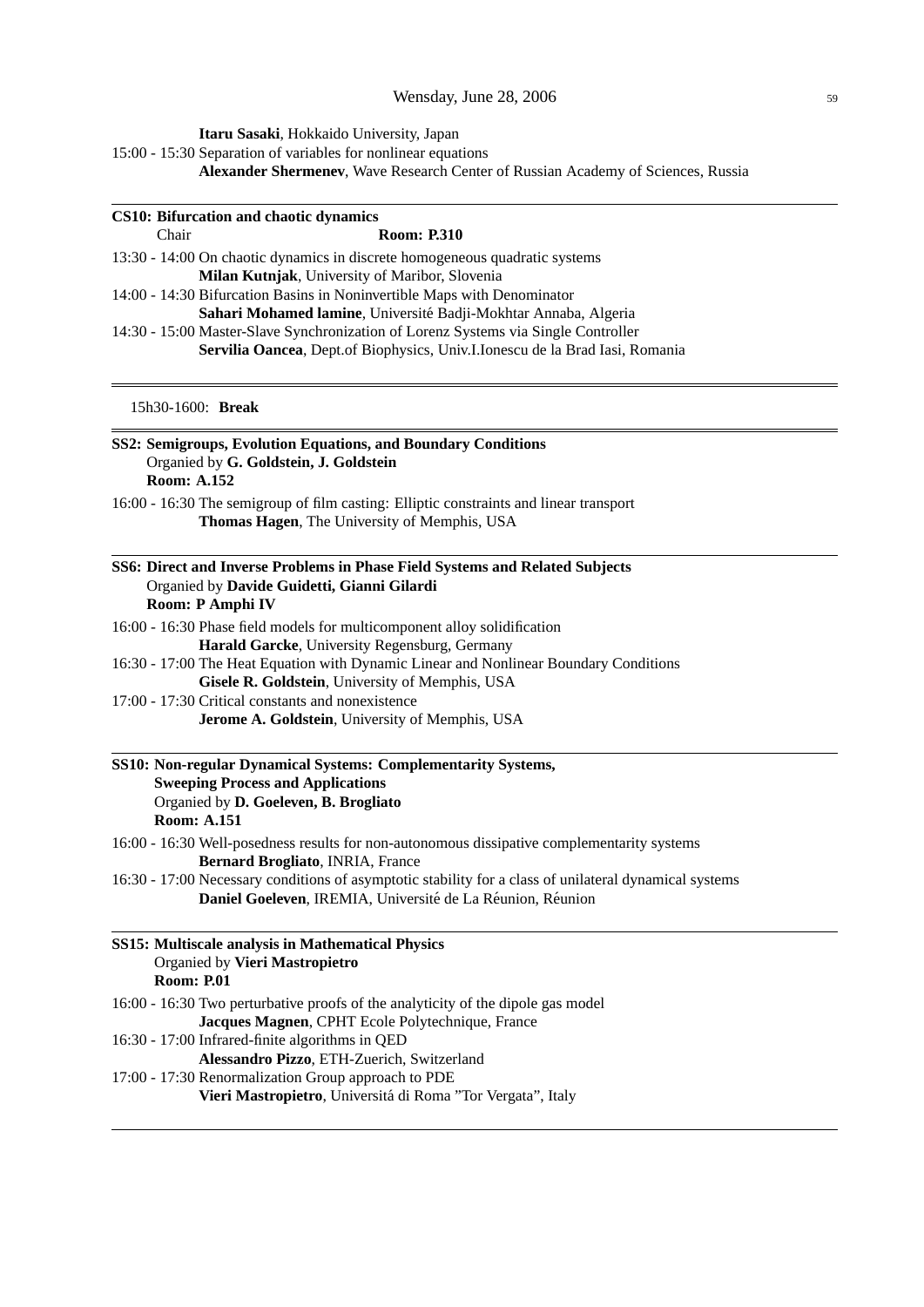# **SS17: Reaction-Diffusion Systems and the Dynamics of Patterns** Organied by **Danielle Hilhorst, Hiroshi Matano Room: A Amphi 501**

16:00 - 16:30 Traveling waves through a Penrose pattern **Hiroshi Matano**, University of Tokyo, Japan

16:30 - 17:00 Front propagation in the Fisher equation with degenerate diffusion **Elisabeth Logak**, Universite de Cergy-Pontoise, France ´

17:00 - 17:30 Travelling waves of a mean curvature flow equation in periodic media **Bendong Lou**, Tongji University, Peoples Rep of China

#### **SS19: Qualitative Properties of Evolution Equations** Organied by **Jong-Shenq Guo, Mokhtar Kirane, Arnaud Rougirel Room: P Amphi I**

16:00 - 16:30 Blow-up results for some nonlinear delay differential equations **Mustapha Jazar**, Lebanese University, Lebanon

#### **SS33: Nonlinear Elliptic and Parabolic Problems** Organied by **Filippo Gazzola, Hans-Christoph Grunau Room: A.150**

| 16:00 - 16:30 Quaslinear Parabolic Systems with Mixed Boundary Conditions on Nonsmooth Domains |  |
|------------------------------------------------------------------------------------------------|--|
| <b>Matthias Hieber, University of Darmstadt, Germany</b>                                       |  |

- 16:30 17:00 Heat equation with dynamical boundary conditions of locally reactive type **Enzo Vitillaro**, University of Perugia, Italy
- 17:00 17:30 Regularization of outflow problems in unsaturated porous media **Ben Schweizer**, Mathematisches Institut, Uni Basel, Switzerland

# **CS2: ODEs and Applications**

| Chair | <b>Room: P.015</b>                                                                                          |
|-------|-------------------------------------------------------------------------------------------------------------|
|       | 16:00 - 16:30 Types of solutions and multiplicity results for two-point nonlinear boundary value problems   |
|       | Felikss Sadirbajevs, Daugavpils University, Latvia                                                          |
|       | 16:30 - 17:00 On the unusual Fučik spectrum                                                                 |
|       | Natālija Sergejeva, Daugavpils University, Latvia                                                           |
|       | 17:00 - 17:30 Fuchik spectrum for the Sturm-Liouville boundary conditions                                   |
|       | Tatjana Garbuza, Daugavpils University, Latvia                                                              |
|       | 17:30 - 18:00 Existence of positive decaying solutions for nonlinear singular second order equations        |
|       | Valentina Taddei, university of siena, Italy                                                                |
|       |                                                                                                             |
|       | <b>CS4: Modelling and Math Biology</b>                                                                      |
| Chair | <b>Room: A.161</b>                                                                                          |
|       | 16:00 - 16:30 Using Worldwide ReefCheck Monitoring Data to Develop Coran Reef Index of Biological Integrity |
|       | Hai yen Nguyen, University of Yamanashi, Japan                                                              |
|       | 16:30 - 17:00 Role of nutrient and toxin producing phytoplankton in marine ecosystem:                       |
|       | a mathematical study supported by experimental findings                                                     |
|       | Samares Pal, Ramakrishna Mission Vivekananda Centenary College, India                                       |
|       | 17:00 - 17:30 Adaptive dynamics of a function-valued trait describing the transition                        |
|       | in a sequential hermaphrodite population                                                                    |
|       | <b>Jordi Ripoll</b> , Università degli Studi di Trento, Italy                                               |
|       | 17:30 - 18:00 Impact of environmental stressors on population dynamics: mathematical modeling.              |
|       | Irina Tikhonova, University of California at Davis, USA                                                     |